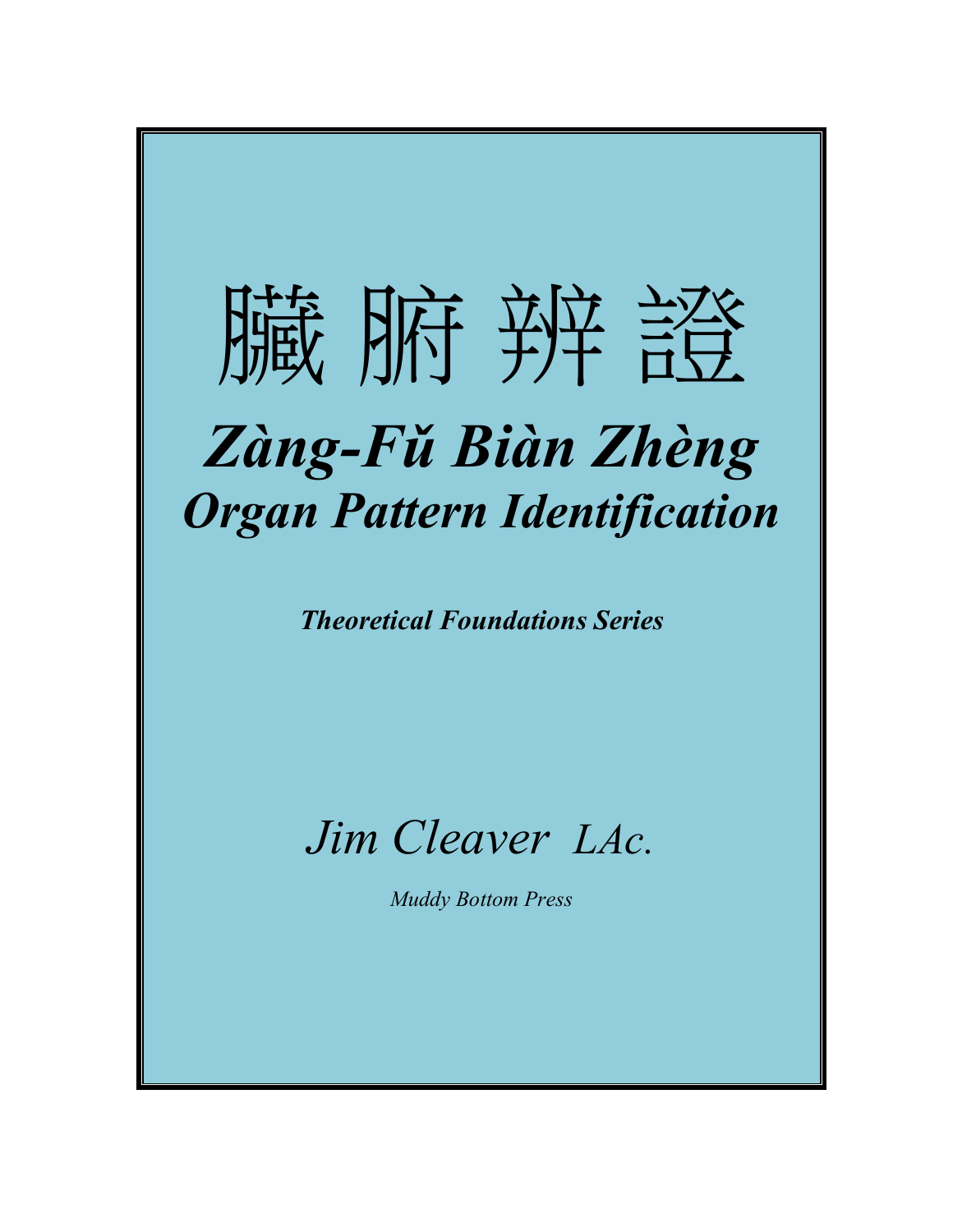| <b>Table of Contents</b> |                                                                 |                                         |                    |                         |
|--------------------------|-----------------------------------------------------------------|-----------------------------------------|--------------------|-------------------------|
| I.                       | Review of Organ Functions and Survey of Key Symptoms & Patterns |                                         |                    |                         |
|                          | Wǔ Zāng                                                         | $Ht, Lu, Sp, Lr, Kd + Pc$               |                    | $\overline{\mathbf{4}}$ |
|                          |                                                                 |                                         |                    |                         |
| II.                      | <b>Review of Pathogenic Influences</b>                          |                                         |                    | 13                      |
| a.                       | <b>Exogenous Pathogens:</b>                                     | Six Climates (Liù Qì)                   |                    |                         |
|                          | Wind                                                            |                                         |                    | 15                      |
|                          | Cold<br>Heat                                                    |                                         |                    | 16<br>17                |
|                          | <b>Dryness</b>                                                  |                                         |                    | 18                      |
|                          | Dampness                                                        |                                         |                    | 19                      |
|                          | Summer-Heat                                                     |                                         |                    | 20                      |
|                          |                                                                 |                                         |                    |                         |
|                          | <b>b.</b> Endogenous Pathogens                                  | <b>Seven Emotions</b> (Qī Qíng)         |                    | 21                      |
|                          |                                                                 | Five Virtues (Wǔ Cháng)                 |                    | 24                      |
|                          |                                                                 |                                         |                    |                         |
| Ш.                       | <b>Pathological Patterns and Their Symptoms</b>                 |                                         |                    | 25                      |
| a.                       | <b>Vital Substance Patterns</b>                                 | 4 Qi patterns                           |                    | 27                      |
|                          |                                                                 | 4 Blood patterns                        |                    | 28                      |
|                          |                                                                 | 7 Misc. patterns                        |                    | 29                      |
|                          | b. Zāng Patterns                                                |                                         |                    | 30                      |
|                          | Heart                                                           | 8+ patterns                             |                    | 31                      |
|                          | Lung                                                            | 8+ patterns                             |                    | 33                      |
|                          | Spleen                                                          | 6+ patterns                             |                    | 35                      |
|                          | Liver                                                           | 8+ patterns                             |                    | 38                      |
|                          | Kidney                                                          | 4+ patterns                             |                    | 41                      |
| $c_{\bullet}$            | <b>Dual Zang Patterns</b>                                       |                                         |                    | 44                      |
|                          |                                                                 | 4 Kd patterns                           |                    | 45                      |
|                          |                                                                 | 3 Lr patterns                           |                    | 46                      |
|                          |                                                                 | 3 Sp patterns                           |                    | 47                      |
|                          | d. Fǔ Patterns                                                  |                                         |                    | 48                      |
|                          | Stomach                                                         | 8+ patterns                             |                    | 49                      |
|                          | <b>Small Intestine</b>                                          | $3+$ patterns                           |                    | 52                      |
|                          | Large Intestine                                                 | 5+ patterns                             |                    | 53                      |
|                          | Gall Bladder                                                    | 2 patterns                              |                    | 55                      |
|                          | <b>Urinary Bladder</b>                                          | $2+$ patterns                           |                    | 56                      |
|                          |                                                                 |                                         |                    |                         |
| IV.                      | <b>Appendix I</b>                                               |                                         |                    | 57                      |
| a.                       | <b>Cold Damage Patterns</b>                                     | 3 Yang stages:                          | Tai, Ming, Shao    | 58                      |
|                          |                                                                 | 3 Yin stages:                           | Tai, Shao, Jue     | 59                      |
| $b$ .                    | <b>Warm Disease Patterns</b>                                    | 4 Levels:                               | Wei, Qi, Ying, Xue | 60                      |
| V.                       | <b>Appendix II</b>                                              |                                         |                    | 61                      |
|                          | <b>Glossary of Terms</b>                                        | Characters, Pinyin w/tones, and English |                    | 62                      |
|                          | List of 81 Zāng-Fǔ Patterns                                     | Characters, Pinyin w/tones, and English |                    | 65                      |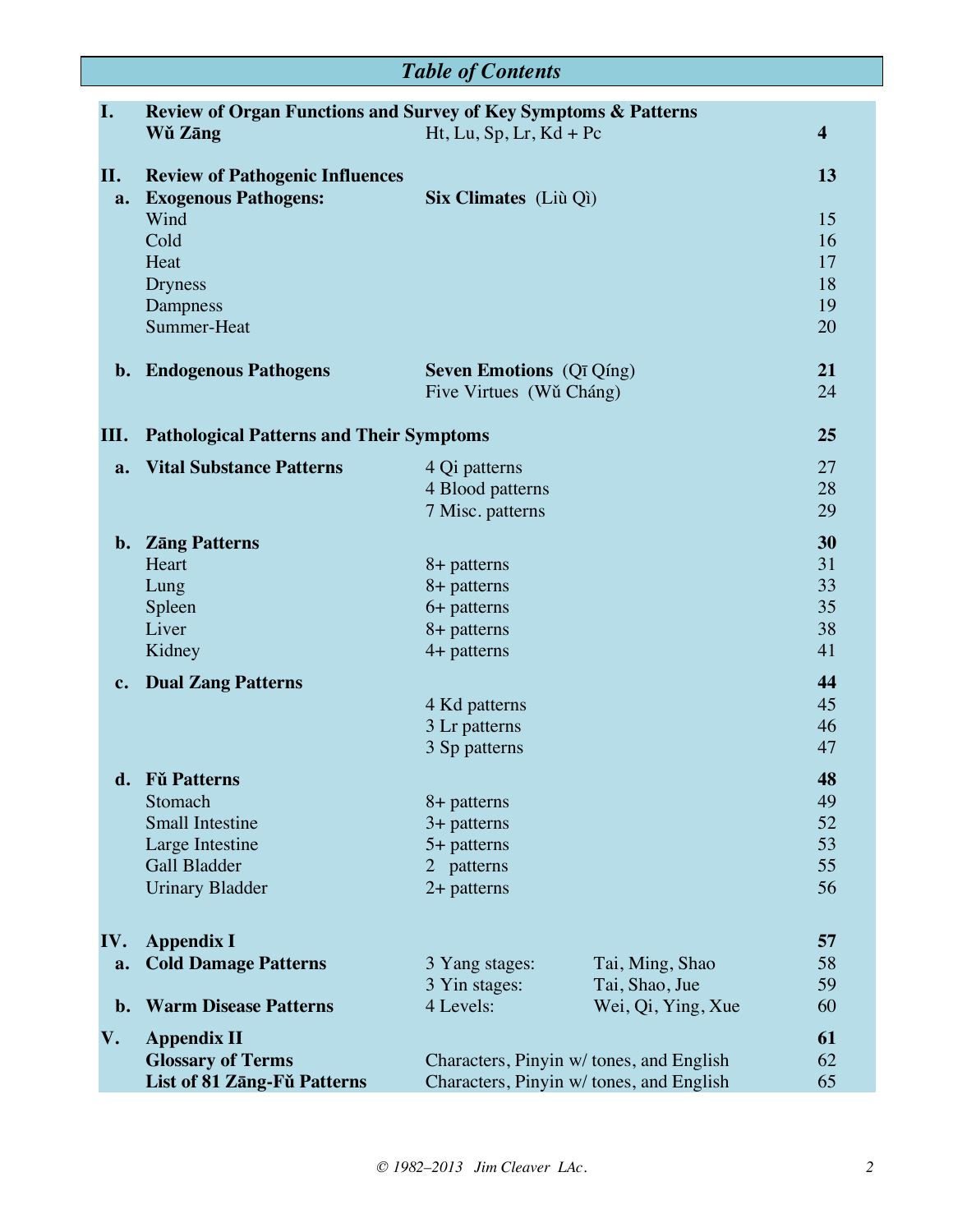# *Pathology & Diagnosis in Chinese Medicine*

*Zang-Fu Patterns & the Differentiation of Symptoms*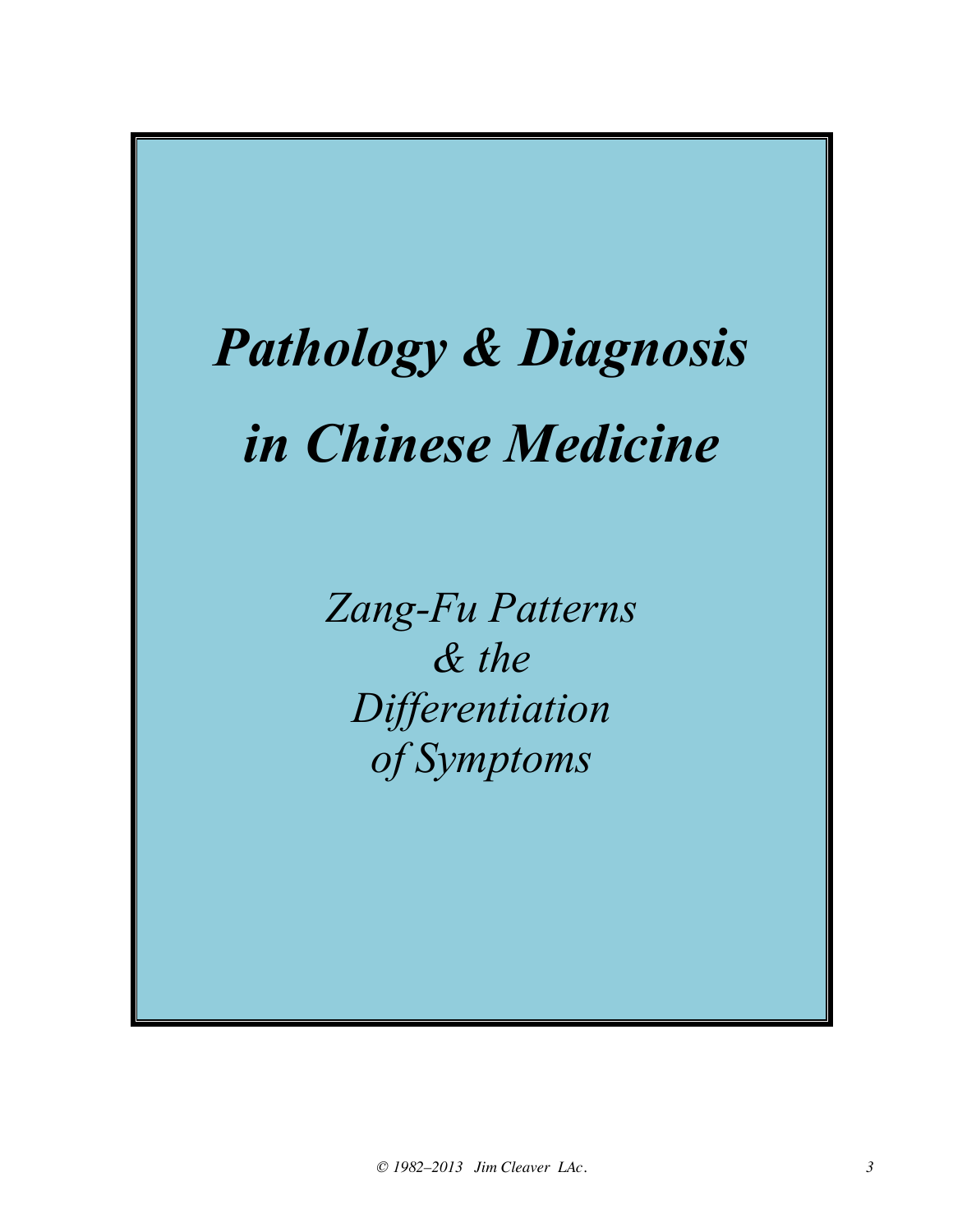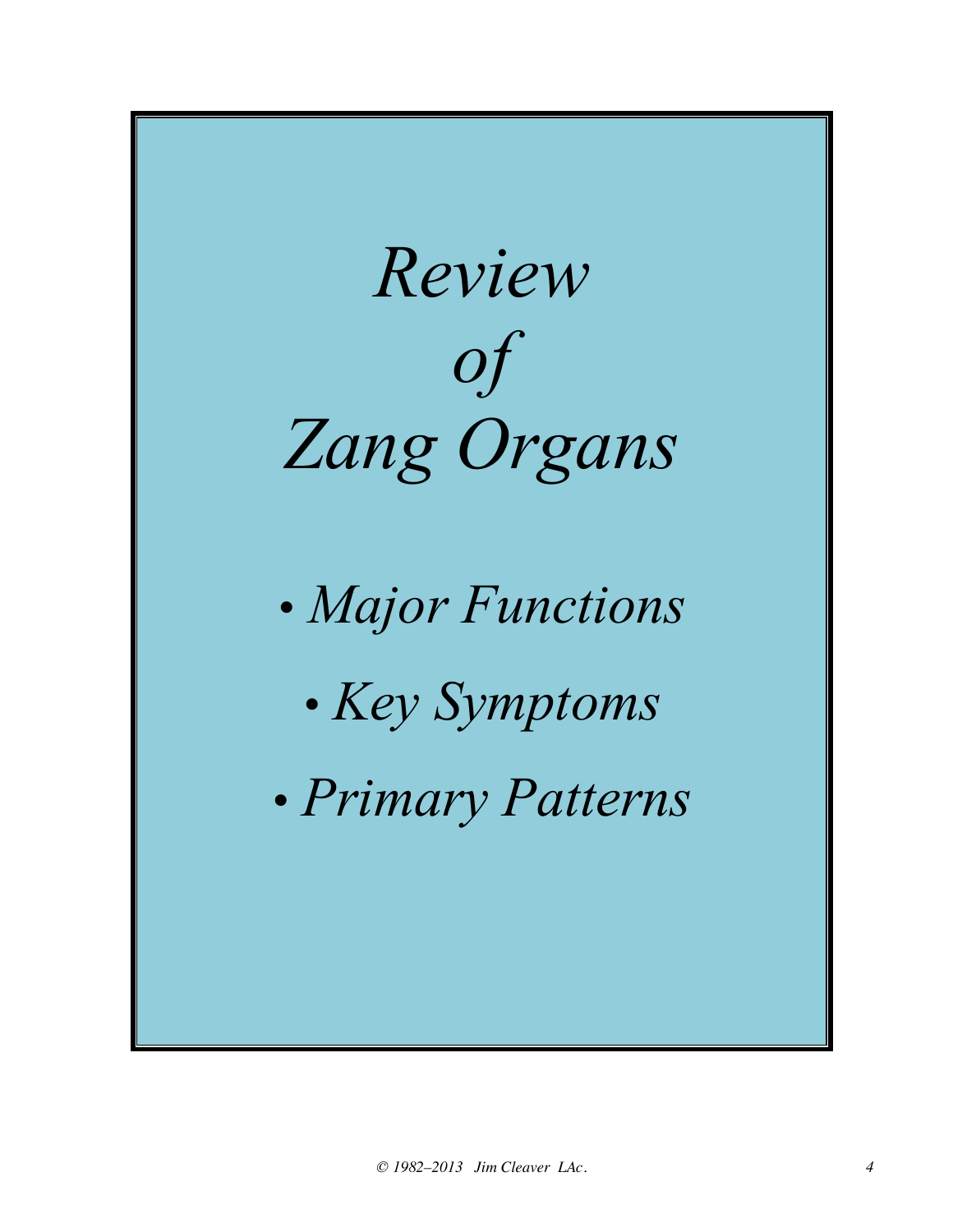## 心 *Xīn/Heart*

| • Major Functions                                                                                 |                                                                                                                                                                     |  |
|---------------------------------------------------------------------------------------------------|---------------------------------------------------------------------------------------------------------------------------------------------------------------------|--|
| 1. The Sovereign:<br>2. Houses the spirit known as:                                               | • of the Body-Mind-Spirit<br>• Shen Mind or Consciousness                                                                                                           |  |
| 3. Regulates Blood & Vessels:<br>4. Controls Tongue & Speech:<br><b>5. Controls Perspiration:</b> | • patency of vascular/circulatory system and pulse<br>• ability to articulate<br>• sweating dissipates excessive heat that can injure the heart                     |  |
| • Key Problem Areas & Symptoms                                                                    |                                                                                                                                                                     |  |
| 1. Restlessness/Agitation:                                                                        | • physical &/or mental restlessness                                                                                                                                 |  |
| 2. Sleep disturbances:                                                                            | • esp. insomnia, vivid dreams (sleep disturbing dreams)                                                                                                             |  |
| 3. Mental state:                                                                                  | • all psycho-emotional distress, irrational behavior, panic<br>(ADD)<br>4. Changes of consciousness: • LOC, coma, confusion, stupor; delirium, insanity, (epilepsy) |  |
| 5. Palpitations:<br>6. Chest Pain:                                                                | • all arrhythmias & heart rate abnormalities<br>• angina & shortness of breath                                                                                      |  |

- 7. **Circulatory &**  ruddy complexion, heart dz. (CAD) **Vascular problems:** • cold hands (feet), numbness or tingling 8. **Abnormal sweating:** • esp. armpit, chest & face; often profuse with minimal exertion • fevers; axillary swellings 9. **Speech pathology:** • fast talking, loquacious, excessive laughter; stuttering (entertainers) • delirious, incoherent speech, difficulty articulating (aphasia) • muddled, slurred speech (suggests phlegm) (these are different from voice changes for Lu) 10**. Tongue problems:** • tongue sores/ulcers (esp. the tip), stiff tongue 11**. Psycho-emotional:** • emotions & feelings associated with any/all of the above • nervousness, anxiety, apprehension
	- overexcitement, hyperactivity, hysteria; sadness (no pleasure in life)
	- difficulty communicating (can't say what think or feel), can't relate

#### • **Primary Patterns**

| *Key Sx is palps = any disturbance of heart rate or rhythm, or any awareness of heart activity |                                                                      |  |
|------------------------------------------------------------------------------------------------|----------------------------------------------------------------------|--|
| Depletion/Xu Patterns                                                                          | <b>Key Sx of Pattern</b>                                             |  |
| 1. Ht Qi Xu                                                                                    | • palps, arrhythmias, bradycardia, spont. sweats, SOB, fatigue       |  |
| 2. Ht Yang Xu                                                                                  | • palps, cold sweats, cold extremities                               |  |
| 3. Ht Blood Xu                                                                                 | • palps, pallor, insomnia, forgetfulness, numb/tingling arms         |  |
| 4. Ht Yin Xu                                                                                   | · palps, not so pale, insomnia, vivid dreams, night sweats           |  |
|                                                                                                | restlessness, chest heat (also hands/palms)                          |  |
| <b>Repletion/Shi Patterns</b>                                                                  |                                                                      |  |
| 5. Ht Fire Blazing                                                                             | • agitation, insomnia, red complexion, fever, sweating, tongue sores |  |
| • mental confusion, bewildered, muttering<br>6. Cold-Phlegm Confuses the Ht/Mind               |                                                                      |  |
| • extreme agitation, bizarre behavior, ranting<br><b>Hot-Phlegm Agitates the Ht/Mind</b>       |                                                                      |  |
| <b>7. Ht Blood Stasis</b>                                                                      | • heart pain, stabbing chest pains, apprehension/panic<br>(angina)   |  |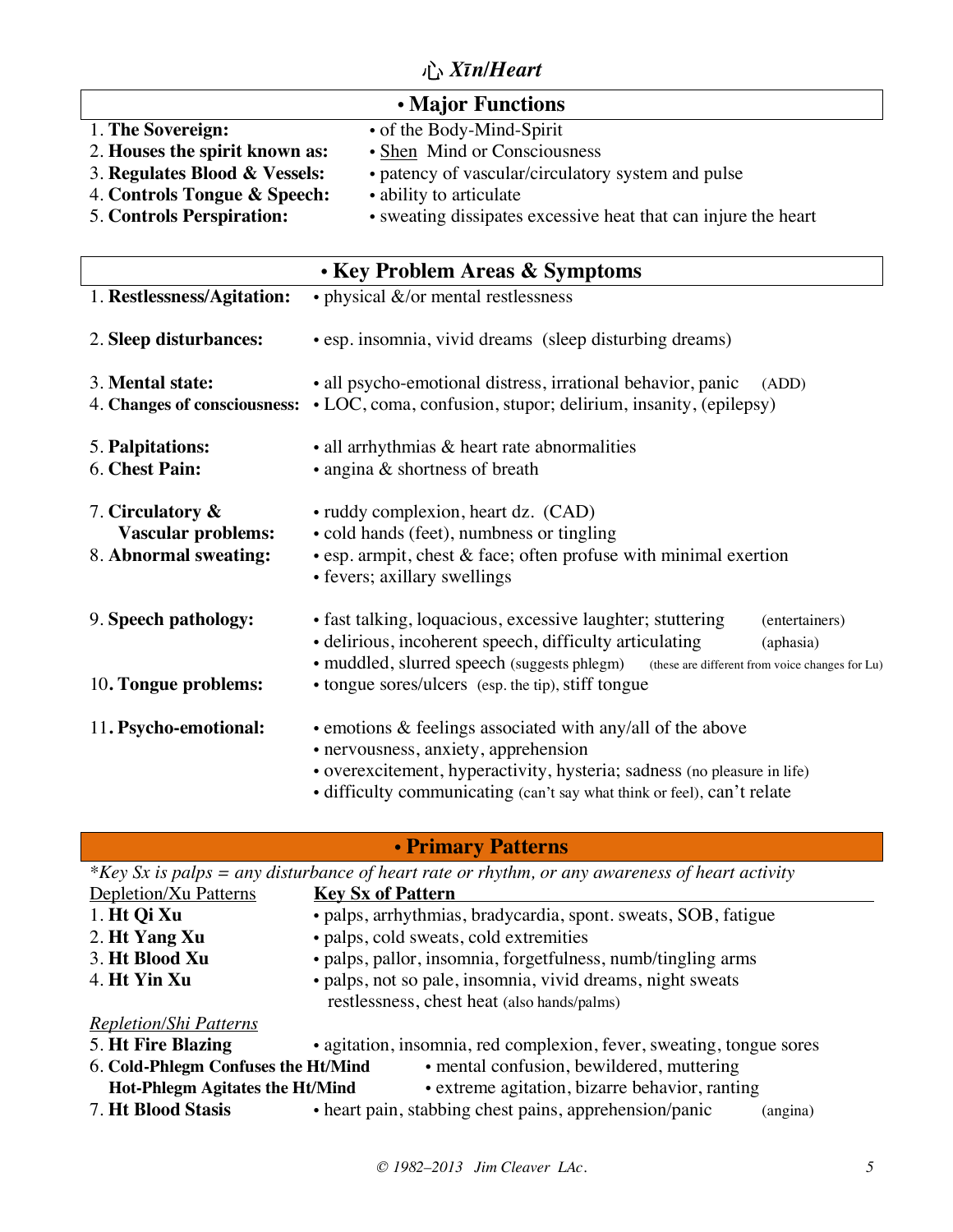## 肺 *Fèi/Lungs*

| • Major Functions             |                                                                                                  |  |
|-------------------------------|--------------------------------------------------------------------------------------------------|--|
| 1. Governs Respiration:       | • specifically exhalation<br>(Kd rule inhalation)                                                |  |
| 2. Regulates Qi:              | • formation of the body's zhen/true qi                                                           |  |
|                               | • controls the descent $\&$ diffusion of qi (down, $\&$ out to skin)                             |  |
|                               | • cleanses $\&$ purifies the qi (depurative function)                                            |  |
| 3. Rules the Exterior:        | • surface of the body (controls the skin, opening $\&$ closing of the pores) (wei qi)            |  |
| <b>4. Controls the Voice:</b> | • strength of                                                                                    |  |
| <b>5. Regulates the Nose:</b> | • allows discernment of the 5 odors                                                              |  |
|                               | 6. Upper Source of Water: • like a cloud, water in the form of vapor, (like a snow capped mt)    |  |
|                               | 7. Houses the spirit known as: $\cdot$ Po (the yin soul, corporeal soul) (animal/body spirit(s)) |  |

(in charge of instinct, survival, and physique)

|                            | • Key Problem Areas & Symptoms                                                                                                                                                                          |                                           |
|----------------------------|---------------------------------------------------------------------------------------------------------------------------------------------------------------------------------------------------------|-------------------------------------------|
| 1. Energy:                 | • fatigue, lethargy; easily catch colds                                                                                                                                                                 | (low resistance)                          |
| 2. Respiration:<br>airway: | • difficult breathing (dyspnea)<br>• shortness of breath - wheezing - labored breathing etc.                                                                                                            |                                           |
| 3. Chest discomfort:       | • chest fullness, stifling sensations, pressure, congestion                                                                                                                                             |                                           |
| 4. Coughing:               | • acute or chronic coughs (dry or productive)                                                                                                                                                           |                                           |
| 5. Voice:                  | • weak voice, hoarse, changes in the voice<br>(sudden or progressive)                                                                                                                                   |                                           |
| 6. Nose & Sinuses:         | • sneezing, runny or dry nose, sinus congestion<br>• change in sense of smell, epistaxis                                                                                                                | (acute or chronic)<br>(airborn allergies) |
| 7. Skin:                   | • lusterless, dry, flaky, itchy skin, esp. chronic,                                                                                                                                                     | (also body hair)                          |
| 8. Abnormal sweating:      | • i.e. no obvious reason<br>$(daytime = qi xu)$                                                                                                                                                         | $night = yin xu$                          |
| 9. Fluid Retention:        | • facial edema, urinary retention or incontinence                                                                                                                                                       |                                           |
| 10. Psycho-emotional:      | • unremitting grief, melancholia, state of bereavement<br>(recent) serious loss, can't cry, or can't stop crying<br>stuck, unable to let go<br>lonely or a loner, hypercritical, hypersensitive; purist |                                           |

| • Primary Patterns                                                                        |  |  |
|-------------------------------------------------------------------------------------------|--|--|
| <b>Key Sx of Pattern</b>                                                                  |  |  |
| • weak cough, voice; fatigue, spont. sweating; frequent colds                             |  |  |
| • dry cough, throat, nose, skin, voice (raspy)<br>night sweats, malar flush, (hemoptysis) |  |  |
|                                                                                           |  |  |
| • sudden onset, chills & fever                                                            |  |  |
| $\cdot$ dry cough<br>(d/t exposure: climate or occupation)                                |  |  |
| 5. Philosopherm Obstructs the Lungs • difficult breathing w/ productive cough             |  |  |
|                                                                                           |  |  |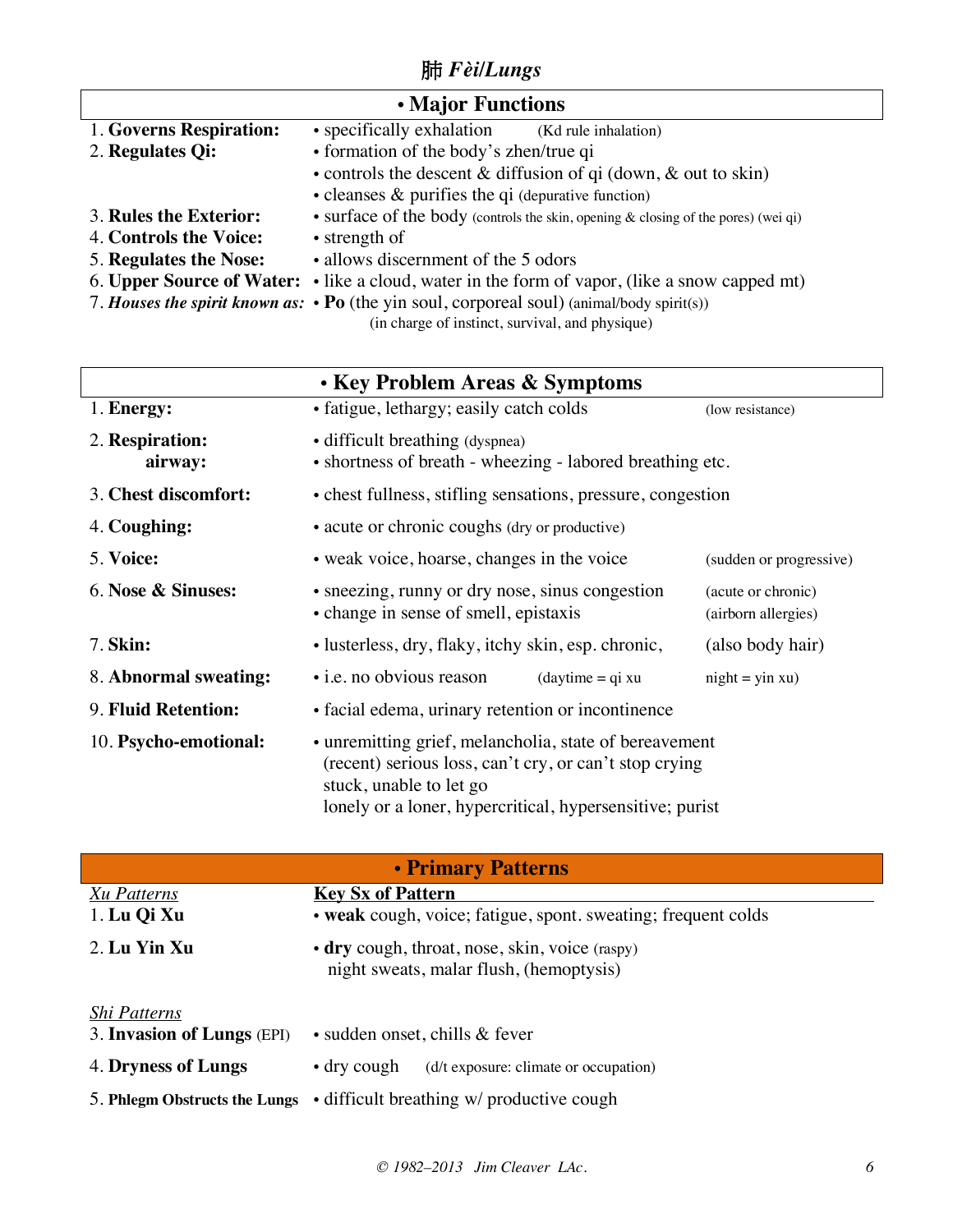脾 *Pí/Spleen*

| <b>• Major Functions</b>                         |                                                                                                   |  |
|--------------------------------------------------|---------------------------------------------------------------------------------------------------|--|
| 1. Transformation of Qi:                         | · extracts food essence; Governs Digestion & Assimilation                                         |  |
| 1a. Transportation of Qi:                        | · distribution of nutrients & fluids (Earth derived Qi)                                           |  |
| foundation of post-natal Qi                      | • hou-tian qi                                                                                     |  |
| 2. Produces Blood:                               | • extraction of earthly essence produces material substance                                       |  |
| 3. Regulates Blood:                              | • literally wraps the blood & keeps it circulating within the vessels                             |  |
| 4. Rules the Flesh:                              | • nourishes the muscles and four limbs                                                            |  |
|                                                  | 5. Houses the spirit known as: $\cdot$ Yi (thoughts-ideas-memory), ability to focus & concentrate |  |
|                                                  |                                                                                                   |  |
|                                                  | • Key Problem Areas & Symptoms                                                                    |  |
| 1. Digestive problems:                           | · indigestion, esp. loose stools (unformed, excessively frequent)                                 |  |
| 2. Appetite disturbances:                        | • changes to the appetite, esp. loss of appetite                                                  |  |
|                                                  | mal-absorption, eating disorders, wt. problems (gain or loss)                                     |  |
|                                                  |                                                                                                   |  |
| 3. Oral Cavity: Mouth,                           | • change in sense of taste; esp. diminished, bland/tasteless                                      |  |
| Tongue, Gums, Lips:                              | • pale, dry, blotchy lips; bleeding gums                                                          |  |
|                                                  | • excessive or diminished salivation, sugar cravings, sweet taste                                 |  |
|                                                  |                                                                                                   |  |
| 4. Abd. discomfort:                              | • esp. distention and bloating; gas, belching                                                     |  |
|                                                  |                                                                                                   |  |
| 5. Edema:                                        | • esp. in the abdomen and/or limbs                                                                |  |
|                                                  |                                                                                                   |  |
| 6. Energy:                                       | • tired, lassitude-lethargic (esp. after eating); chronic fatigue                                 |  |
|                                                  | • foggy, thick-headed feeling, can't think clearly; sallow complexion                             |  |
|                                                  |                                                                                                   |  |
| 7. Muscle/Flesh sx:                              | • poor muscle tone; weak, sluggish; heavy limbs; spongy fleshiness                                |  |
| 8. Prolapses:                                    | • esp. digestive organs, uterine or ano-rectal prolapse                                           |  |
|                                                  | (sinking, pressing, or bearing down sensations in abd. &/or hypogastrium)                         |  |
|                                                  |                                                                                                   |  |
| 9. GYN problems:                                 | • menstrual problems & vaginal discharges (esp. chronic)                                          |  |
| 10. Bleeding:                                    |                                                                                                   |  |
|                                                  | • chronic minor bleeding (esp. uterine, gums, subcutaneous) bruising                              |  |
| 11. Psycho-emotional:                            | • think too much, constant worry; preoccupied, brooding, pensive                                  |  |
|                                                  |                                                                                                   |  |
|                                                  | · obsessing; obsessive-compulsive disorders (esp. related to eating)                              |  |
|                                                  | · inability to focus, can't concentrate                                                           |  |
|                                                  | • overly dependent or excessive caregiver                                                         |  |
|                                                  |                                                                                                   |  |
|                                                  | • Primary Patterns                                                                                |  |
| <b>Xu Patterns</b>                               | <b>Key Sx of Pattern</b>                                                                          |  |
| 1. Sp Qi Xu                                      | · sallow complexion, lethargy, loose stools                                                       |  |
| Sp Qi Sinking                                    | • prolapse; bearing down/sinking feelings in abd.                                                 |  |
| • pallor & low energy<br>Qi xu leads to blood xu |                                                                                                   |  |

- 2. **Sp Yang Xu** watery stools w/ undigested food *Shi Patterns*
- 3. **Dampness Encumbers the Spleen** heavy, edematous limbs, loose stools

Sp Not Containing the Blood • bleeding & bruising easily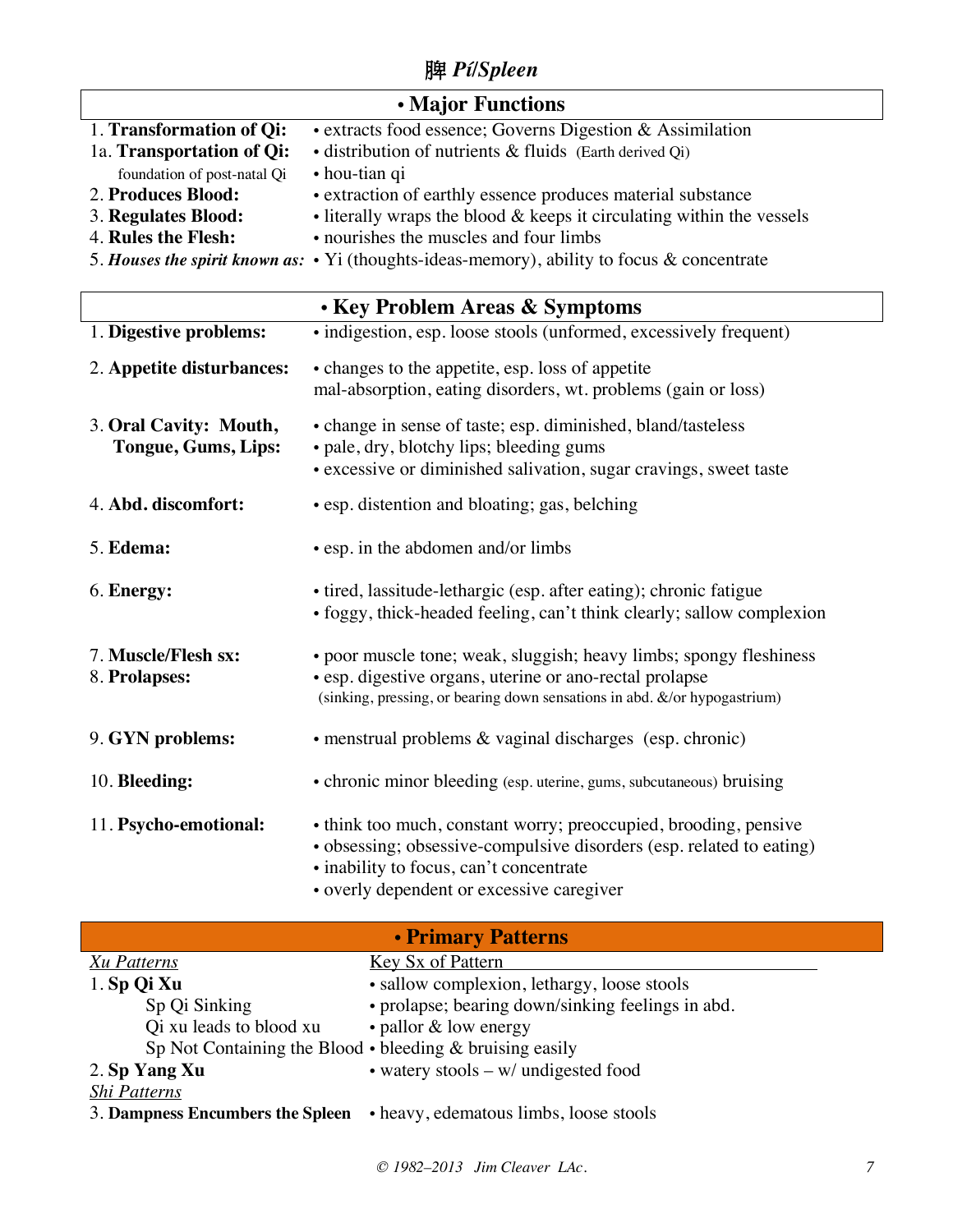## 肝 *Gān/Liver*

| • Major Functions         |                                                                                            |  |
|---------------------------|--------------------------------------------------------------------------------------------|--|
| 1. Regulates Qi:          | • harmonious distribution of Qi throughout the body                                        |  |
| apportions qi             | • distributes qi as needed for normal functioning of all body systems                      |  |
| courses qi                | $\cdot$ even flow $\&$ uniform spreading of qi                                             |  |
| physical:                 | • smooth, coordinated motor fx                                                             |  |
| emotional:                | • Regulates the Emotions (flow $&$ expression of)                                          |  |
| 2. Stores Blood:          | • controls menses $\&$ menstrual flow                                                      |  |
| 3. Governs Sinews:        | • Regulates Motor System – nerve, muscle, tendon, ligaments, joint                         |  |
|                           | $\cdot$ regulates normal movement (internally $\&$ externally)                             |  |
| 4. Controls the Eyes:     | • eyes, eyesight, & tears/lacrimation                                                      |  |
| also                      | $\bullet$ vision, planning $\&$ outlook (are a function of well regulated liver)           |  |
| 5. Secretes Bile:         | • digestive role (esp. fats) (strong influence on $Sp & ST$ )                              |  |
| <b>6. Rules Genitals:</b> | • external genitalia & inguinal area                                                       |  |
|                           | 7. Houses the spirit known as: $\cdot$ Hun (yang/ethereal soul – the persona, psyche, ego) |  |

| • Key Problem Areas & Symptoms                                                                    |                                                                                                                                                                                                                                                                                    |  |
|---------------------------------------------------------------------------------------------------|------------------------------------------------------------------------------------------------------------------------------------------------------------------------------------------------------------------------------------------------------------------------------------|--|
| Wood should be strong, but pliable - flexible, eleastic, resilient (body & mind should be supple) |                                                                                                                                                                                                                                                                                    |  |
| 1. Motor problems:                                                                                | · muscle tension, stiffness, pain; inflexible, rigid                                                                                                                                                                                                                               |  |
|                                                                                                   | • uncoordinated, clumsy; trembling, shaking, twitching                                                                                                                                                                                                                             |  |
|                                                                                                   | • cramps, contracture, spasms, seizures, convulsions                                                                                                                                                                                                                               |  |
|                                                                                                   | $\bullet$ deviation/distortion, paralysis, flaccidity & atrophy                                                                                                                                                                                                                    |  |
| Nail problems:                                                                                    | · chipped, cracked, brittle, ridged; discolored                                                                                                                                                                                                                                    |  |
| 2. Eye/Vision problems:                                                                           | • esp. acute inflammatory conditions [red, bloodshot] (conjuctivitis)<br>• exc. or diminished tearing; blurry vision                                                                                                                                                               |  |
|                                                                                                   | • focusing problems, nystagmus                                                                                                                                                                                                                                                     |  |
|                                                                                                   | · photophobia & light sensitivity<br>(night blindness)                                                                                                                                                                                                                             |  |
| 3. Headaches, Dizziness,                                                                          | • tension or vascular headaches (migraines)                                                                                                                                                                                                                                        |  |
| <b>Tinnitus, Syncope:</b>                                                                         | • high/low blood pressure (hypertension)                                                                                                                                                                                                                                           |  |
| 4. GYN problems:                                                                                  | • menstrual prob., esp. irreg. menses, [exc. or diminished bleeding]<br>· dysmenorrhea; PMS, breast pain & distention (polycystic)<br>· abd/uterine masses (fibroids)                                                                                                              |  |
| 5. Genital problems:                                                                              | • (ext. genitalia) itching, pain & swelling (inguinal & testicular hernias)                                                                                                                                                                                                        |  |
| 6. Digestive problems:                                                                            | • indigestion (esp. of fats), abd pain & fullness                                                                                                                                                                                                                                  |  |
|                                                                                                   | • bowel movements alternate betw loose & constipated                                                                                                                                                                                                                               |  |
|                                                                                                   | • bitter taste; jaundice; vomiting/spitting up blood or bile                                                                                                                                                                                                                       |  |
| 7. Chest Fullness &                                                                               | • hypochondrial discomfort, stifling sensations                                                                                                                                                                                                                                    |  |
| <b>Costal Distention:</b>                                                                         | • frequent sighing, throat clearing, and "plum-pit" sensation                                                                                                                                                                                                                      |  |
| 8. Psycho-emotional:                                                                              | • mood swings, irritability, frustration; rigid, controlling; (manic-depr dz)<br>· depression, hopelessness, apathy, low esteem, no confidence<br>· impatient, temper tantrums, pissy/bitchy, volatile-violent outbursts<br>• inability to plan ahead, addictive behavior & habits |  |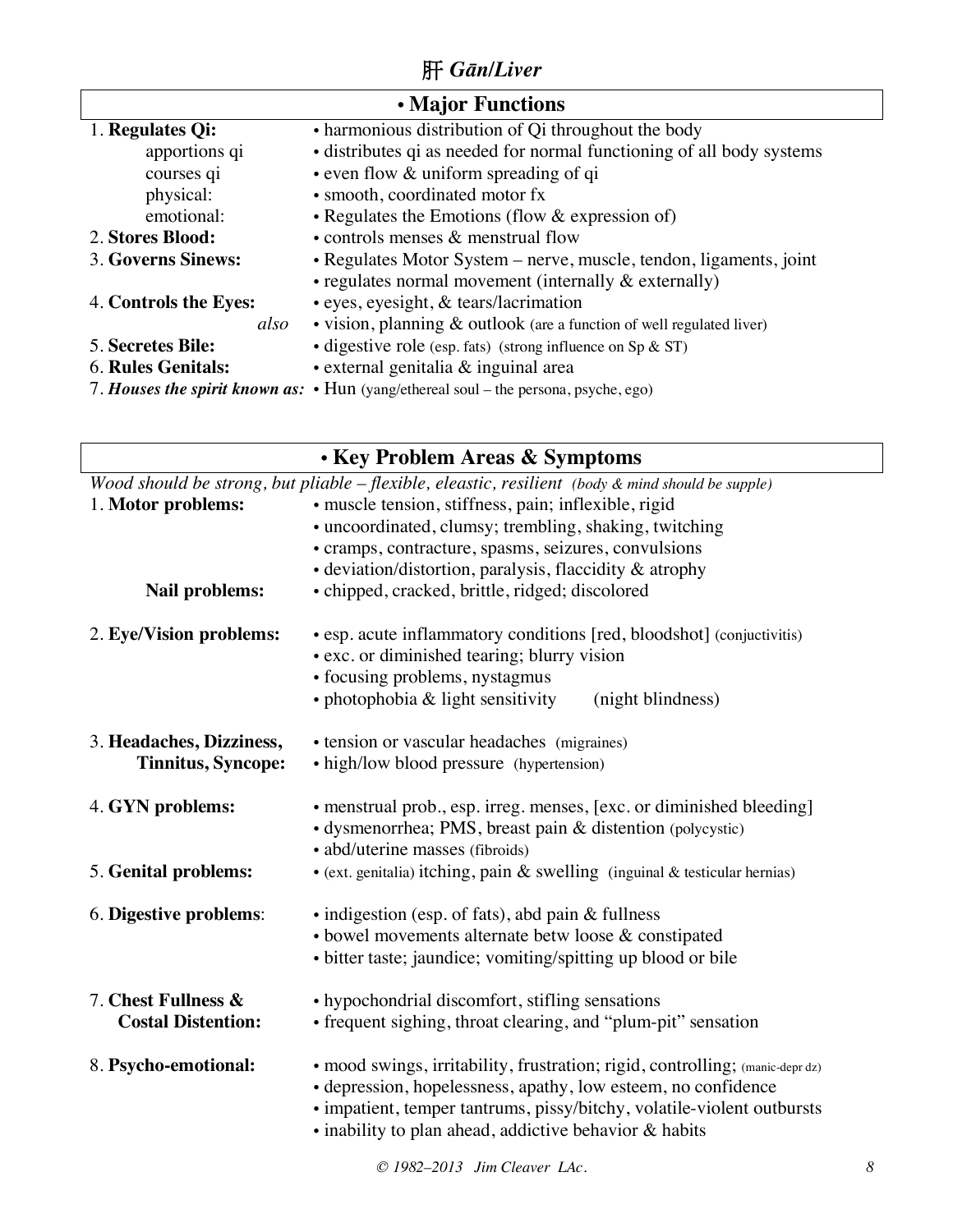## 肝 *Gān/Liver*

## • **Primary Patterns**

### **Key Sx of Pattern**

| <b>Shi Patterns</b><br>1. Liver Qi Constraint (Stagnation)                                | • mood swings (irritability $\&$ depression), impatient<br>• breast/chest distention, plum pit sensation                                                     |
|-------------------------------------------------------------------------------------------|--------------------------------------------------------------------------------------------------------------------------------------------------------------|
| a. Liver qi invading the Sp<br>b. Liver qi invading the ST                                | • irreg menses<br>· indigestion w/ abd dist; alternating bowel pattern<br>· stomach ache, epigastric pain; heartburn                                         |
| 2. Liver Blood Stasis                                                                     | • dysmenorrhea, heavy clotting; amenorrhea                                                                                                                   |
| 3. Liver Fire (Blazing Upward)                                                            | $\bullet$ red face $\&$ eyes, bitter taste, significant thirst<br>· violent hdaches & volatile emotions                                                      |
| a. Liver Fire Scorches the Lungs                                                          | • persistent, dry cough                                                                                                                                      |
| 4. Damp-Heat in the Liver/GB                                                              | • jaundice, bitter taste                                                                                                                                     |
| 5. Cold Stagnates in Liver Channel                                                        | • cold sensations/numbness in thighs, genitals & low abd                                                                                                     |
| 6. Liver Wind (Stirring Internally)<br>a. d/t: Fire<br>b. d/t: Yin xu<br>c. d/t: Blood xu | • involuntary/uncontrollable movement<br>· fever, seizures & convulsions<br>$\bullet$ HBP, syncope – paralysis<br>· dizziness, tics & tremors, blurry vision |
| <b>Xu Patterns</b><br>7. Liver Blood Xu                                                   | • pale face, eyes, nails; late periods $\&$ scant menses<br>· tendons undernourished, stiff & inflexible<br>• vertex hdaches                                 |

*Mixed Patterns*<br>8. Liver (Yin Xu) **Yang Rising** 

• irritability, headaches; tinnitus, (HBP, hypertensive dz)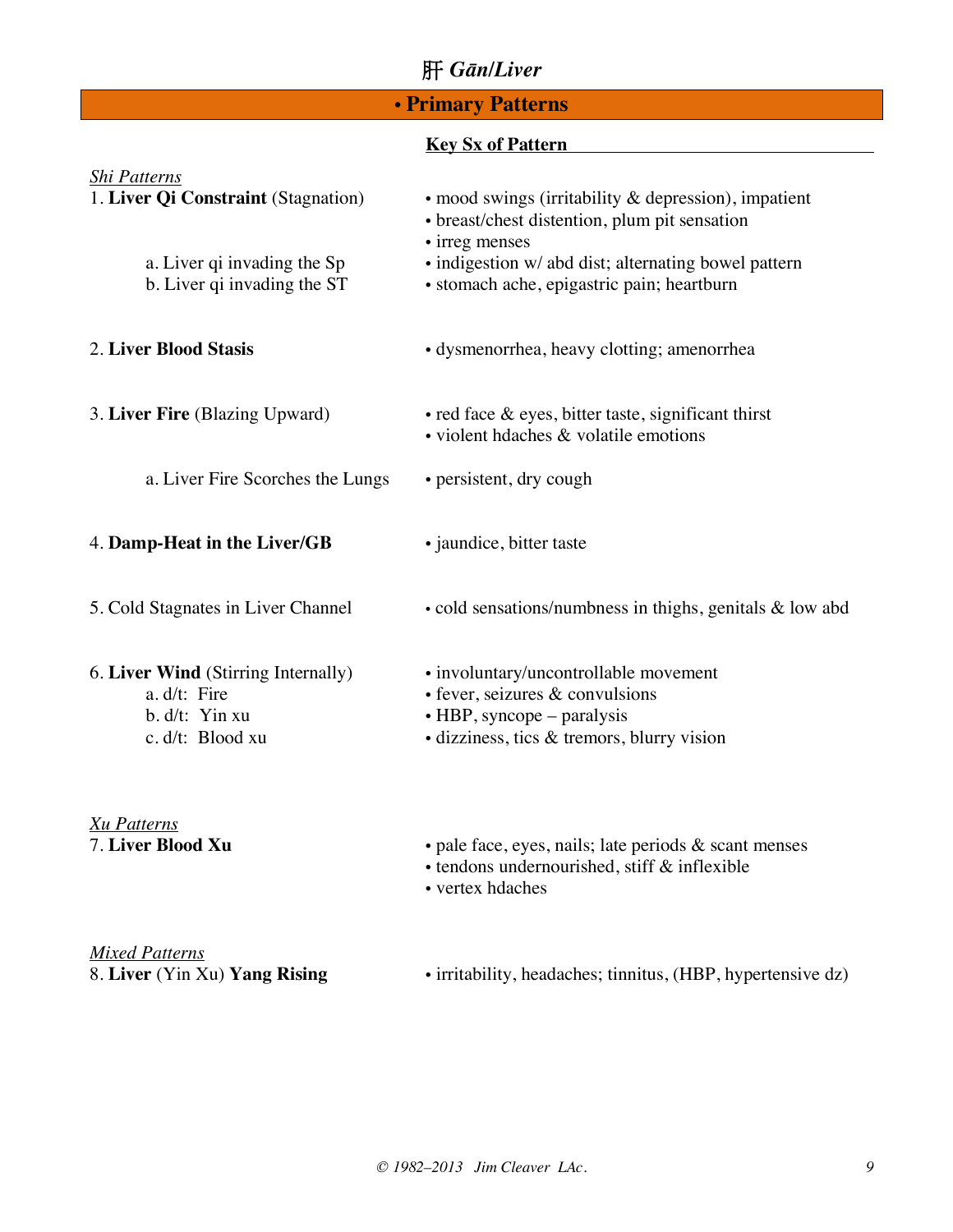## 腎 *Shèn/Kidney*

| • Major Functions                |                                                                                  |  |
|----------------------------------|----------------------------------------------------------------------------------|--|
| 1. The Root of Life:             | • controls entire life process (birth-growth-maturation-aging & death)           |  |
| 2. Foundation of Yin & Yang:     | • cooling $\&$ moistening / warming $\&$ drying principles                       |  |
| 3. Stores Jing (Essence/DNA):    | · pre-natal (inherited/constitutional) original                                  |  |
|                                  | • post-natal (acquired)<br>operational                                           |  |
|                                  | $\bullet$ root of all bodily processes, healing $\&$ regeneration                |  |
| 4. Grasps & Roots the Qi:        | • controls inhalation                                                            |  |
| <b>5. Rules the Bones:</b>       | • proper formation $&$ strength of                                               |  |
| <b>6. Produces Marrow:</b>       | $\bullet$ sui = bone marrow, brain and CSF                                       |  |
| 7. Governs Reproduction          | • internal reproductive organs                                                   |  |
| & Sexuality:                     | • sexual function (libido)                                                       |  |
| 8. Controls Hearing              | • auditory acuity                                                                |  |
| & Head Hair:                     | • hair quantity, color, texture                                                  |  |
| 9. Controls the two lower yin:   | $\cdot$ ureter & anus (BL & LI)                                                  |  |
| 10. Lower Source of Water        | • controls drainage (elimination $\&$ discharge of)                              |  |
| 11. Houses the spirit known as:  | • Zhi (the will, willfulness)                                                    |  |
| 12. Its <i>Official</i> role is: | $\bullet$ the Laborer/Craftsman (works diligently $-$ in charge of skillfulness) |  |

| <b>· Key Problem Areas &amp; Symptoms</b>                                   |                                                                                                                                                                                                                                                                       |  |
|-----------------------------------------------------------------------------|-----------------------------------------------------------------------------------------------------------------------------------------------------------------------------------------------------------------------------------------------------------------------|--|
| 1. Low Back problems:<br>bones & spine:<br>knees:<br>teeth:                 | $\bullet$ lumbo-sacral aches $\&$ pains, stiffness etc. (from waist to pelvic floor)<br>· pain, degeneration, spurs, osteoporosis, stiff back/spine, scoliosis<br>• knee pain &/or weakness<br>· lots of cavities, dark teeth, teeth separated or crooked, feel weird |  |
| 2. Reproductive prob:<br><b>Sexual dysfunction:</b>                         | $\cdot$ impotence $\&$ infertility<br>· problems associated w/ menarche (esp. late) or<br>• problems associated w/ menopause (esp. early), hot flashes<br>· excessive or decreased libido etc.                                                                        |  |
| 3. Urination:<br><b>Incontinence</b><br>loose stools:<br>vaginal discharge: | • frequency/polyuria (esp. at night/nocturia), discomfort/dysuria<br>• (urinary, seminal, fecal); prostate problems<br>• esp. chronic, esp. in early morning, undigested food in stool<br>• esp. chronic, (white, not malodorous)                                     |  |
| 4. Edema:                                                                   | • esp. facial, puffy eyes, or lower body                                                                                                                                                                                                                              |  |
| 5. Temperature regulation: $\cdot$ Sweating:                                | afternoon/eve heat, night sweats<br>cold sweats, always cold, overdressed<br>$\bullet$ Cold:                                                                                                                                                                          |  |
| 6. Hearing problems:                                                        | • gradual deafness, tinnitus (high pitch, intermittent, worse when tired)                                                                                                                                                                                             |  |
| 7. Head Hair:                                                               | • thin, dry, brittle, lusterless, straw-like hair                                                                                                                                                                                                                     |  |
| 8. Respiratory problems:                                                    | • wheezing, asthmatic breathing, difficulty inhaling                                                                                                                                                                                                                  |  |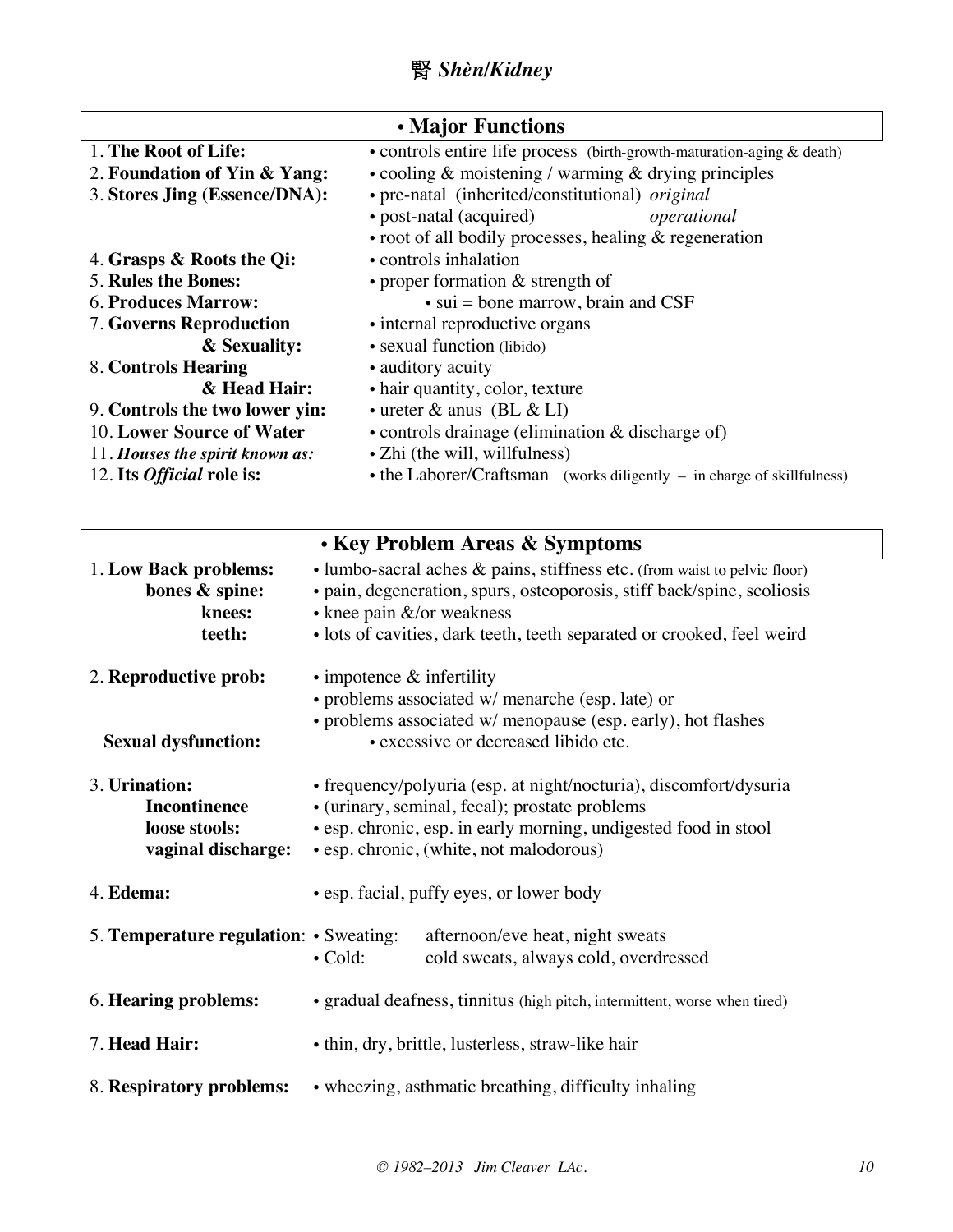## 腎 *Shèn/Kidney*

| 9. Problems of Growth:<br>& Development: | • physical $\&$ mental, bones, brain (thru puberty)<br>• genetic/hereditary disorders                                                                                                                                                                                                                     |
|------------------------------------------|-----------------------------------------------------------------------------------------------------------------------------------------------------------------------------------------------------------------------------------------------------------------------------------------------------------|
| 10. Signs of Aging:                      | withering $\&$ drying up (wrinkled skin, dry mouth $\&$ throat)<br>• premature hair loss $\&$ /or graying<br>• senility & memory loss, general decline of mental acuity<br>• loss of auditory and visual acuity<br>• osteoporosis (weak, fragile bones)<br>• loose teeth, early loss of teeth (bad teeth) |
| 11. Dz that Age:                         | • chronic degenerative processes (TB, diabetes etc.)                                                                                                                                                                                                                                                      |
| 12. Exhaustion:                          | • overwork: physically, mentally, sexually                                                                                                                                                                                                                                                                |
| 13. Psycho-emotional:                    | • often feel overwhelmed, fearful, lack of will, motivation $\&$ /or<br>direction, easily discouraged, insecure, fear as MO, phobias                                                                                                                                                                      |

• **Primary Patterns**

*any/all Kd patterns tend to exhibit weakness &/or soreness of the low back & knees these sx are usually chronic, with an insidious onset*

| 1. Kidney Qi Xu                  | <b>Key Sx of Pattern</b>                                                                                                                                                                                                                                                                                                                       |  |  |  |
|----------------------------------|------------------------------------------------------------------------------------------------------------------------------------------------------------------------------------------------------------------------------------------------------------------------------------------------------------------------------------------------|--|--|--|
| a. Kidney Qi Insecure            | · nocturia, polyuria, incontinence (urinary or fecal), enuresis                                                                                                                                                                                                                                                                                |  |  |  |
|                                  | · leukorrhea, seminal incontinence                                                                                                                                                                                                                                                                                                             |  |  |  |
| b. Failure to Grasp & Root Qi    | · SOB, difficult inhalation (asthma, emphysema, etc.)                                                                                                                                                                                                                                                                                          |  |  |  |
| 2. Kidney Yang Xu                | (warming & drying principle) insufficiency yields cold & wet sx esp. during day<br>• hard to keep warm (tend to overdress), cold sweats<br>• low vitality, somnolence<br>· decreased libido, impotence/infertility<br>· polyuria: long, clear voidings                                                                                         |  |  |  |
| a. Water Overflows,              | • scant urine, edema                                                                                                                                                                                                                                                                                                                           |  |  |  |
| Floods heart &/or lungs          | $\cdot$ palps / sputum<br>(congestive heart dz)                                                                                                                                                                                                                                                                                                |  |  |  |
|                                  |                                                                                                                                                                                                                                                                                                                                                |  |  |  |
| 3. Kidney Yin Xu<br>(Empty Fire) | (cooling & moistening principle) insufficiency yields hot & dry sx esp. at night<br>• thin build, loss of wt., shriveled appearance, dry skin, wrinkled<br>• malar flush, intermittent fevers, night sweats, lite sleeper<br>• thirsty (but don't drink much), dry mouth & throat<br>· increased libido, premature ejaculation, noct. emission |  |  |  |
| 4. Kidney Jing Xu                | (neutral temp) • problems related to bones/teeth, brain, ears, hair                                                                                                                                                                                                                                                                            |  |  |  |
| a. in children                   | • slow development (physical $\&$ /or mental), (bones, brain), congenital dz                                                                                                                                                                                                                                                                   |  |  |  |
| b. puberty                       | · late onset, scoliosis                                                                                                                                                                                                                                                                                                                        |  |  |  |
| c. in adults                     | • signs of premature aging<br>(graying, balding, decline of sensory acuity, senility/memory loss, losing teeth, osteoporosis)<br>• tinnitus (intermittent, high pitch, low volume, worse when tired)                                                                                                                                           |  |  |  |
| <i>etiol</i> : in men            | • excessive sex/ejaculation, masturbation                                                                                                                                                                                                                                                                                                      |  |  |  |
| in women                         | • excessive childbirths, miscarriages, abortions; chronic leukorrhea                                                                                                                                                                                                                                                                           |  |  |  |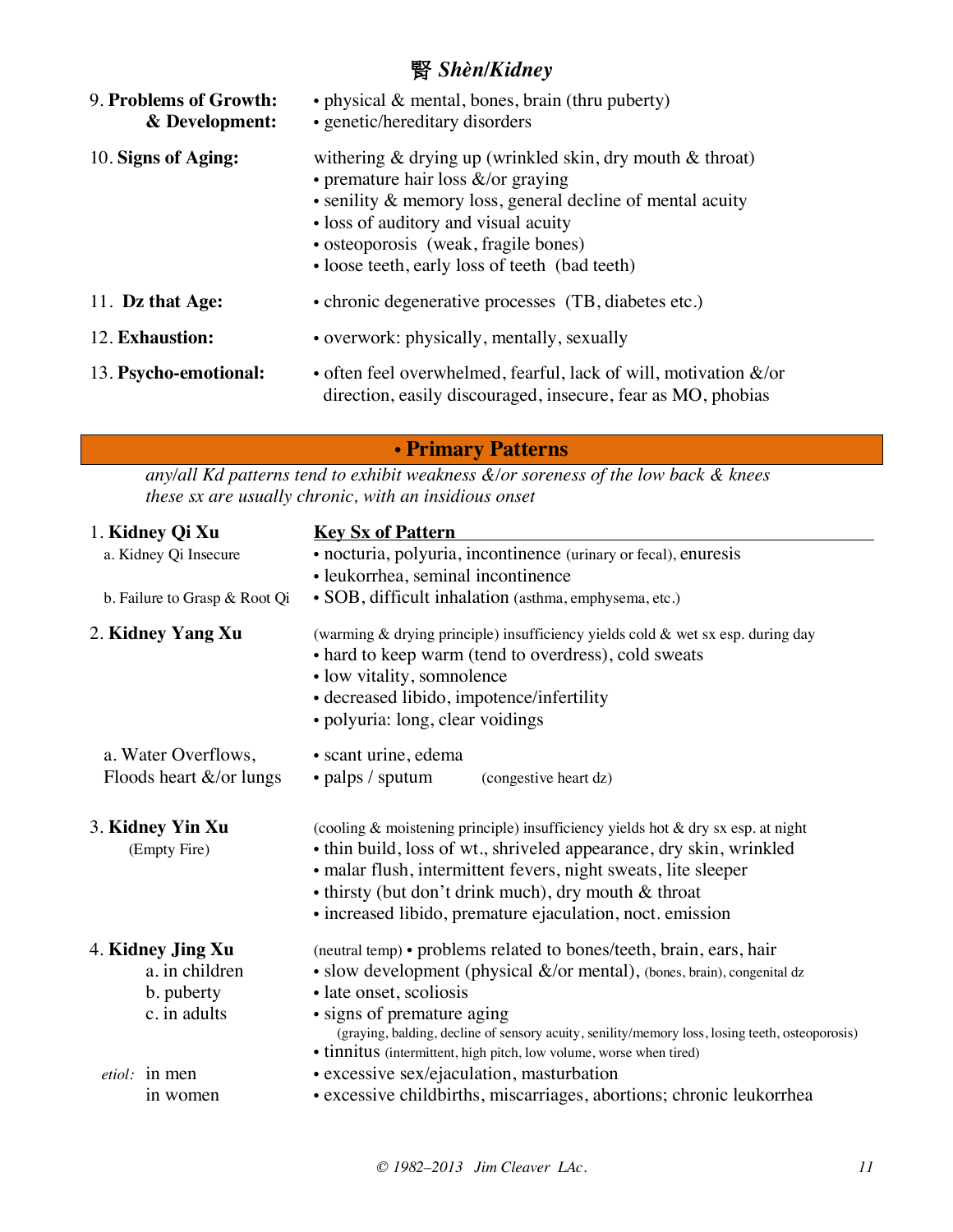## • **Major Functions**

| 1. To protect the Heart         | • allows opening $&$ closing of the heart                                                                                                                                                             |
|---------------------------------|-------------------------------------------------------------------------------------------------------------------------------------------------------------------------------------------------------|
| 2. To serve the heart           | • with absolute loyalty & faithfulness                                                                                                                                                                |
| 3. Its <i>Official</i> role is: | $\bullet$ the Minister (who insulates, screens & protects)<br>• the Ambassador (who is the emissary of the heart/ruler)<br>$\bullet$ ability to go out into the world, to relate & form relationships |

|                               | • Key Problem Areas & Symptoms                                                                                                                                                                                                                                                                                            |
|-------------------------------|---------------------------------------------------------------------------------------------------------------------------------------------------------------------------------------------------------------------------------------------------------------------------------------------------------------------------|
| 1. heart problems:            | • palpitations, irregular, fast or slow heart rate<br>• insomnia<br>• abn. sweating                                                                                                                                                                                                                                       |
| 2. chest pain:                | • discomfort, tightness, stifling sensations; apprehension/panic                                                                                                                                                                                                                                                          |
| 3. high fevers:<br>red rashes | • pericarditis, scarlet fever, rheumatic heart dz<br>$\bullet$ pox<br>• boils (esp. axilla)<br>• hemorrhagic bleeding                                                                                                                                                                                                     |
| 4. psycho-emotional:          | $\bullet$ delirium – LOC – coma<br>• easily startled, surprised, frightened<br>• emotionally exuberant (hysterical) or shut down (closed)<br>• vivid dreams<br>• loquacious, fast talker, giggly<br>• high stress<br>• inability to form quality relationships (intimacy issues), scared to try<br>• disappointed in love |

## • **Primary Patterns**

## **Key Sx of Pattern**

1. **Invasion of Heat** • fever, rashes

- 
- pericarditis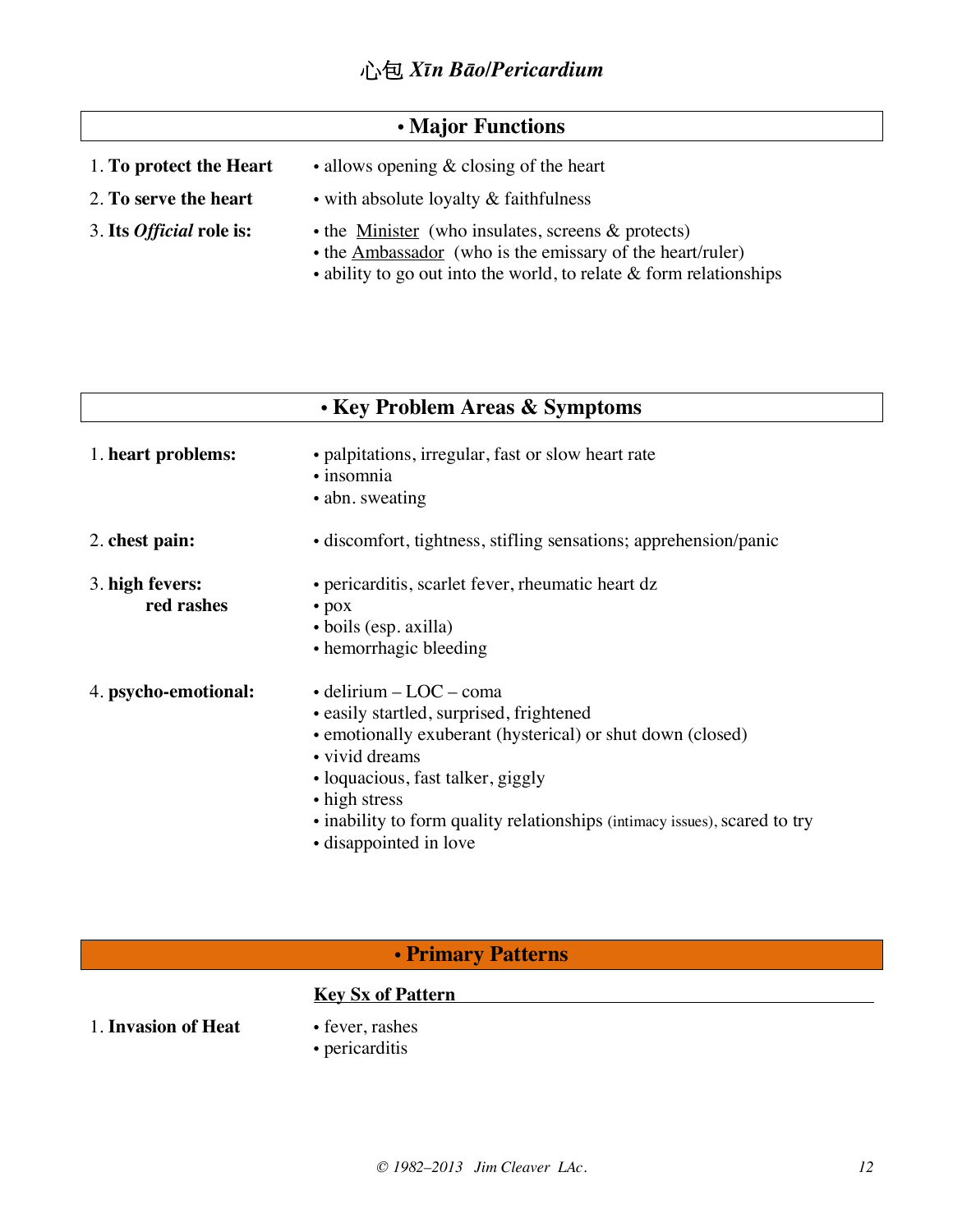*Review of Pathogenic Influences*

*• Major Characteristics • Key Symptoms • Primary Patterns*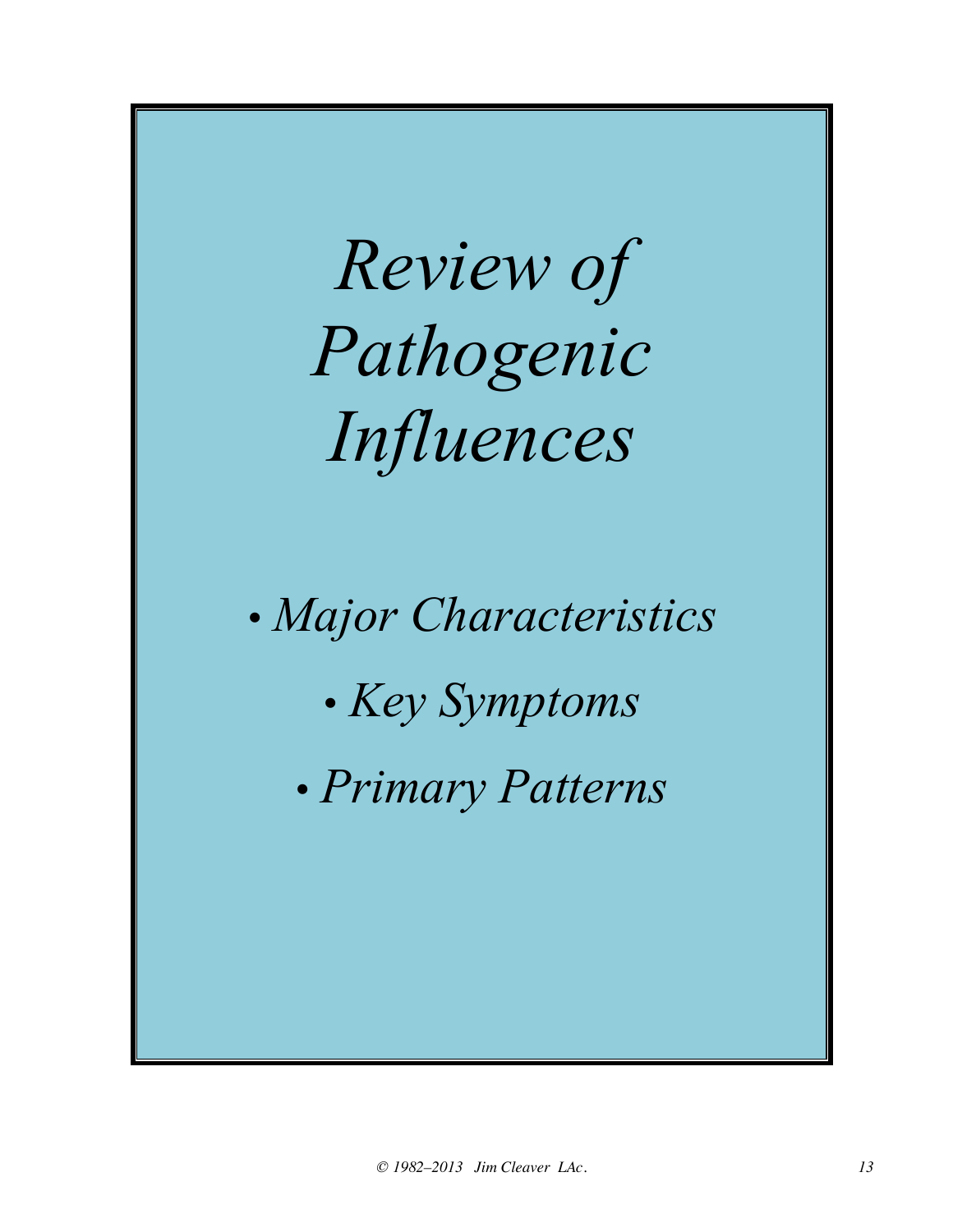### *Pathogenic Influences*

|                                                          | <b>Disease Factors</b> |                                                                                           |  |                                                     |  |
|----------------------------------------------------------|------------------------|-------------------------------------------------------------------------------------------|--|-----------------------------------------------------|--|
| 1. Exogenous Factors:                                    |                        | <b>Environmental Factors</b>                                                              |  | $(EPI = exogenous/external pathogenic influence)$   |  |
| <b>Six Climates:</b>                                     |                        | (the weather – meteorological excesses)                                                   |  | • if contracted = external • if produced = internal |  |
| 風                                                        |                        | $\cdot$ fēng = wind                                                                       |  |                                                     |  |
| 寒                                                        |                        | $\cdot$ hán = cold                                                                        |  |                                                     |  |
| 熱                                                        |                        | $\cdot \vec{re}$ = heat                                                                   |  |                                                     |  |
| 燥                                                        |                        | $\cdot$ zào = dryness                                                                     |  |                                                     |  |
| 濕                                                        |                        | $\cdot$ shi = dampness                                                                    |  |                                                     |  |
| 暑                                                        |                        | $\cdot$ shǔ = summer-heat                                                                 |  |                                                     |  |
|                                                          |                        |                                                                                           |  |                                                     |  |
| 2. Endogenous Factors: (the emotions – internal weather) |                        |                                                                                           |  |                                                     |  |
|                                                          |                        | <b>Five Feelings / Seven Sentiments:</b> (they represent the full range of human emotion) |  |                                                     |  |
| 怒<br>• nû                                                |                        | $=$ anger, wrath, rage; irritability, frustration                                         |  |                                                     |  |

- $\overline{\mathbf{\Xi}}$  **xǐ** = joy, happiness, pleasure (this means being overexcited, hyper, manic, panicky, hysterical)
- $\overline{AB}$  **sī** = worry, over thinking, obsessing
- $\overline{\mathcal{F}}$  yōu = anxiety, apprehension, insecurity
- 悲 **bēi** = grief, melancholy
- $\mathbb{R}^{\mathbb{L}}$  **kǒng** = fear, terror, dread
- $\hat{\mathbb{R}}$  jīng = fright, surprise, shock

#### **3. Miscellaneous Factors:** includes all other possibilities. I also divide them into Endogenous & Exogenous

a. **Endog**. = Lifestyle: diet, work / exercise, rest, sexual behavior, hygiene, & heredity (things over which we have control, except heredity which is arguable, but is obviously endogenous)

b. **Exog**. = Circumstances: acts of nature / trauma, wounds, burns, bites, stings, poison, parasites, epidemics (things over which we don't have much control, except being careful) *"the slings and arrows of outrageous fortune"*

c. **Stasis**: (lack of circulation + accumulation in reciprocal relationship, each breeds the other)

| 5 Stagnations:            | energy/qì | blood/xuè | food/shí                       | $phlegm/tán$ fire/ $hu\delta$ (esp. emotional) |
|---------------------------|-----------|-----------|--------------------------------|------------------------------------------------|
| 6 depressions: $(LiiYii)$ |           |           | add damp/shī to the above five |                                                |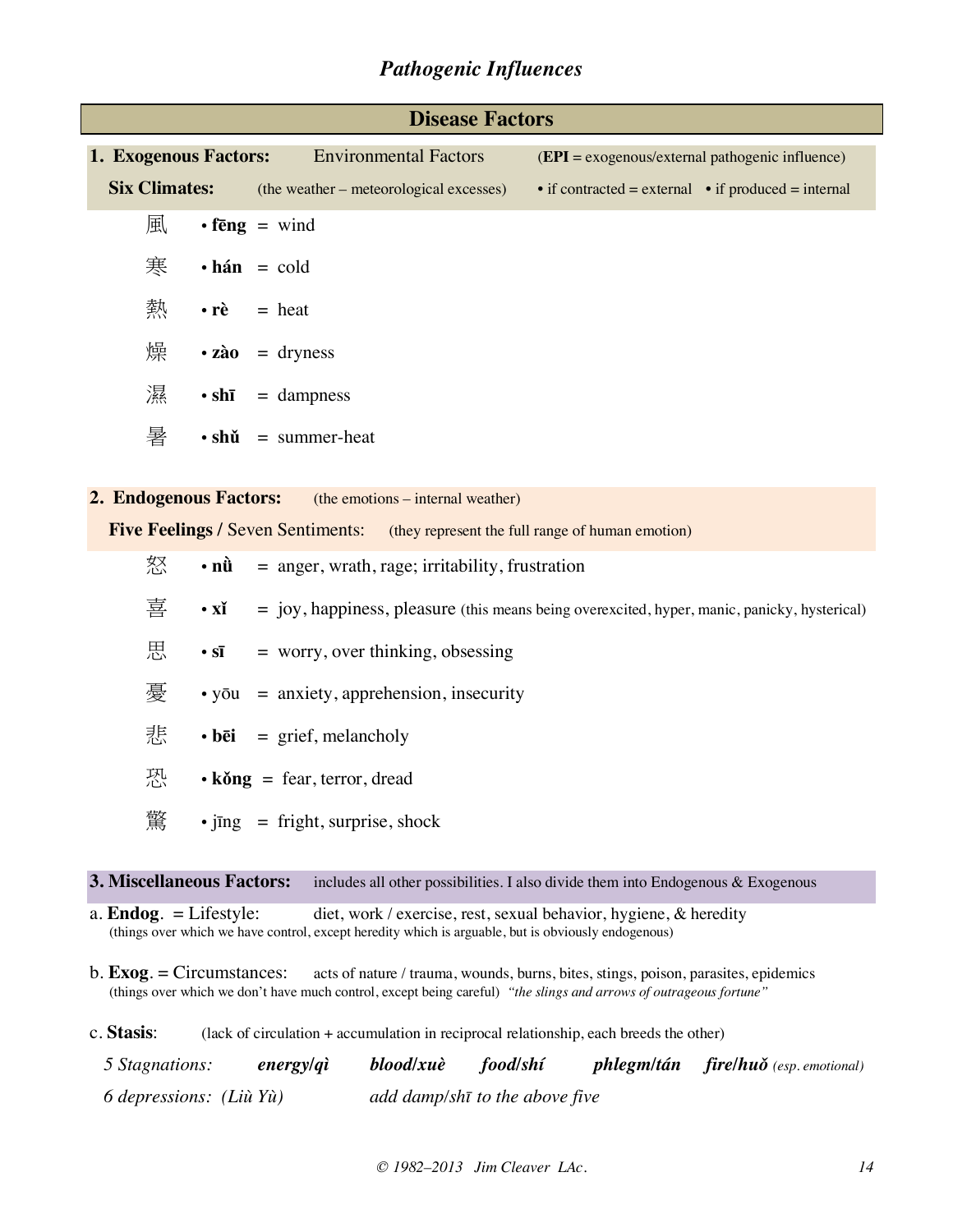### 風 **Fēng = Wind**

#### **General Associations**

- Wind is yang in nature and therefore tends to injure the body's yin aspects
- comes from the east and associated with springtime
- its the heavenly breath that returns life in spring and initiates sprouting
- has special affinity for the wood organs (Lr/GB) also the Lu as the organ most in contact with the environment, smt called the vulnerable/sensitive organ
- called the "spearhead of a hundred diseases"; meaning it easily penetrates the body's defenses and is the vehicle that carries disease and other pathogenic influences into the body; thus it is frequently present in combination with other factors

#### **General Characteristics**

- by definition wind is moving and constantly changing
- often cooling or chill producing (wind-chill factor)
- can also be very drying (clothes on a line)

#### **General Body Responses**

- sx that: move around, or come and go, alternate, or oscillate
- all abnormalities of movement
- involuntary / erratic shaking, tremors, tics, spasms, convulsions, seizures
- immobility, stiffness, paralysis, atrophy, and loss of motor control  $(CVA = wind strike)$
- sudden onset or disappearance of sx.
- migratory and intermittent sx.
- **pain** tends to be achy, stiffness, muscle tension, but can be intense
- wind tends to effect the upper body (esp. the head, neck, shoulders upper back and chest)
- wind effects the skin, pores and superficial musculature (wei qi) sx. of itching and rashes, aching and stiffness
- wind effects the emotions usu. volatile emotional outbursts (more subtle  $=$  mood swings)

#### **Examples of diseases** often attributed to wind

 headaches, torticollis; common colds & flu; epilepsy, stroke, Bell's palsy; urticaria; dizziness & vertigo; some types of insanity

#### **Diagnostic Patterns and Etiology**

• **External wind** (wai feng) exposure: to wide variety of natural and artificial sources

 mostly effects the Lungs (the Lung, incl. the nose, throat, voice and airway) (also skin, eyes & ears) obstructs the Lungs descending & dispersing functions (headache/body ache, lack of sweat) sneezing & coughing result and reflect the nature of wind

- by definition external invasion is a shi/excess condition
	- **Pulse**: floating
- **Internal wind** (nei feng) mostly results from Liver disharmony,
- the Pulse is typically wiry Tongue: may be stiff or shrunken esp. after a stroke **shi conditions**:

| a. Liver yang or fire rising, creates draft                        | (hypertension)                     |
|--------------------------------------------------------------------|------------------------------------|
| xu conditions:                                                     |                                    |
| b. insufficient blood, as in a vacuum                              | (dizziness)                        |
| * feng-shui (lit. wind $&$ water = geomancy i.e. earth divination) | (xie qi travels in straight lines) |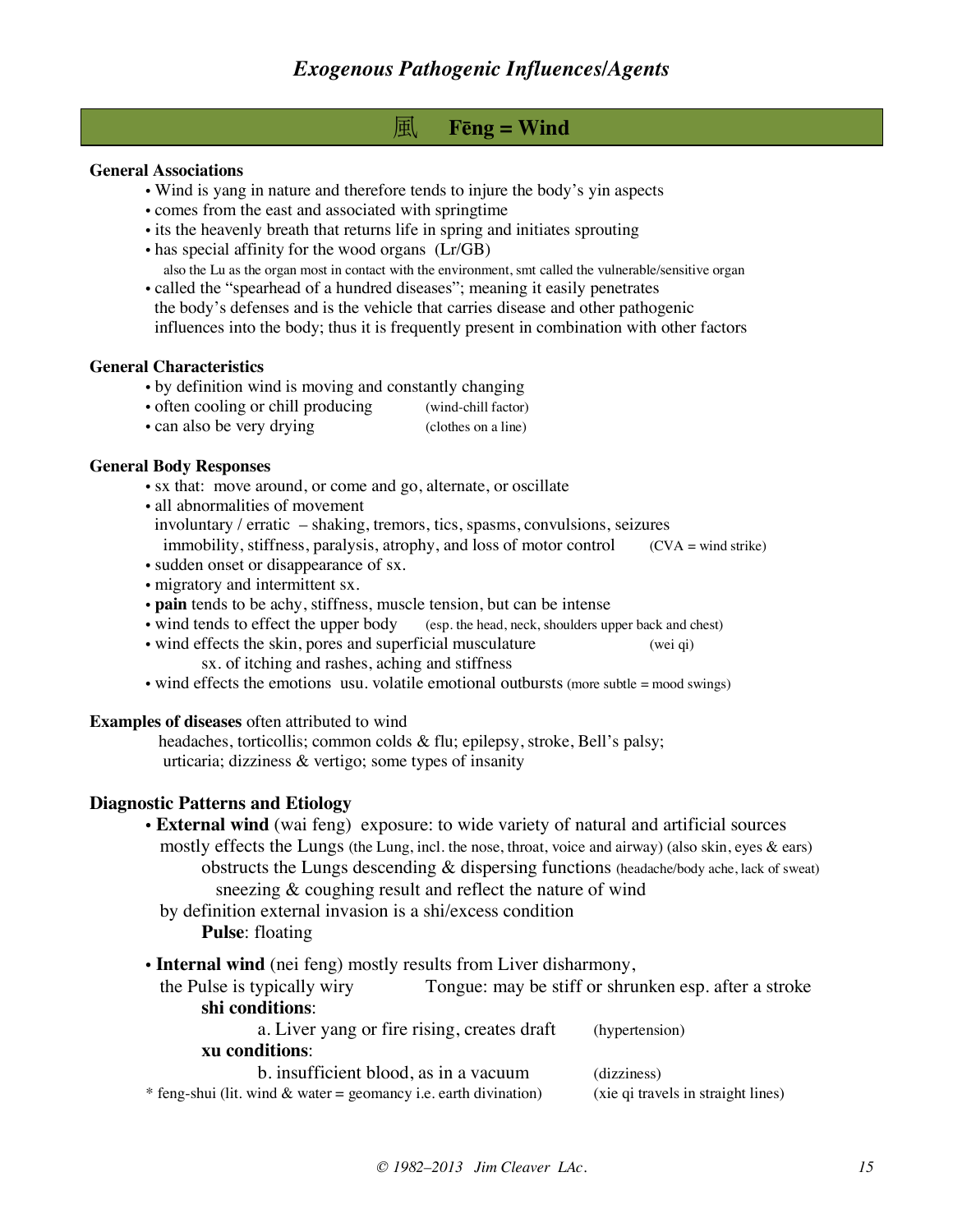#### 寒 **Hán = Cold**

#### **General Associations**

- cold is a yin pathogen and therefore tends to damage the body's yang
- it comes from the northerly direction and is assoc. w/ winter the time when light and warmth are at their minimum
- it tends to injure the metal and water organs (Lu & Kd)
- earth and water are both yin archetypes and relatively cold in nature

#### **General Characteristics**

- Cold is contracting, hardening, & tightening
- cold slows things down, retards movement
- cold consumes yang/warmth
- cold congeals fluids, creating stasis
- cold also tends to sink

#### **General Body Response**

- under activity and hypo function
- slow, restricted movements
- **pain**, is relatively severe, precise and localized
- the person looks and feels cold
	- absence of color, white to gray (blue)
- tends to seek warmth avoids or has aversion to cold warmth alleviates cold type pain
- characterized by frequent, copious, watery (clear or white) eliminations urine, stool, vomit, nasal discharges, sputum, vaginal discharges, exudates none of which have much odor absence of sweating even if feverish
- **Tongue**: pale with clear or white fur
- **Pulse**: slow, tight

#### **Diagnostic Patterns and Etiology**

• **External cold**:

exposure to drafty, cold, damp environs

many working conditions outdoors, refrigeration  $\&$  air conditioning exposure mainly effects the Lu and/or the channels frostbite and hypothermia would be considered Misc. factors

#### • **Internal cold**:

**shi type**: cold food and drink **xu type**: yang deficiency esp. of the Kd and/or Sp fear: freezes one and can behave much like cold

\* **Direct attack of Cold to the Interior**: (ingesting cold/iced liquids or foods) sharp abdominal pain, vomiting, diarrhea, sweating & shivering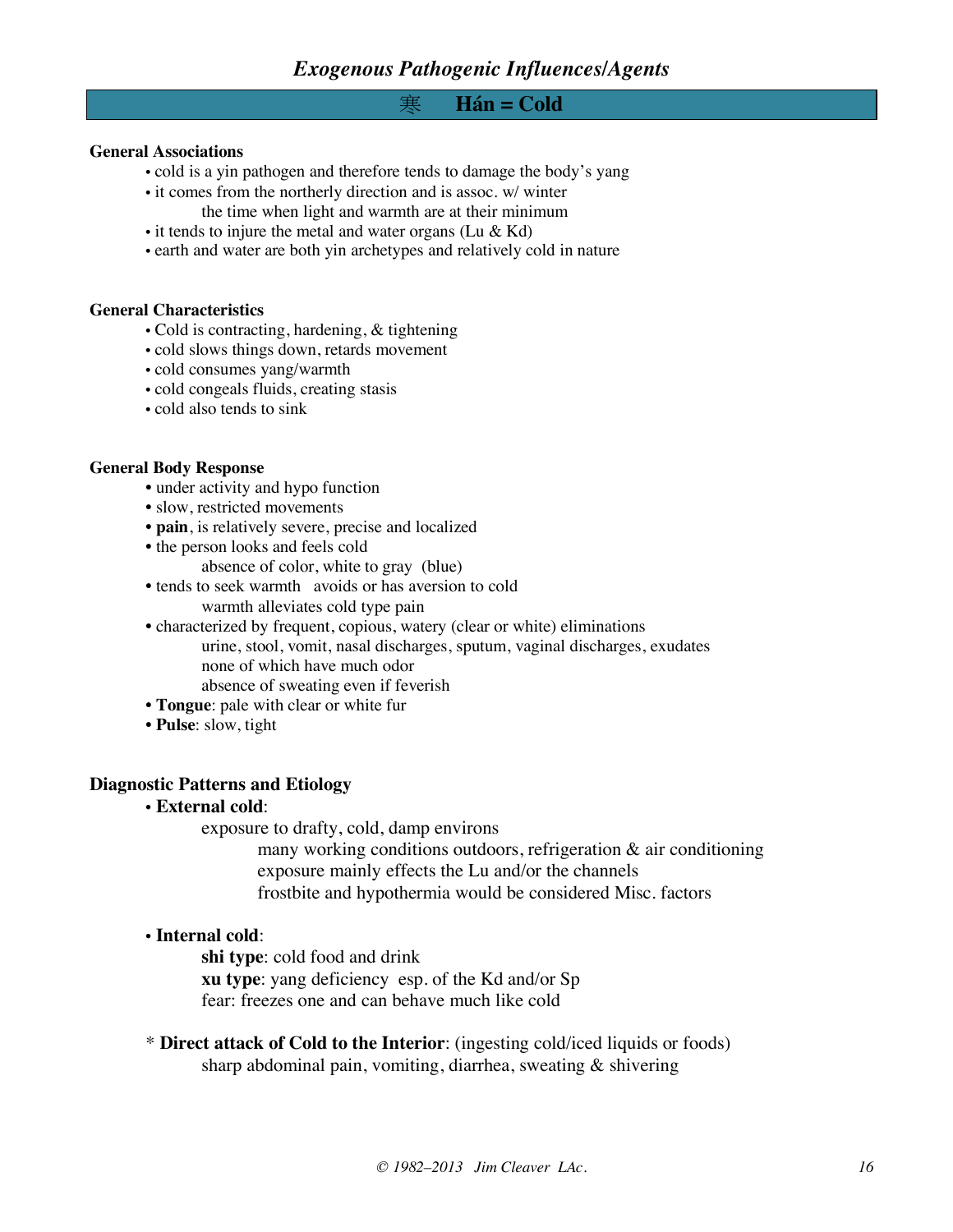### *Exogenous Pathogenic Influences/Agents*

## 熱 **Rè = Heat** 火 **Huǒ = Fire**

#### **General Associations**

- heat is a yang pathogen and tends to damage the yin aspect (esp. blood and fluids)
- heat comes from the south and is correlated with summer (but can occur anytime)
- is the sensation or perception of heat (subjective or objective), measurable or not
- heat can effect any organ, though it has special affinity for the fire organs (Ht and Pc)
- stifled/repressed, intense emotions can create fire

#### **General Characteristics**

- heat incites movement, quickens, (speeds things up), and expands
- heat rises
- heat produces redness and increases temperature

#### **General Body Responses**

- increased temp can be local (inflammation) or systemic (fever, febrile disease)
- hyperactivity and/or hyper function
- **pain** is burning, searing
- person looks, feels and acts hot restless and agitated
	- -
	-
- 
- red face, eyes, skin, tongue (flushing, vasodilatation, erythema)
- seeks cooling (shade, breeze, water, ice, removes clothing etc.)
- thirsty sweaty
- body fluids and secretions are diminished and less frequent
	- they are concentrated, dark, yellowish, and malodorous

(urine, stool, vomit, nasal discharges, sputum and vaginal discharges) (& may have blood in them)

- bleeding (reckless blood) fire = hemorrhage<br>• severe sore throats (red and swollen)
- severe sore throats
- agitation, confused speech and delirium occur when the Ht and shen are overheated
- red skin lesions, esp. raised and painful (burning) (rashes, boils/carbuncles, ulcerations pox)<br>• 4 signs of inflammation: red, hot, swollen and painful
- red, hot, swollen and painful
- **Tongue**: red with yellow fur
- **Pulse**: rapid

#### **Diagnostic Patterns and Etiology**

#### • **External heat**:

 $direct exposure =  $shift$  heat$ 

working conditions; outdoors esp. in direct sun, also high heat or fire related jobs

#### • **Internal heat**:

#### • **shi types**:

other pathogens can transform into heat or fire

heat in any organ (if severe or particularly intense its called fire)

fire toxin (skin eruptions, infections or blood poisoning)

heat or fire can generate internal wind

heat in the blood can cause itching, skin lesions and bleeding

#### • **xu types**:

called deficient heat or deficiency fire result from insufficient yin mostly involve the Kd, Ht and Lu its a weak fire with sx. such as low grade fever, malar flush and night sweats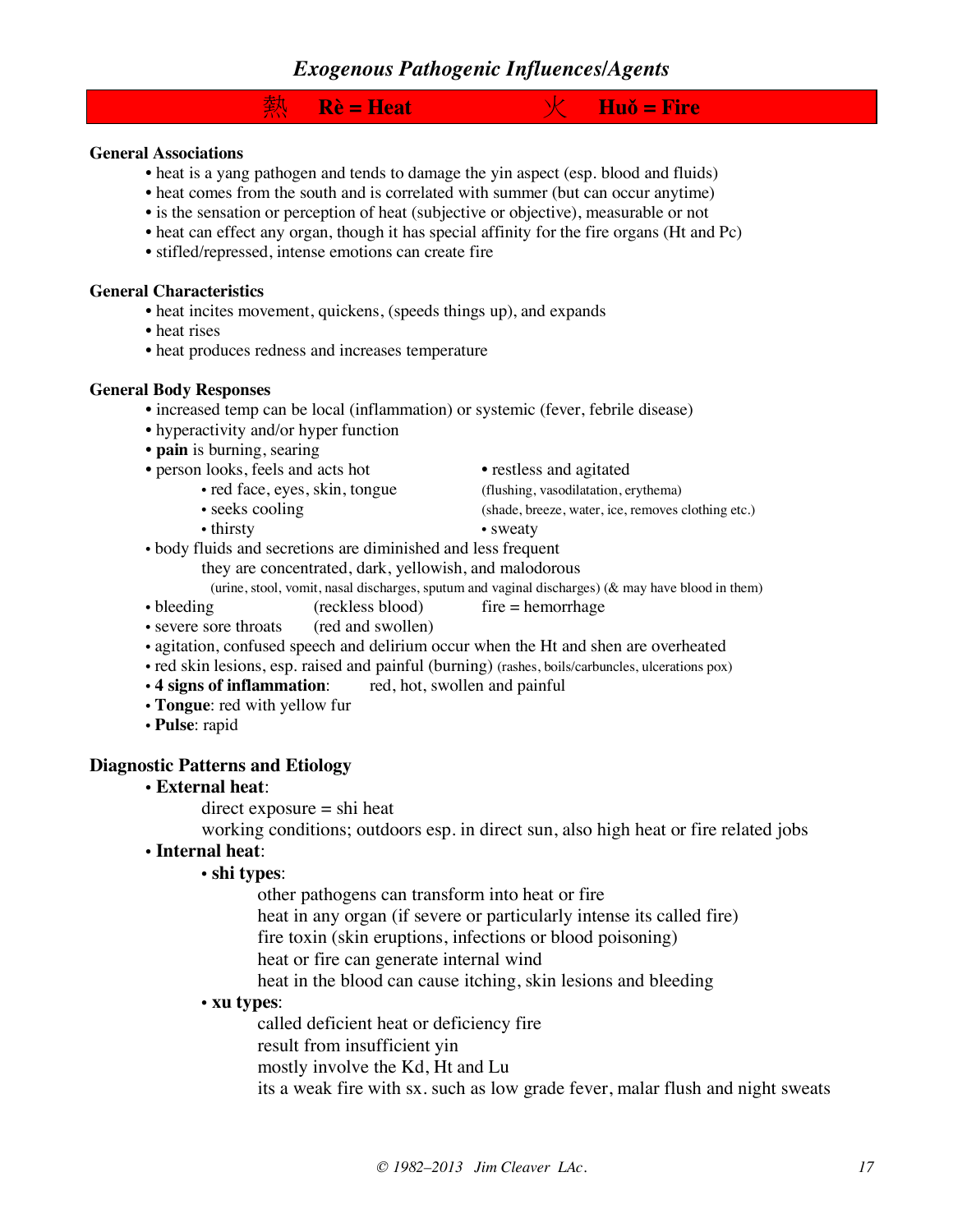### 燥 **Zào = Dryness, Aridity**

#### **General Associations**

- dryness is a yang pathogen which primarily exhausts the body's fluids
- it comes from the west and is a phenomenon of fall
- associated with desert, high elevations, certain occupational conditions however it is closely associated with heat, wind, and cold and may accompany any of them its effects are mostly felt by the metal and water organs  $(Lu, LI, & K)$

#### **General Characteristics**

• drying, withering, toughening, cracking

#### **General Body Responses**

- dehydration, thirst
- dryness especially effects the skin and mucus membranes
	- dry skin and loss of luster
		- dry nose, lips, mouth, tongue, eyes etc.
		- chapping, chafing, flaking, cracking (parched)
			- if severe can lead to bleeding (blood vessels crack open)
- aging in general, wrinkles
- dry itching skin, scratchy throat
- dry, non-productive cough
- dry, hard stools, (constipation) (not particularly bad smell)
- infrequent, short, concentrated urination
- decreased saliva and digestive secretions
- **Tongue**: dry and possibly cracked
- **Pulse**: usu. thin or wiry and have a brittle character, may be rough or choppy

#### **Diagnostic Patterns and Etiology**

- **External dryness**: injures Lu & LI
- *Shi types:* exposure to:
	- very low humidity
		- excess heat and/or wind injures the fluids by evaporation consider work environs and activities

#### • **Internal Dryness**: challenges Kd & TB

- *Xu types:* insufficiencies of:
	- deficient fluids (jin-ye), or excessive loss of body fluids
		- following fever, excessive sweating, (aerobic activities), vomiting, diarrhea
	- deficient blood, or loss of blood (hemorrhage, heavy menses)
	- deficient yin (esp. of Kd, Lr, and Lu)
	- improper diet (can damage ST)
		- excess salt intake the salty flavor withers the blood excess alcohol and caffeine (both are diuretics) not enough fluid intake herbs: hot, acrid substances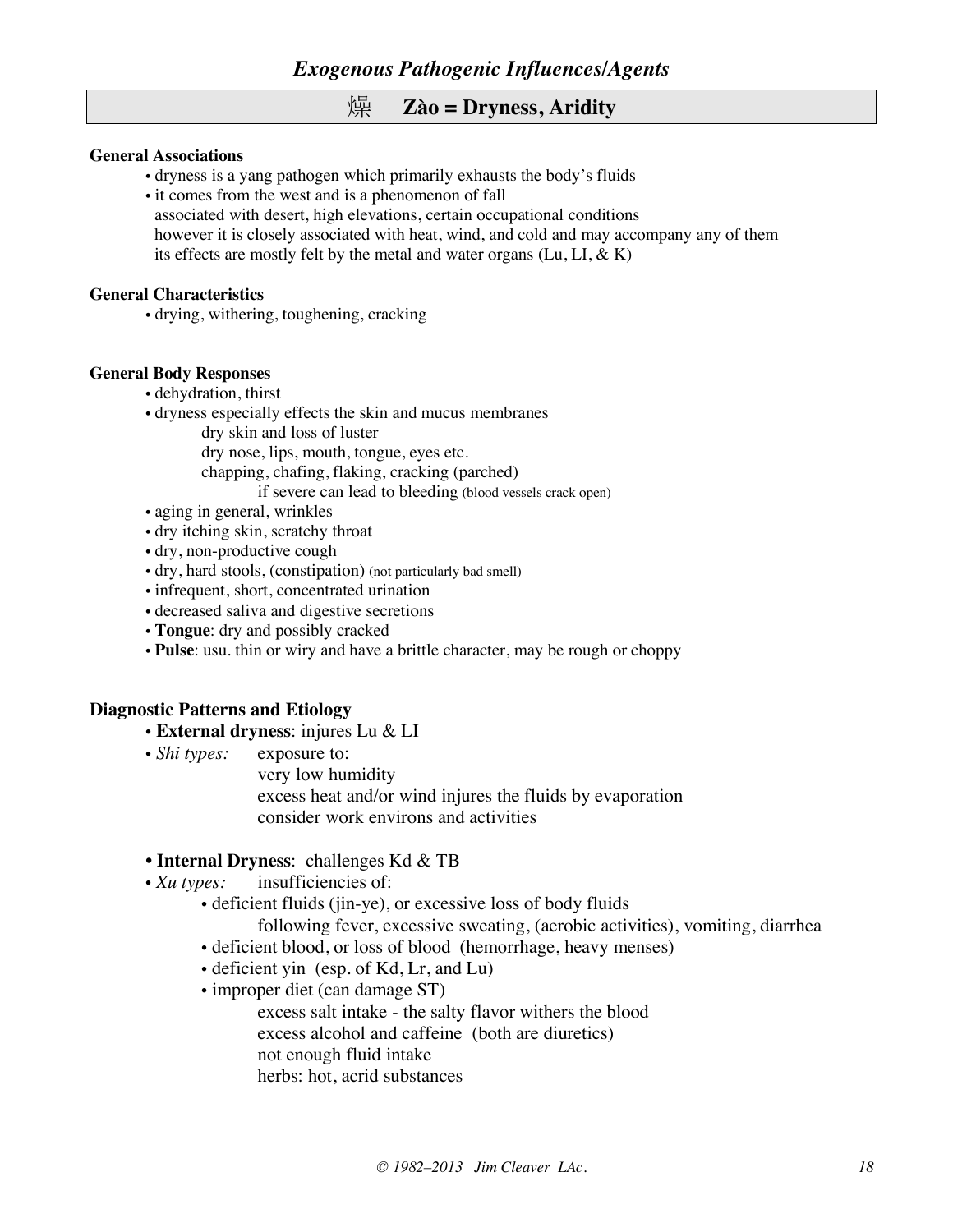### 濕 **Shī = Dampness**

#### **General Associations**

- dampness is a yin pathogen which chiefly hampers the yang
- it corresponds to the humid, wet or rainy season
- and primarily effects the Spleen

#### **General Characteristics**

- damp is not so much water as something wet and soggy, water-logged (heavy)
- something saturated is heavy and tends to swell
- dampness is congesting and obstructive, slow to change or move (viscous)
- tendency to rot and decay
- being related to water, damp tends to sink and/or flow out, leak or drip

#### **General Body Responses**

- swelling and edema; tissues gets soft and mushy
- body or limbs feel heavy and difficult to move (sluggish)
- tends to effect the lower body and lower jiao
- head feels heavy or full and senses are muddled, dull
- sx. that are chronic, lingering and protracted
- **pain** is fixed and constant, but relatively dull or yields numbness
- sores that are slow to heal and tend to weep or ooze, often becoming purulent (pus)
- excretions/discharges that are continual, thick, sticky, cloudy, turbid (vaginal discharges)
- sometimes profuse sweating, but without much thirst
- productive cough w/ copious sputum<br>• Tongue: wet or greasy
- **Pulse**: slippery, rolling

#### **Diagnostic Patterns and Etiology**

#### • **External Dampness**:

exposure: living and working in damp/wet surroundings (high humidity, ground, home, clothes)

#### • **Internal Dampness**:

- Dampness is a shi condition (accumulated moisture) but in many cases the presence of dampness also indicates a Sp xu condition
- Diet: overeating: raw food, sweets, alcohol (fire-water), oily or fried foods, seeds and nuts, (p.butter) dairy products (milk, cheese & yogurt)
- Emotions can hinder the spleen, esp. pensive worrying and obsess sing

#### **Relationship to Phlegm/Tan**

| Phlegm is always a shi condition                                                       |
|----------------------------------------------------------------------------------------|
| continuum from damp to Phlegm - Phlegm is dampness "congealed"                         |
| it is thicker and more stagnant and therefore more obstructive                         |
| tends to be more chronic, lingering and difficult to resolve                           |
| forms lumps (instead of edema)                                                         |
| • Phlegm absorbs and holds water, prevents its circulation and thus can create dryness |

#### **Two Types of Phlegm**

| substantial/tangible:     | has physical manifestation (lump, sputum etc)                              |
|---------------------------|----------------------------------------------------------------------------|
| insubstantial/intangible: | acts like Phlegm but has no obvious manifestation (many mental conditions) |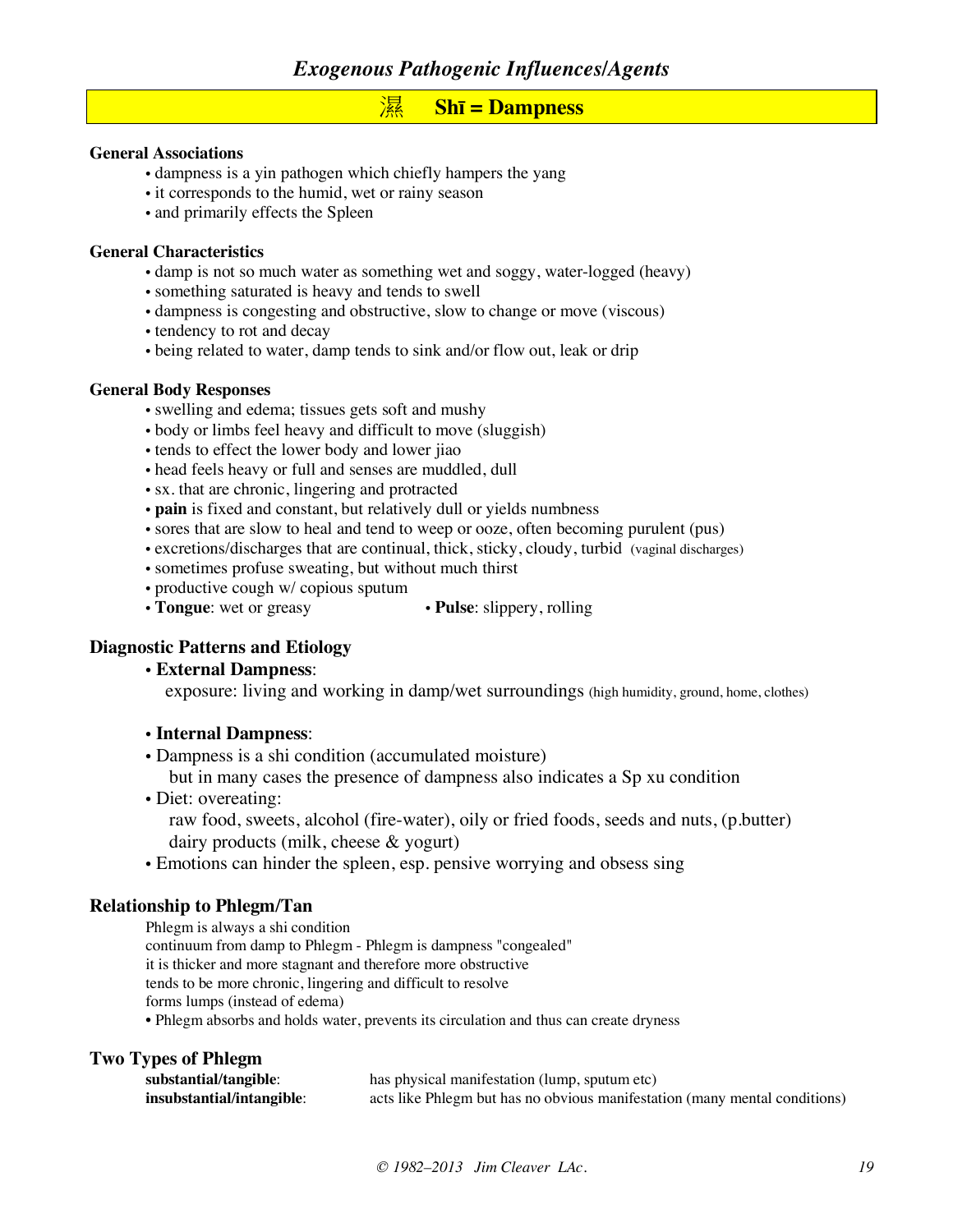## 暑 **Shǔ = Hot & Humid Weather = Summer-Heat**

#### **General Associations**

- is considered to be a yang pathogen, it damages the body's yin
- strictly a phenomenon of summer, whereas heat could occur anytime
- effects the Ht/Pc and Sp

#### **General Characteristics**

- overbearing, oppressive humid heat; tropical heat
- hot and sticky

#### **General Body Responses**

- expends the qi causing exhaustion
- depletes the body fluids
- confuses the spirit/mind/senses
- high fever & heavy sweating
- parched mouth and strong thirst
- loss of appetite
- sallow complexion
- headaches
- heavy, labored breathing, possible palpitations
- dazed feelings and/or muddled thoughts and speech
- reduced urination (volume & frequency) and defecation
- fainting or collapse

#### **Diagnostic Patterns and Etiology**

• **External only**:

exposure: to high temp and high humidity as in a tropical climate

- **Mild**: sweaty, thirsty, dizzy, fatigue, no appetite, restless & uncomfortable, chest feels full
- **Severe**: high fever, profuse sweating, intense thirst, confusion, syncope
- examples: sunstroke, heatstroke
- predominance of Heat
- predominance of Damp

#### \* **the internal equivalent** to summer-heat is damp-heat

primarily effects the intestines, bladder, gall bladder & spleen in diseases like dysentery, UTI, hepatitis, vaginitis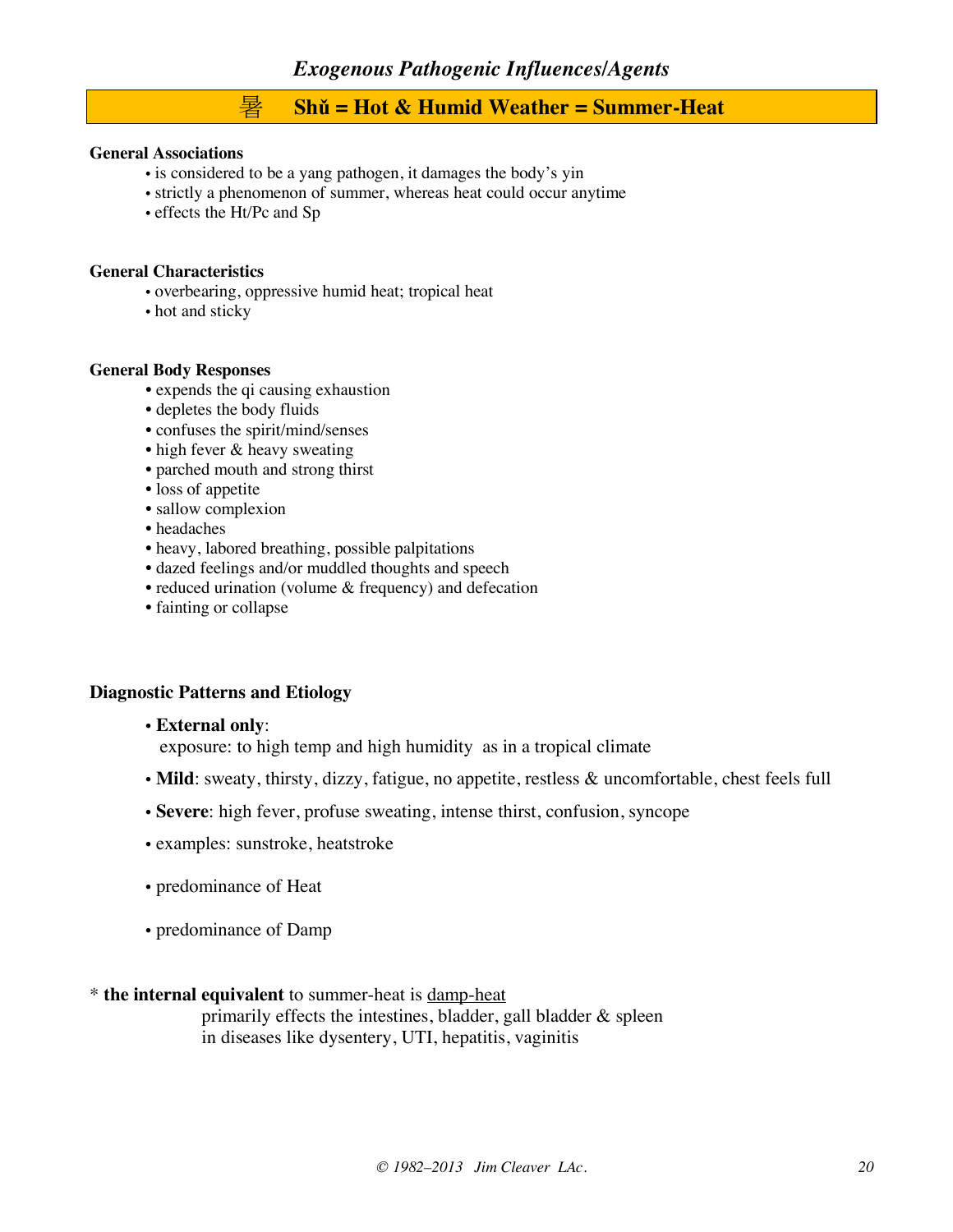![](_page_20_Figure_0.jpeg)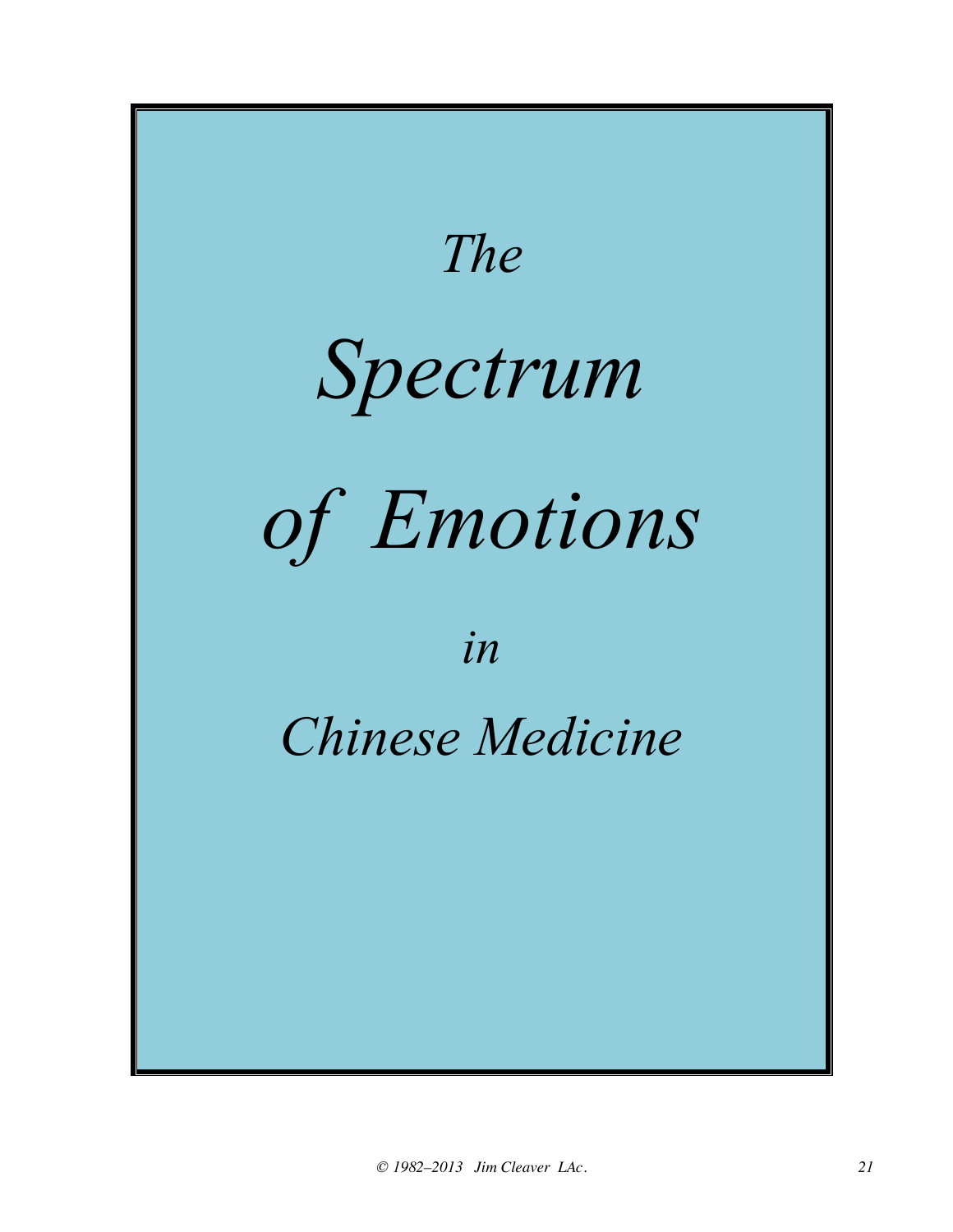## *Spectrum of Emotions*

|    |                          | 因<br>囚                                | <b>Nèi Yīn = Endogenous Etiologies / Causes</b>                                                                                                           |
|----|--------------------------|---------------------------------------|-----------------------------------------------------------------------------------------------------------------------------------------------------------|
| 五志 |                          | Wǔ Zhì                                | $=$ 5 Feelings; will, ambition, aspiration, mind                                                                                                          |
| 七情 |                          | Qī Qíng                               | = Seven Sentiments; feelings, affects, emotions                                                                                                           |
| 情志 |                          | qíng zhì                              | $=$ affect-mind (mental disposition/predisposition) state of mind, attitude, the emotions                                                                 |
| 怒  | nù                       |                                       | $=$ rage, anger, wrath, fury, irritablity, frustration; aggression<br>(sprouting energy, the energy of springtime is assertive and can become aggressive) |
| 喜  | xĭ                       |                                       | $=$ joy, happiness, pleasure, elation, excitement<br>(can lead to over-excitement, restlessness, agitation, hysteria, panic, and delirium)                |
| 思  | $S\overline{\mathbf{l}}$ |                                       | = to think, deliberate – contemplate/concentrate - reflect - reminisce - worry<br>pensive - brooding - preoccupation - obssession                         |
| 憂  | yōu                      | $=$ anxiety, insecurity, apprehension |                                                                                                                                                           |
| 悲  | bēi                      |                                       | = to lament, grieve, sorrow/sadness, be despondent, melancholic                                                                                           |
| 恐  |                          |                                       | $k\delta$ ng = fear, extreme apprehension, dread, terror                                                                                                  |
| 驚  | jīng                     |                                       | $=$ frighten, startle, surprise, alarm, shock<br>(Su Wen attributes fright to Lr, I think it most directly affects the Pc)                                |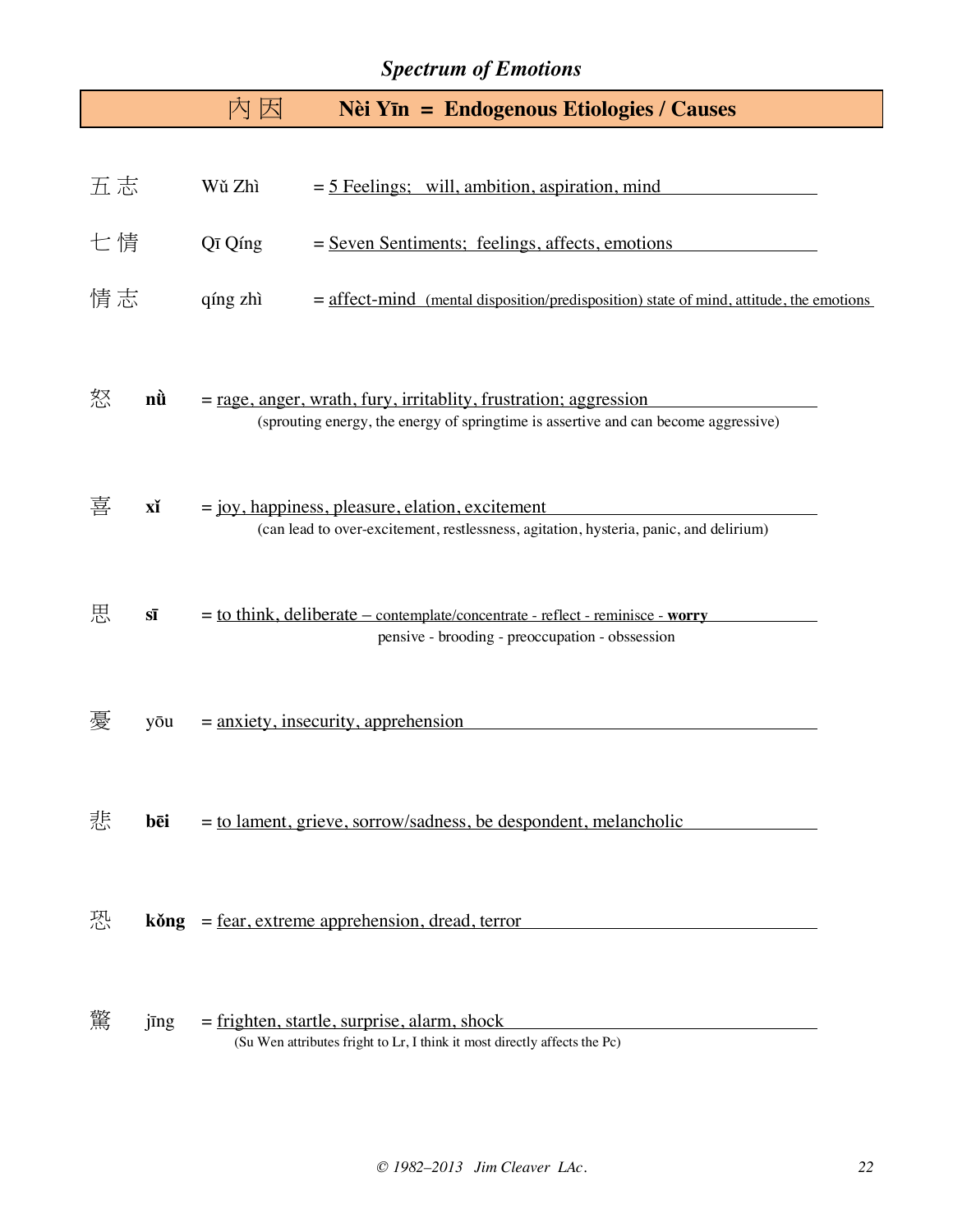## *Spectrum of Emotions*

### **Organs: their Spirit, Aspect of Mind/Consciousness, their Emotion and its affect on Qi**

The organ, its spirit, the emotions it engenders, and their affect on qi.

Excessive or suppressed expression can injure or harm, and has a specific affect on the qi (esp. of that organ)

| Organ                        | <b>Spirit</b>                                                                                          | <b>Emotion</b>                                                                                                 | <b>Affect on Qi</b>                                                                                 |
|------------------------------|--------------------------------------------------------------------------------------------------------|----------------------------------------------------------------------------------------------------------------|-----------------------------------------------------------------------------------------------------|
| 肝<br>Gān<br><b>Liver</b>     | 魂<br>$hún = yang soul,$<br>ethereal spirit;<br>persona, ego                                            | 怒<br>$n\hat{u}$ = anger, rage                                                                                  | makes qi shàng $\pm$<br>$=$ rise, flare up<br>(go upward)                                           |
| 心<br>Xīn<br><b>Heart</b>     | 神<br>shén = spirit,<br>mind, consciousness                                                             | 喜<br>$x\mathbf{i}$ = elation<br>樂<br>$l\hat{e} = joy$<br>(too much joy = over-excited /<br>manic / hysterical) | makes qi huǎn 緩<br>$=$ wilt; become<br>sluggish, slack, indolent                                    |
| 脾<br>Pí<br><b>Spleen</b>     | 意<br>$yi = intellect,$<br>thoughts & ideas;<br>memory                                                  | 思<br>$s\bar{s}$ = worry<br>憂<br>$y\bar{o}u =$ anxiety                                                          | makes qi jié $\text{st}$<br>$=$ congeal, stagnate,<br>tie in knots                                  |
| 肺<br>Fèi<br>Lung             | 魄<br>$\mathbf{p}\hat{\mathbf{o}} =$ yin soul, animal soul,<br>corporeal spirit;<br>instinct & survival | 憂<br>$y\bar{o}u =$ anxiety<br>anticipatory apprehension<br>悲<br>$b\overline{e}$ <b>i</b> = grief               | makes qi <b>xiao</b> $\overrightarrow{p}$<br>= dissipate, scatter, weaken<br>(grief is devastating) |
| <b>Shèn</b><br><b>Kidney</b> | $\mathbf{z}$ hì = will, ambition<br>affect, feeling, emotion                                           | 恐<br>$k\delta$ ng = fear                                                                                       | makes qi <b>xià</b> $\top$<br>$=$ sink, descend<br>(go downward)                                    |
| 心胞<br>Xīn Bāo<br>Pc          |                                                                                                        | 驚<br>$jng = fright$                                                                                            | makes qi luàn $\tilde{\mathcal{B}}$<br>$=$ chaotic $\&$ confused<br>panicky                         |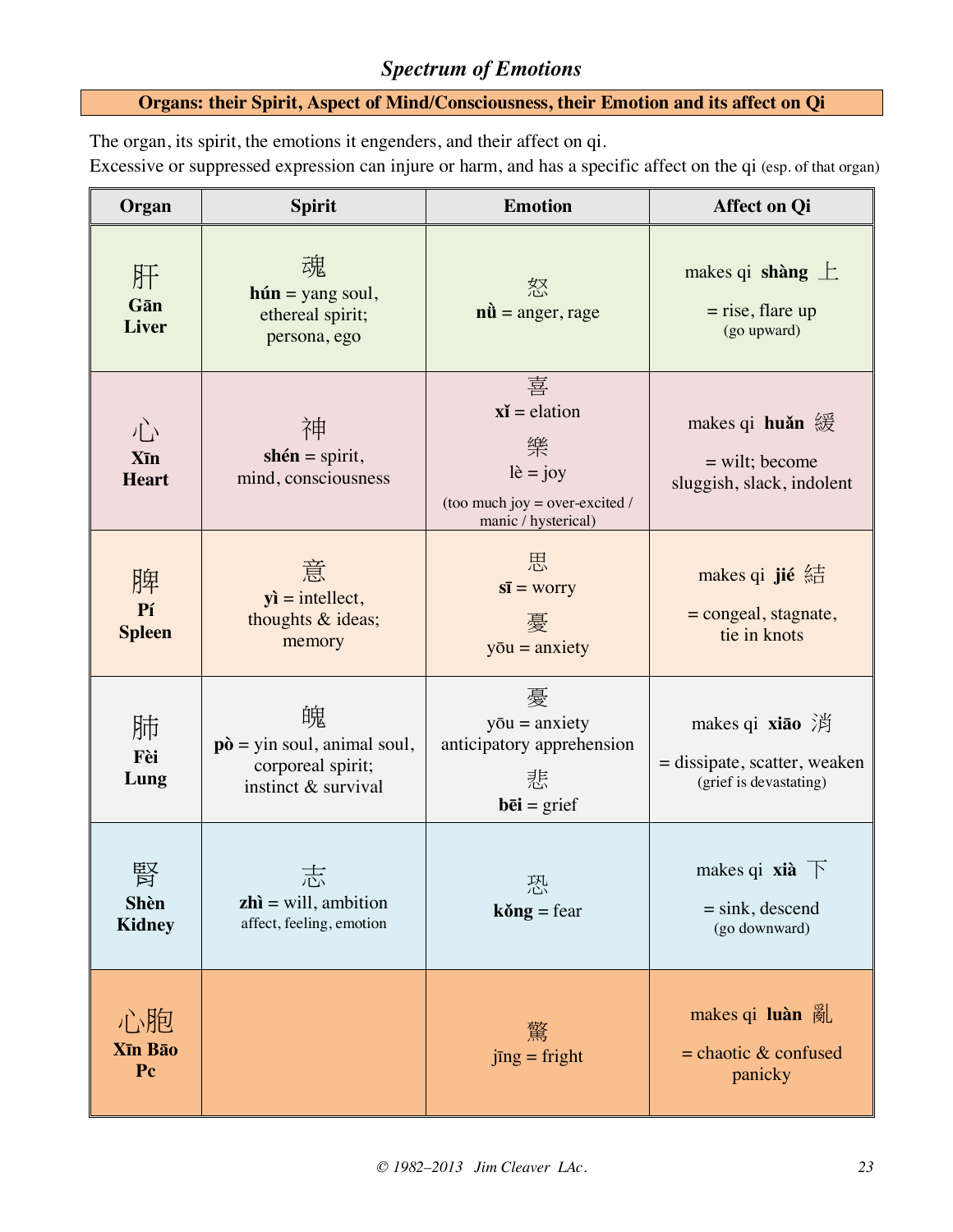## *Spectrum of Emotions*

*The Five Virtues*

| $\overline{\text{H}}$ $\overline{\text{H}}$ Wǔ Cháng = The Five Constants (= perennial values/virtues) |
|--------------------------------------------------------------------------------------------------------|
|                                                                                                        |

| Simplified | <b>Traditional</b> | Pīn-yīn     | Translation                                                                                                                                                               |  |
|------------|--------------------|-------------|---------------------------------------------------------------------------------------------------------------------------------------------------------------------------|--|
|            | 仁                  | Rén         | human kindness, humane, humanity<br>compassion, benevolence, kindness                                                                                                     |  |
| 礼          | 禮                  | Lĭ          | propriety, ritual (behavior appropriate to sacred acts)<br>manners, etiquette, ceremonial courtesy; protocol;<br>to be principled, reverential, honorable, have integrity |  |
|            | 智                  | Zhì         | wisdom, intelligence;<br>wise, knowledgeable, learned                                                                                                                     |  |
| 义          | 桒                  | Yì          | right, righteous; just, justice; integrity                                                                                                                                |  |
|            | 信                  | <b>X</b> in | honesty, trust, trustworthiness;<br>faith, good faith, faithfulness,<br>loyalty, confidence, reliability                                                                  |  |
|            |                    |             |                                                                                                                                                                           |  |
|            |                    | De          | virtue, virtuous behavior<br>power of; potency                                                                                                                            |  |

The **Five Virtues** cultivate an aspirational level for each organ, both in order to heal itself and to develop our full human potential (i.e. the human organ is not the same as the animal organ)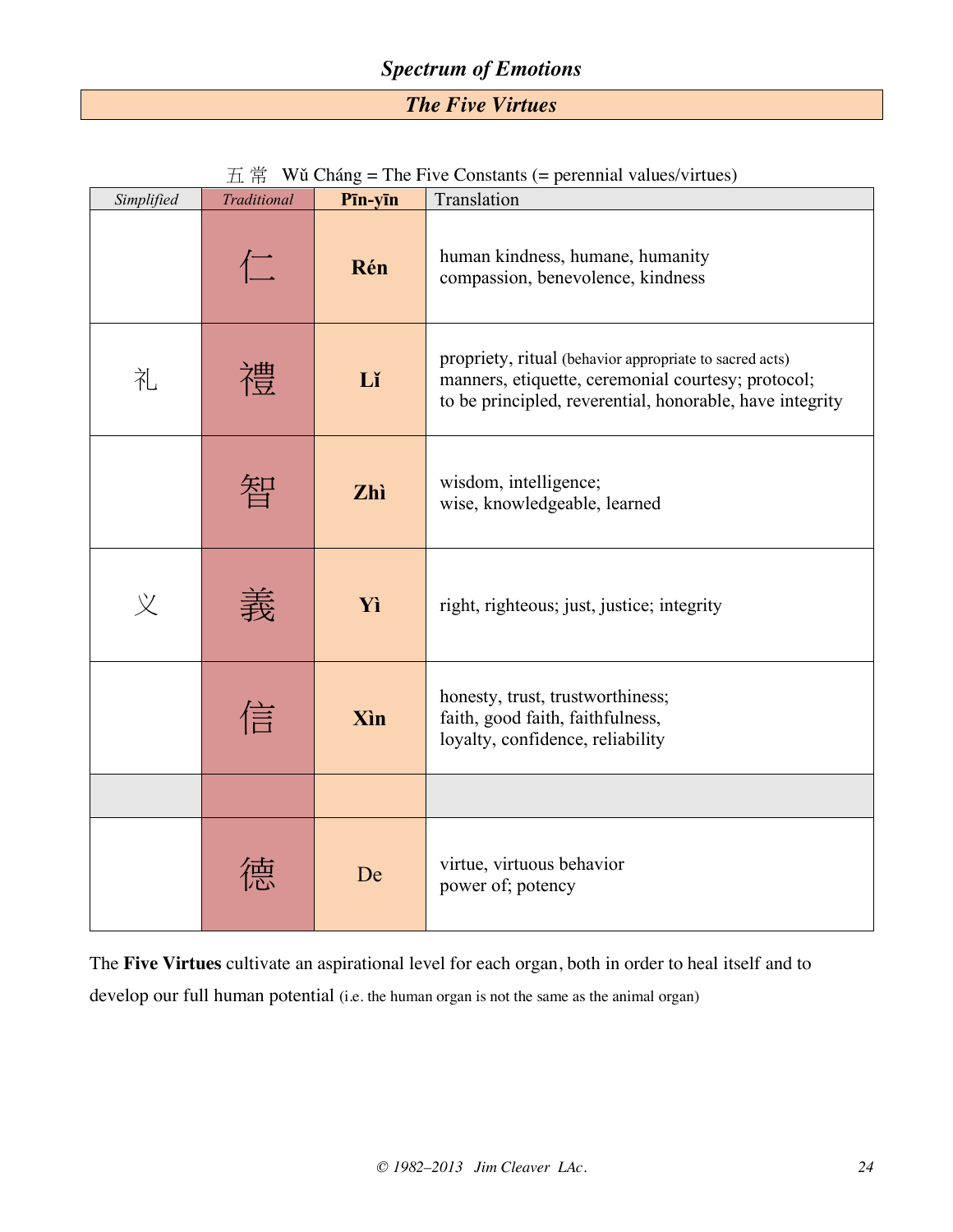![](_page_24_Picture_0.jpeg)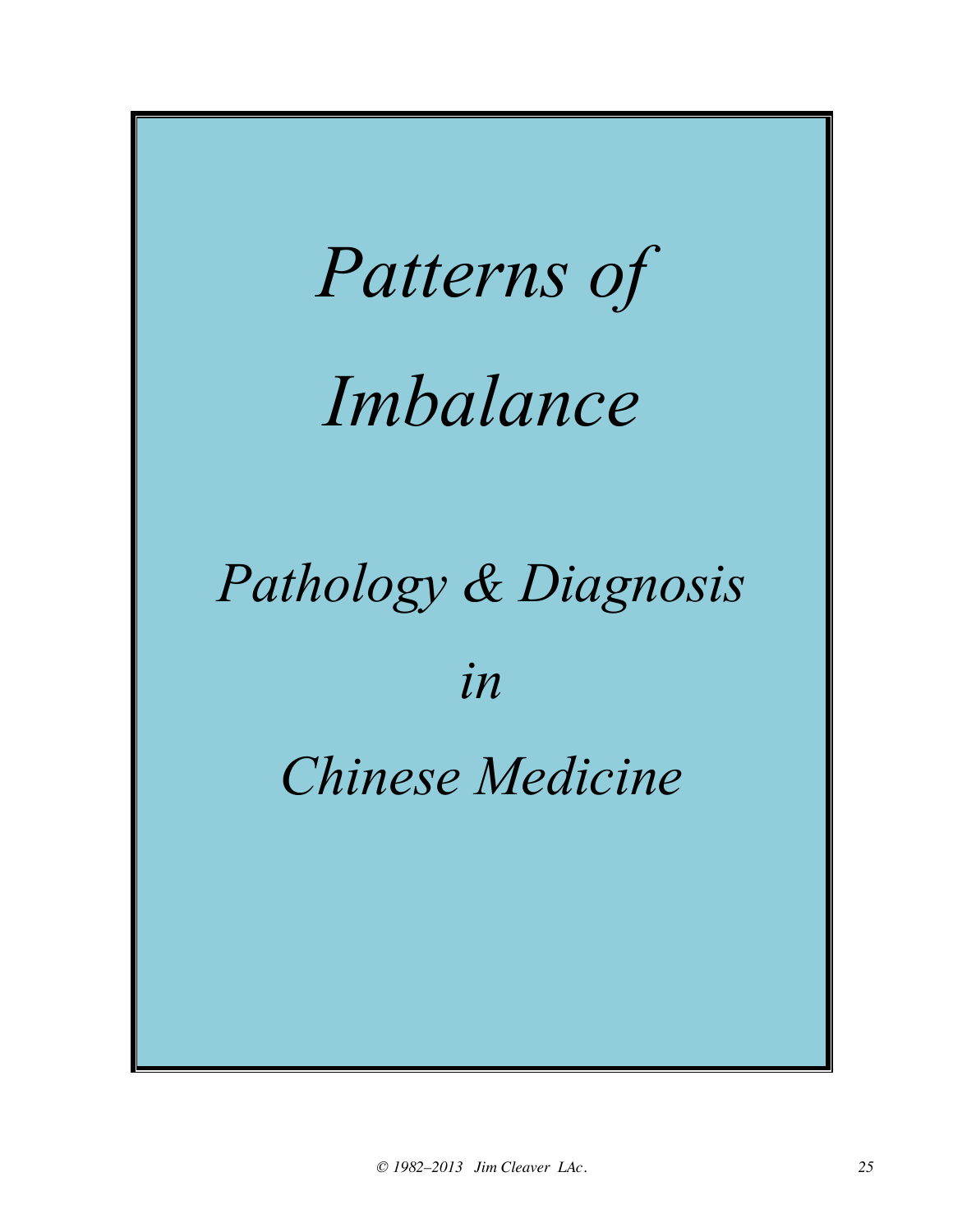#### **Diagnosis = Naming the Pattern (of Imbalance)**

Think in terms of a series of questions you must answer:

| I.   |                            | Which organ is out of balance?           | (the zang-fu template)                                                                                                                                    | 12                 |
|------|----------------------------|------------------------------------------|-----------------------------------------------------------------------------------------------------------------------------------------------------------|--------------------|
| II.  |                            | In which direction is it out of balance? | (xu or shi)                                                                                                                                               | yin/yang           |
| III. |                            | If xu: What is insufficient?             | (one of the vital substances) $5 + \sin \&$ yang<br>(actually no shen<br>(no jin-ye, but there are water patterns)                                        | Xin by definition) |
|      | If shi: What is excessive? |                                          | (a pathogenic agent)<br>the presence of                                                                                                                   | <b>6</b> climates  |
|      | <b>or</b>                  | What is stagnant?                        | (something is stagnant)                                                                                                                                   | 5 stagnations      |
|      |                            |                                          | The answers to these questions are found by reading the signs and symptoms.                                                                               |                    |
|      | Examples:<br>• Spleen      | Qi<br>Xu                                 | $=$ the spleen's qi/energy is insufficient                                                                                                                |                    |
|      | • Dampness                 | is <b>Hindering</b> the Sp               | (the presence of dampness make this a shi pattern)<br>(hindering is suggestive of the obstructive, i.e. stagnating, nature of dampness which is also shi) |                    |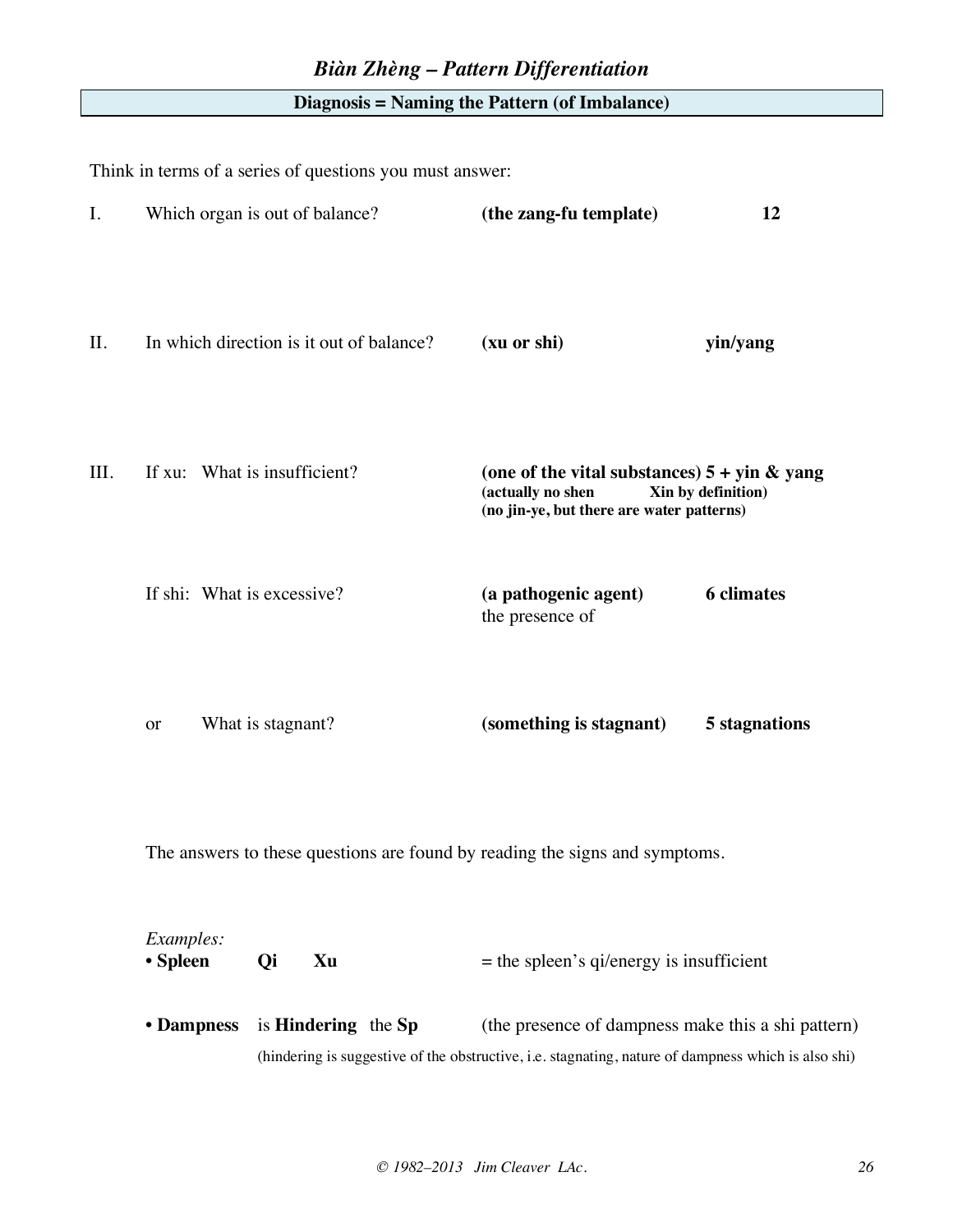|                                |                                                       |                                                                                                                                      | 氣 証<br><i><b>Qi</b></i> Patterns                                                                                                                                                                                                                                                                       |    |
|--------------------------------|-------------------------------------------------------|--------------------------------------------------------------------------------------------------------------------------------------|--------------------------------------------------------------------------------------------------------------------------------------------------------------------------------------------------------------------------------------------------------------------------------------------------------|----|
|                                |                                                       |                                                                                                                                      | * Five Functions of Qi: movement, transformation, protection, containment, (warming=yang)                                                                                                                                                                                                              |    |
| 1. Qi Stagnation               |                                                       | Qì Zhì                                                                                                                               |                                                                                                                                                                                                                                                                                                        | 氣滯 |
| Key sx:                        | $\cdot$ pain & distention<br>• aggravated by pressure | may be migratory, or radiates<br>· masses are soft & mobile                                                                          | (distention is d/t local accumulation)<br>$\bullet$ pain is relatively dull, achy $\&$ intermittent<br>• temporary relief from belching, passing gas, bowel movement, sighing etc.<br>• emotional, moody (moods swing from irritable to depressed)                                                     |    |
|                                | $\cdot$ Tongue:<br>• Pulse:                           | is taut to wiry                                                                                                                      | is normal pink to slightly lavender/dusky<br>may have some unilateral distortion/distention                                                                                                                                                                                                            |    |
| 2. Qi Insufficiency<br>Key sx: |                                                       |                                                                                                                                      | $Q$ ì Xū (empty / insufficient / depleted)<br>$\bullet$ lethargy $\&$ fatigue, spontaneous perspiration<br>• complexion pale, but bright (has sheen, luster)<br>• shallow breathing, shortness of breath, weak voice<br>• diminished functions, weak constitution, frequent colds (lowered resistance) | 席  |
|                                | $\cdot$ Tongue:<br>$\bullet$ Pulse:                   | is weak/empty, forceless                                                                                                             | is slightly pale $\&$ puffy with dental impressions on sides                                                                                                                                                                                                                                           |    |
| 3. Qi Counterflow              |                                                       | Qì Nì                                                                                                                                | aka Rebellious Qi                                                                                                                                                                                                                                                                                      |    |
| Key sx:                        |                                                       | $(\text{esp. ST qi})$<br>• hiccups, belching, nausea/vomiting<br>• coughing, wheezing, dizziness<br>· diarrhea, prolapse (see below) | i.e. qi moving opposite to normal direction (esp. upward)<br>(usu. shi type of counterflow)                                                                                                                                                                                                            |    |
|                                | • Pulse:                                              | is superficial                                                                                                                       |                                                                                                                                                                                                                                                                                                        |    |
| 4. Qi Sinking                  |                                                       | Qì Xiàn<br>(esp. Sp qi)                                                                                                              | qi sinks downward<br>(xu type counterflow)                                                                                                                                                                                                                                                             | 氣陷 |
| Key sx:                        |                                                       |                                                                                                                                      | • pressing/pulling/bearing down sensations<br>· organ prolapses (esp. rectum/anus, uterus/vagina)<br>• chronic diarrhea, chronic vaginal discharge                                                                                                                                                     |    |
|                                | • Pulse:                                              | is deep                                                                                                                              |                                                                                                                                                                                                                                                                                                        |    |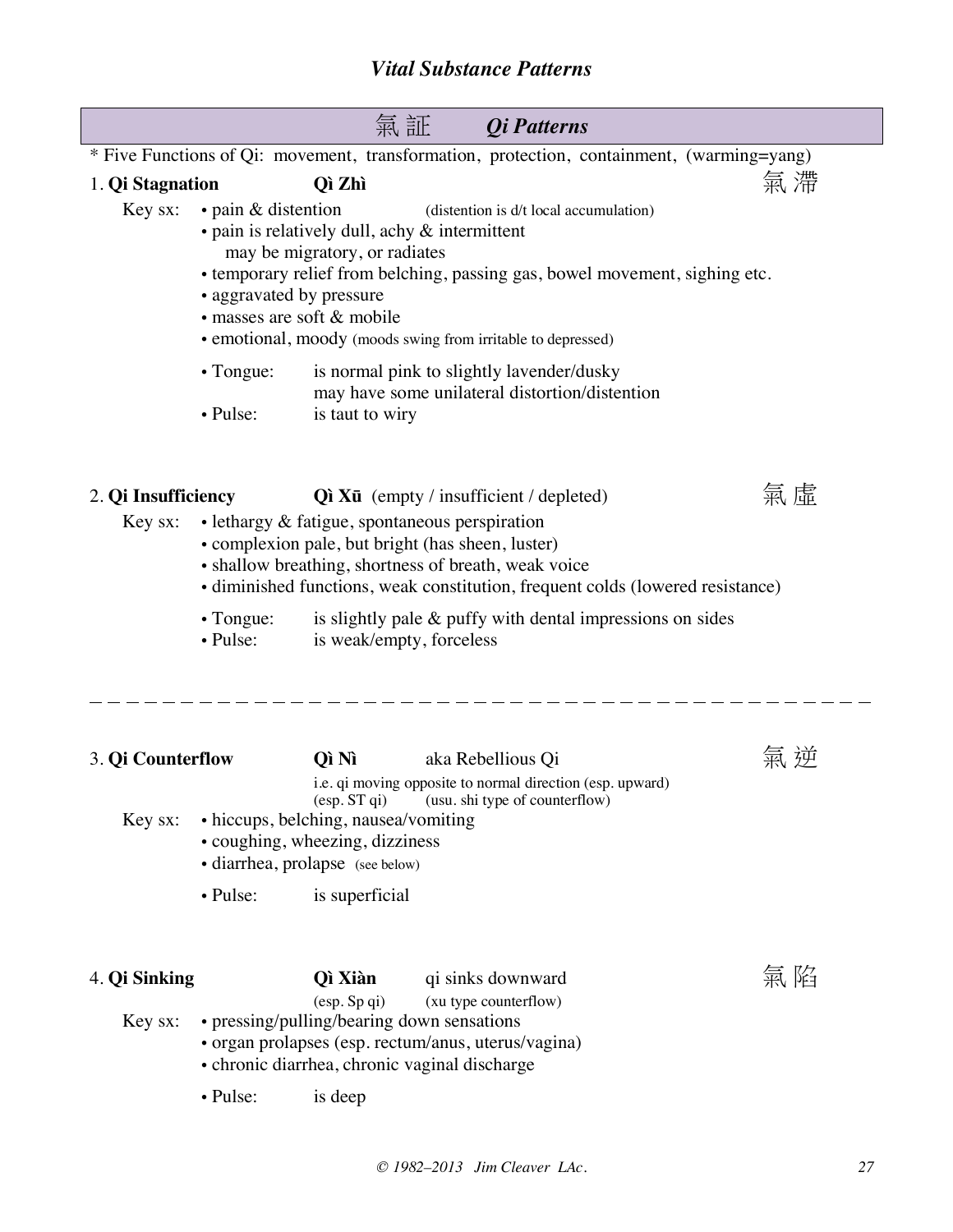|                 | 血証<br><b>Blood Patterns</b>                                                                                                                                                                                                                                                                                                      |
|-----------------|----------------------------------------------------------------------------------------------------------------------------------------------------------------------------------------------------------------------------------------------------------------------------------------------------------------------------------|
|                 | * Major Functions of Xue: nourishment, moistening, storage (cooling=yin)                                                                                                                                                                                                                                                         |
| 1. Blood Stasis | 血 瘀<br>Xuè Yū                                                                                                                                                                                                                                                                                                                    |
| Key sx:         | • pain that is sharp $w/a$ fixed location $\&$ constant (usu. swollen too)<br>· discoloration or darkening<br>(locally: bruises systemically: complexion, tongue, lips, nailbeds)<br>· dysmenorrhea, dark menstrual blood w/ purple clots<br>• masses that are hard & immobile<br>(usu. abdominal or pelvic i.e. MJiao or LJiao) |
|                 | is purple with dark/purple spots; veins dark & contorted/engorged<br>$\cdot$ Tongue:<br>• Pulse:<br>is rough & choppy                                                                                                                                                                                                            |
|                 | Etiol: qi stagnation, qi deficiency, blood deficiency, blood heat, interior cold, trauma<br>trauma / extravasated: hemorrhage, bruises, petechia                                                                                                                                                                                 |
|                 | 血虛<br><b>Xuè Xū</b> (empty / insufficient / depleted)<br>2. Blood Insufficiency                                                                                                                                                                                                                                                  |
| Key sx:         | • tired & fatigued<br>• complexion pale and lusterless<br>(also eyes, nails)<br>· dizziness, blurred vision<br>(LBP, hypovolemia)<br>· insomnia, poor memory<br>· diminished menstrual flow, irreg/erratic menses, amenorrhea                                                                                                    |
|                 | $\cdot$ Tongue:<br>is pale<br>• Pulse: is thin/thready/fine, maybe rough & choppy (irreg.)                                                                                                                                                                                                                                       |
| 3. Blood Heat   | ,蔡<br>Xuè Rè<br>ÍШ<br>(i.e. heat in the blood, or at the blood level)                                                                                                                                                                                                                                                            |
| Key sx:         | • fever/heat sensations, red rashes/eruptions/pox, itching, abscesses                                                                                                                                                                                                                                                            |

- excessive menstrual bleeding (hemorrhage) (blood is bright red)
	- Tongue: is red (bright red)
	- Pulse:is rapid

| <b>4. Reckless Blood</b> |      |                                | Xuè Wàng Xíng                 |                                                                      | 血妄行 |
|--------------------------|------|--------------------------------|-------------------------------|----------------------------------------------------------------------|-----|
|                          |      |                                | <b>Blood Recklessly Moves</b> |                                                                      |     |
|                          |      | $Key sx: \rightarrow bleeding$ |                               | (nose, gums, skin, lungs, stomach/GI, menstrual, urine, stool, anus) |     |
|                          | shi: | • acute, heavy bleeding        |                               | (usu, due to heat, or stasis)                                        |     |
|                          | XU:  |                                | • chronic, but minor bleeding | (usu. due to deficiency) (Sp qi keeps blood in vessels)              |     |
|                          |      |                                |                               |                                                                      |     |

*Etiol: blood heat, blood stasis, qi deficiency, yin deficiency/dryness*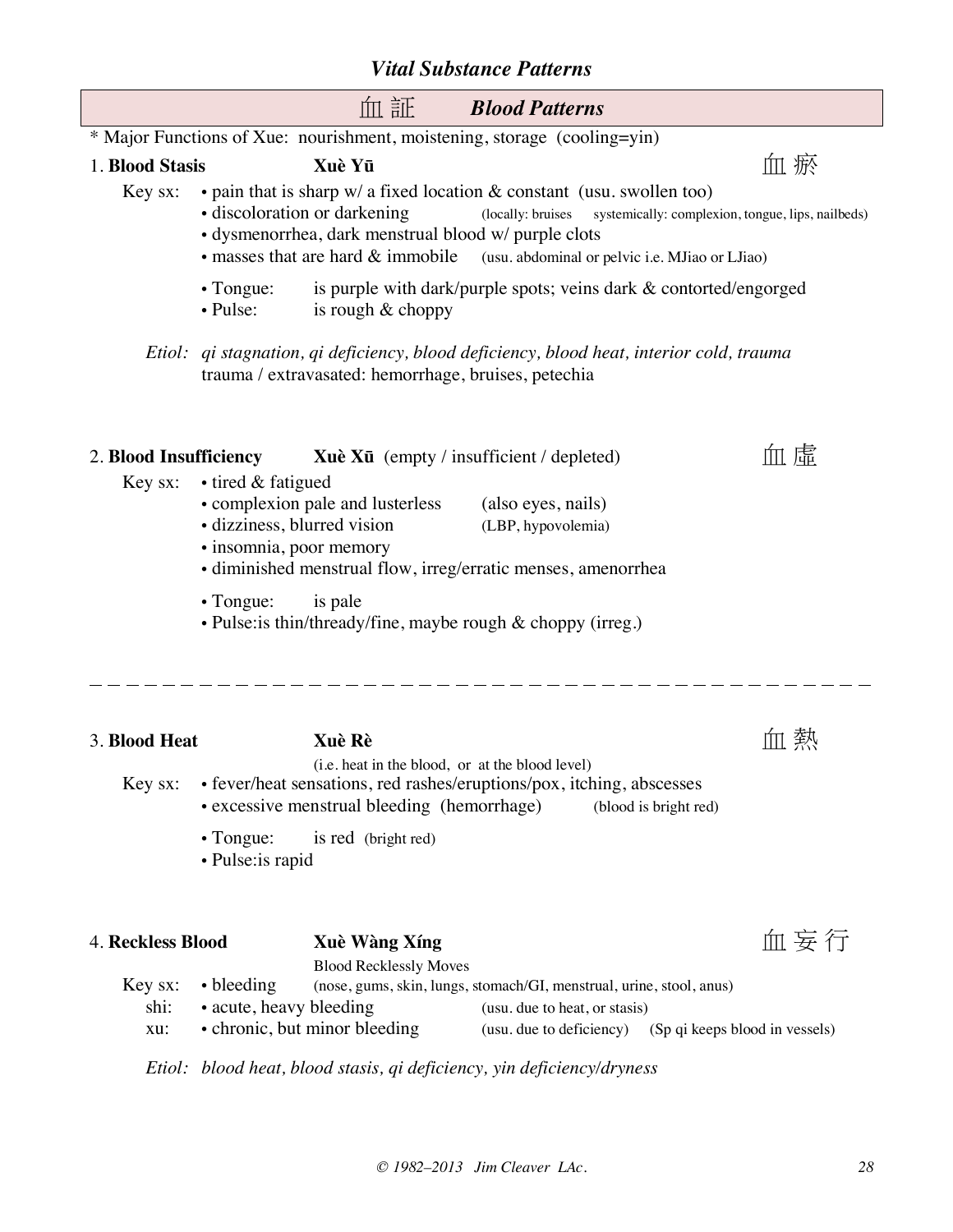## *Vital Substance Patterns*

| • Jīn-Yè / Fluid patterns:                                                |                                                                                                                                    |                                                                                                                                                                                                                                                             |  |  |  |  |  |
|---------------------------------------------------------------------------|------------------------------------------------------------------------------------------------------------------------------------|-------------------------------------------------------------------------------------------------------------------------------------------------------------------------------------------------------------------------------------------------------------|--|--|--|--|--|
| a. Excess:                                                                |                                                                                                                                    | • fluid accumulations, swelling and edema                                                                                                                                                                                                                   |  |  |  |  |  |
| Etiol:                                                                    |                                                                                                                                    | these are usu. caused by deficiencies of Sp, Lu, Kd, & TB                                                                                                                                                                                                   |  |  |  |  |  |
|                                                                           |                                                                                                                                    | b. Deficiency: • insufficient fluids (i.e. reduced secretions & lubrication) yields dryness<br>• dry eyes, nose, tongue/mouth/throat, skin, colon etc.<br>• dry cough, dry stools/constipation, scant urine                                                 |  |  |  |  |  |
| Etiol:                                                                    |                                                                                                                                    | prolonged or excessive loss of fluids - sweating, vomiting, diarrhea                                                                                                                                                                                        |  |  |  |  |  |
| • Tán / Phlegm:                                                           | • congealed fluids<br>a. substantial: • i.e. tangible - observable, palpable, audible<br>• sputum, skin lumps, swollen lymph nodes |                                                                                                                                                                                                                                                             |  |  |  |  |  |
|                                                                           |                                                                                                                                    | b. insubstantial: • presence is inferred (shrouding effect)<br>• mental sx, cloudy thinking, inability to concentrate, mental illness, epilepsy, coma<br>· nausea, dizziness, numbness, plum-pit sensation, wheezing                                        |  |  |  |  |  |
| • Jīng / Essence patterns:<br>a. childhood:<br>b. old age:                |                                                                                                                                    | • deficiency: genetic, hereditary, constitutional problems<br>$\cdot$ problems associated with growth $\&$ development<br>• problems associated with aging and esp. premature aging                                                                         |  |  |  |  |  |
| • Shén / Spirit patterns:<br>Etiol:                                       |                                                                                                                                    | • disturbances of consciousness, mentation, cognition, speech, sleep<br>shen disturbances may be caused by xu or shi factors<br>• shi factors: usually heat &/or phlegm<br>• xu factors: typically blood or yin deficiencies, but any deficiency may induce |  |  |  |  |  |
| • Yīn patterns:                                                           |                                                                                                                                    |                                                                                                                                                                                                                                                             |  |  |  |  |  |
| a. xu/deficiency patterns:                                                |                                                                                                                                    | $\bullet$ insufficiency of yin (i.e. cooling $\&$ moistening principle)<br>$\bullet$ yields heat $\&$ dryness signs (heat is relatively weak compared to shi type)                                                                                          |  |  |  |  |  |
| b. shi/excess patterns:                                                   |                                                                                                                                    | • presence of yin pathogens (like cold & damp, esp. if d/t organ def.)                                                                                                                                                                                      |  |  |  |  |  |
| • Yáng patterns:<br>a. shi/excess patterns:<br>b. xu/deficiency patterns: |                                                                                                                                    | • presence of pathogens (esp. yang pathogens like heat & wind)<br>• insufficiency of yang (i.e. warming & drying principle)<br>• yields cold & damp/wet signs (cold is relatively weak compared to shi type)                                                |  |  |  |  |  |
| • Collapse or Desertion of Yin or Yang:<br>Key sx:                        |                                                                                                                                    | severe deficiencies of yin or yang lead to collapse of the other<br>• profuse sweat, literal collapse $\&$ loss of consciousness                                                                                                                            |  |  |  |  |  |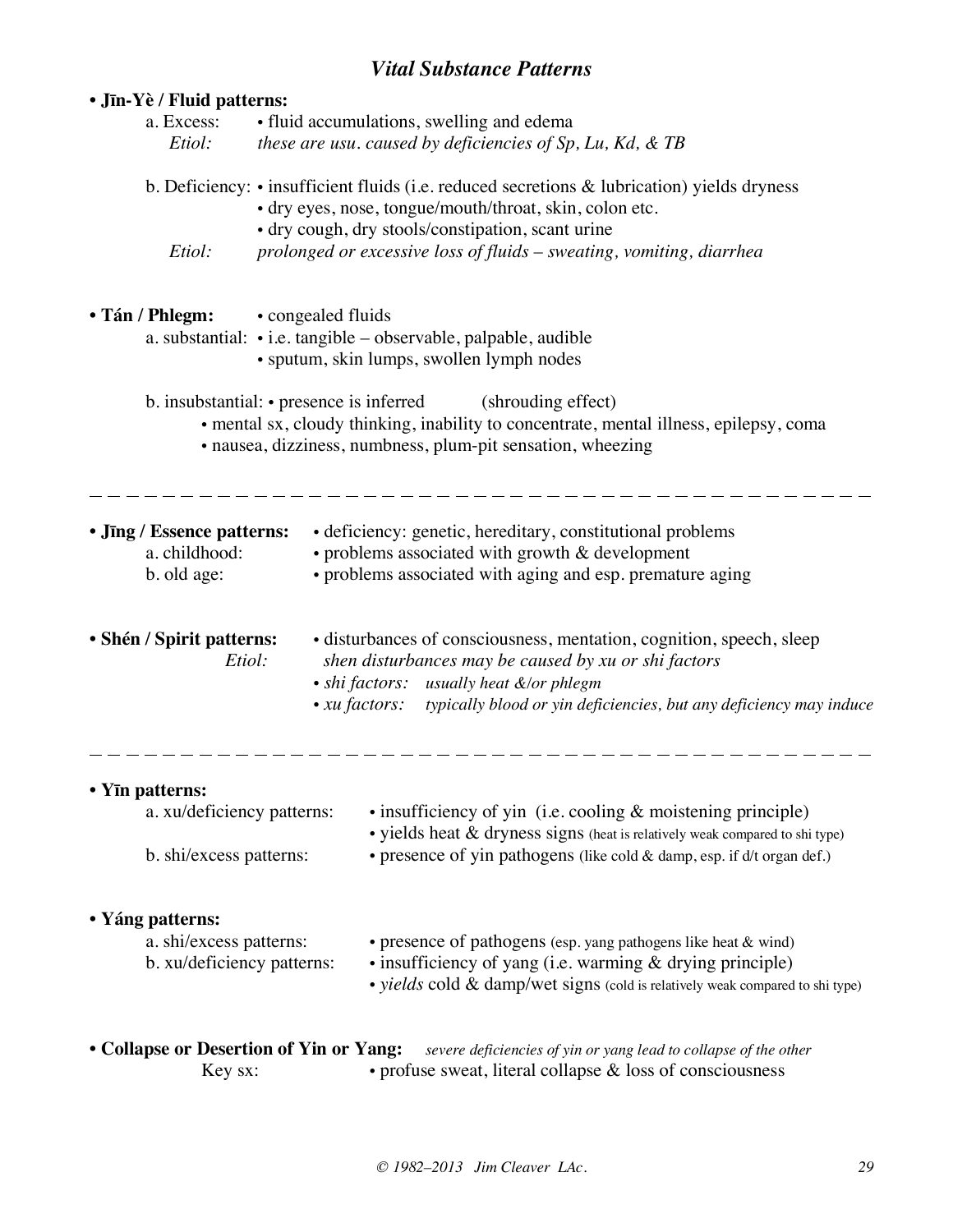![](_page_29_Picture_0.jpeg)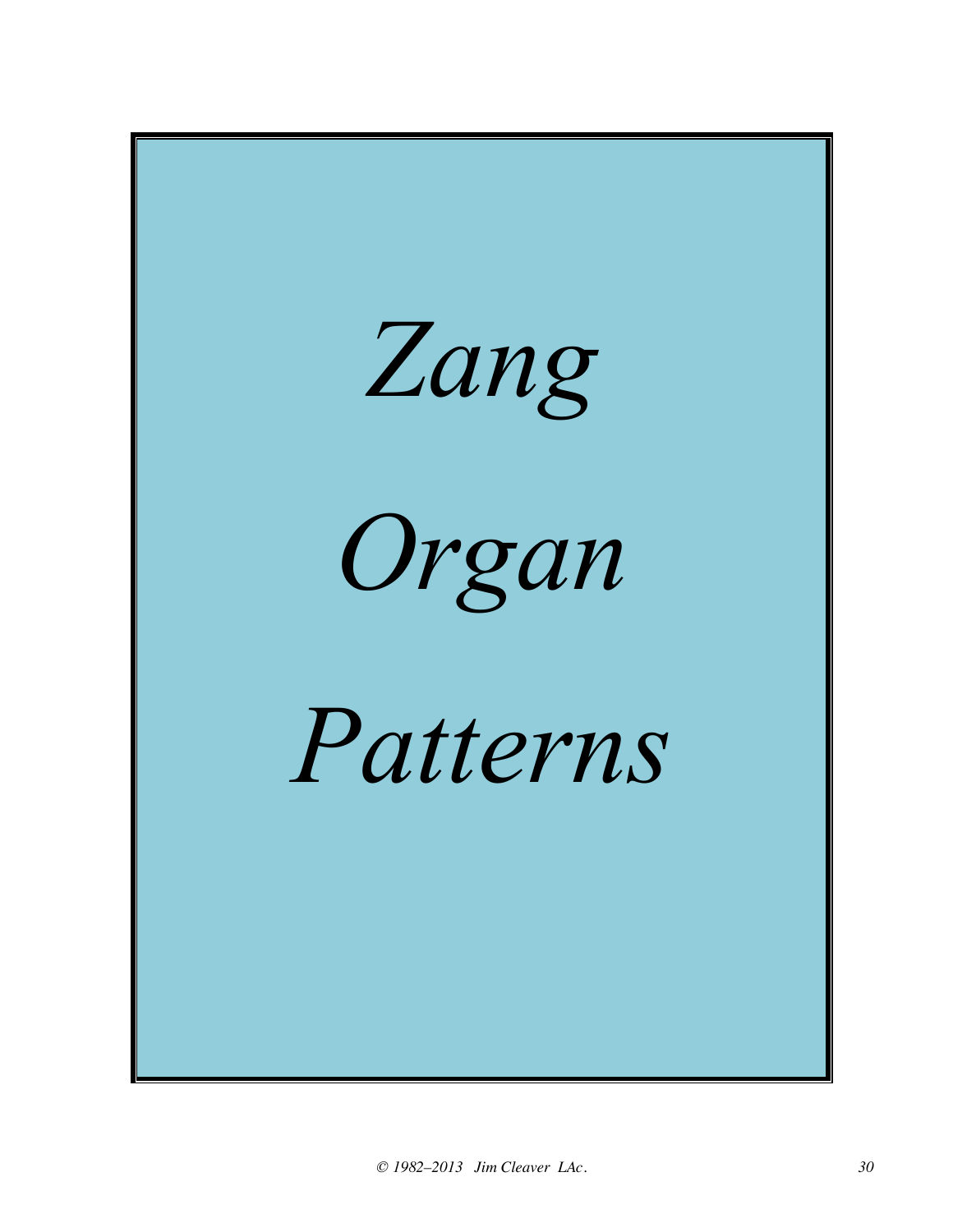## 心 証 **Xīn Zhèng = Heart Patterns**

#### 虛 証 / 虛 证 *Xū Zhèng = Depletion/Insufficiency/Hypofunctioning Patterns*

## 1. **Heart Blood Xu**  $X\bar{\imath}$ *n Xuè X* $\bar{\imath}$   $X\bar{\imath}$ *n Xuè X* $\bar{\imath}$   $X\bar{\imath}$   $X\bar{\imath}$   $X\bar{\imath}$   $X\bar{\imath}$   $X\bar{\imath}$   $X\bar{\imath}$   $X\bar{\imath}$   $X\bar{\imath}$   $X\bar{\imath}$   $X\bar{\imath}$   $X\bar{\imath}$   $X\bar{\imath}$   $X\bar{\imath}$   $X\bar{\imath}$   $X\bar{\im$

- Main: palpitations, insomnia, poor memory, dizziness (esp. upon standing)
- Aux:  $\bullet$  (difficulty falling asleep, but once asleep tends to stay asleep, & sleep long hrs), fatigue
- Psych: anxious, easily startled/frightened, timid
- Exam:  $\bullet$  pale lips (smt. dry & cracked), pale & dull complexion
- T: pale (may also be curled under or indented at the tip)
- P: thready & rough

## 2. **Heart Yin Xu**  $\qquad \qquad \qquad X\overline{u}$  *X* $\overline{u}$  *X* $\overline{u}$  **b**  $\qquad \qquad \qquad \qquad \qquad$   $\qquad \qquad$   $\qquad \qquad$   $\qquad$   $\qquad$   $\qquad$   $\qquad$   $\qquad$   $\qquad$   $\qquad$   $\qquad$   $\qquad$   $\qquad$   $\qquad$   $\qquad$   $\qquad$   $\qquad$   $\qquad$   $\qquad$   $\qquad$   $\qquad$   $\qquad$   $\qquad$

Main: • palpitations, mentally/physically restless

- insomnia (restless sleep, frequently wake, (lite sleeper), sleep is disturbed by dreams)
- Aux: low grade fever, heat sensations (esp. in evening/nite), nite sweats
	- dry mouth/throat  $\&$  lips, heat in the 5 'hearts' (chest, palms  $\&$  soles)
- Psych: uneasy, restless, fidgety; poor memory/forgetful
- Exam: thin build, red cheeks/malar flush, lips are cracked (& red)
- T: red (esp. tip), red prickles, thin & narrow, pointed (tip may be misshapen)
	- dry, no coat/peeled, cracked (long, thin, crack extending to tip–starts in LJ)
- P: thready & rapid

## 3. **Heart Qi Xu**  $\qquad \qquad \qquad X\bar{\iota}n Q\bar{\iota} X\bar{\iota}$  **1.**  $\qquad \qquad \qquad \qquad \qquad \qquad$

- Main: palpitations (rate  $\&$  rhythm problems) (usu. mild  $\&$  occasional)
	- fatigue, shortness of breath (esp. on exertion)
- Aux: spontaneous perspiration
- Psych: listless, but prone to periodic panic
- Exam: pale, but bright complexion
- T: normal to somewhat pale
- P: empty, weak (forceless)

## 4. **Heart Yang Xu** *Xīn Yáng Xū* 心 陽 虛

#### Main:  $\cdot$  Ht qi xu sx + cold signs/sx

- Aux: cold sweat, chest oppression/stuffiness/stifling sensation
- Psych: exhaustion, severe anxiety & apprehension, panic
- Exam: pale, but bright complexion, cold extremities (esp. hands)
- T: pale, wet, swollen
- P: deep, weak or knotted (slow & irreg)
- + if yang collapses profuse cold sweat, cyanosis, coma, weak, shallow breathing pulse may be hidden, minute, knotted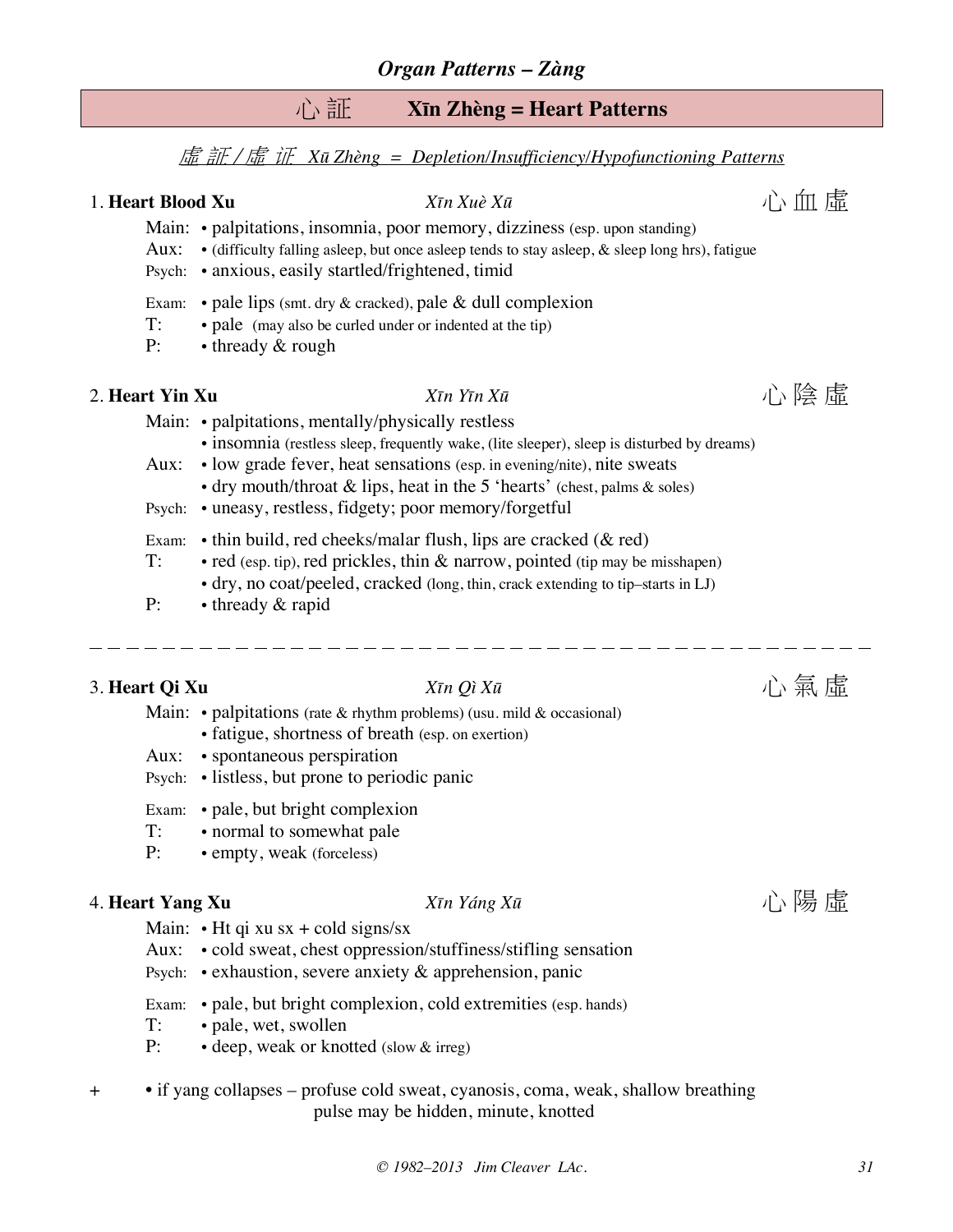### 實 証 / 实 证 *Shí Zhèng = Repletion/Excess/Hyper-functioning Patterns*

| Aux:                | <b>5. Heart Blood Stasis</b><br>(usu. secondary to other Ht patterns)<br>Main: • palps, chest pain (angina, may radiate to shoulder/arm)<br>• feelings of constriction in the chest, cold hands<br>Psych: • pent up, wrought up                 | Xīn Xuè Yù                                                                                                                                                          |      |
|---------------------|-------------------------------------------------------------------------------------------------------------------------------------------------------------------------------------------------------------------------------------------------|---------------------------------------------------------------------------------------------------------------------------------------------------------------------|------|
| T:<br>P:            | Exam: • purple lips<br>• purple (dark & contorted sublingual veins)<br>• choppy or knotted (irreg & slow) (atherosclerotic plaques)                                                                                                             |                                                                                                                                                                     |      |
| Aux:<br>$T$ :<br>P: | 6. Phlegm Confuses the Heart Portals / Mind<br>Main: • muddled, unclear thinking; stupor, unconsciousness<br>Psych:<br>• drooling/slobbering, more likely to be overweight<br>Exam:<br>• flabby, with thick, sticky/slippery coat<br>• slippery | Tán Mí Xīn Qiào<br>• garbled speech, gurgling sounds (in throat) (possible retching) (aphasia)<br>• withdrawn, mental confusion, confused speech, muttering to self | 痰迷心竅 |
| Aux:                | 7. Phlegm & Fire Harass/Agitate the Heart<br>Main: • pronounced agitation; bizarre, unpredictable behavior<br>· palps, insomnia (wild dreams), bitter taste<br>Psych:<br>Exam: • red face, wild expression                                      | Tán Huǒ Rǎo Xīn<br>$\bullet$ uncontrolled laughing $\&$ crying, tendency to lash out at others, ranting                                                             | 痰火擾心 |

- T: red w/ greasy yellow coat; hyper-mobile
- P: full, rapid & slippery

## 8. **Exuberant Heart Fire** *Xīn Huǒ Shèng* 心 火 盛

- Main: palpitations & tachycardia, insomnia (may sleep very little), tongue sores, thirst
- Aux: feels overheated, bitter taste (usu. only in morning or after poor sleep) febrile dz leading to delirium
- Psych: restless agitation, impulsive, manic behavior
- Exam: bright red face
- T: long, dry, red, even redder tip, which is also enlarged, red prickles, yellow coat
- P:  $\bullet$  rapid, overflowing, may be hasty (rapid & irreg)
- + if also have burning urination, w/ dark, concentrated urine & possibly hematuria = **Heart Fire Passing down to the Small Intestine**

\* All heart patterns can/will disturb the shen/mind affecting mental-emotional changes. esp. characterized by restlessness (physical & mental), (less obvious in xu patterns) • shen disturbance typically presents with a quivering tongue.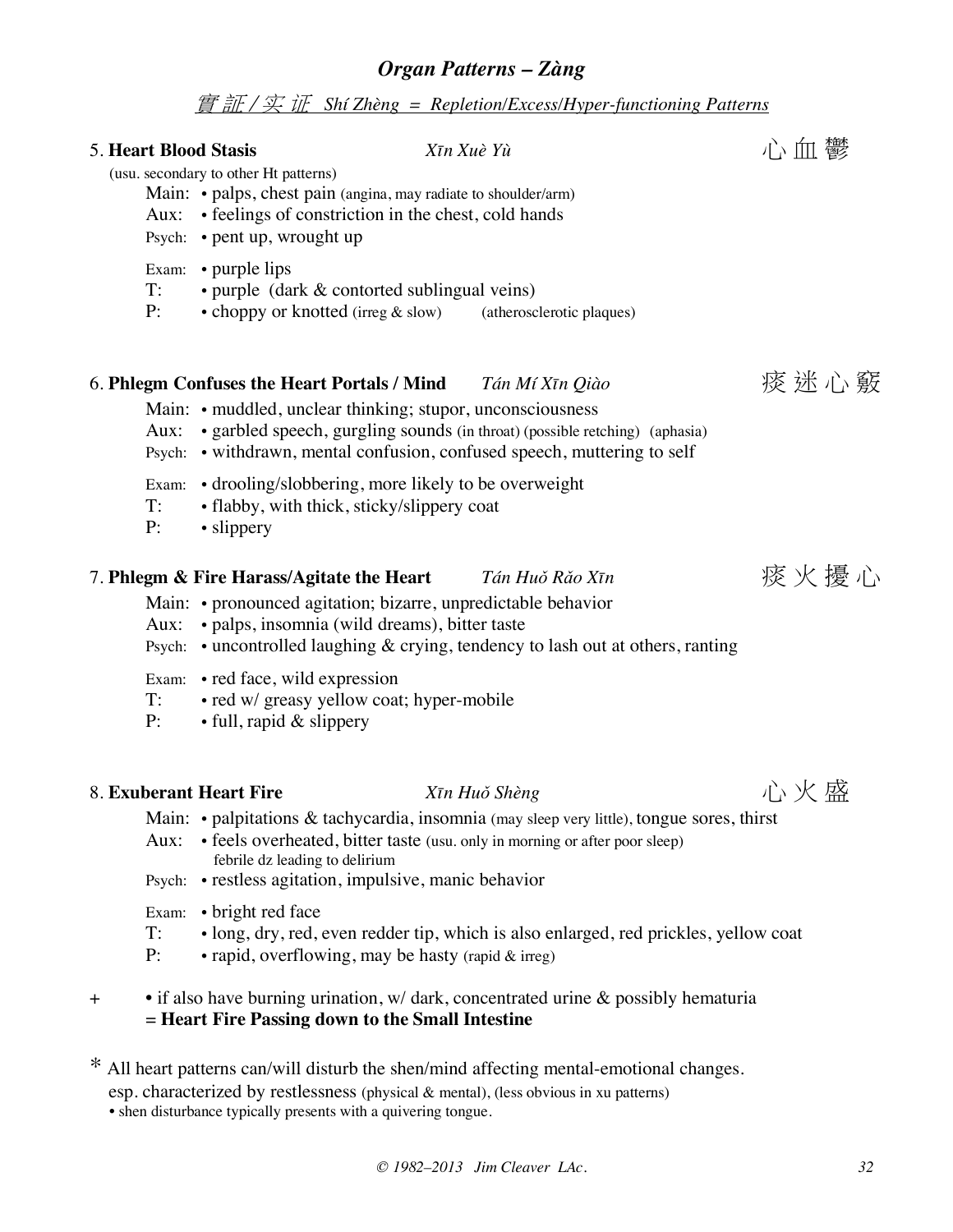## 肺 証 **Fèi Zhèng = Lung Patterns**

虛 証 / 虛 证 *Xū Zhèng = Depletion/Insufficiency/Hypofunctioning Patterns*

| 1. Lung Qi Xu    | Fèi Qì Xū                                                                                          | 肺氣虛 |  |
|------------------|----------------------------------------------------------------------------------------------------|-----|--|
| 1a. Lung Yang Xu | Fèi Yáng Xū                                                                                        | 肺陽虛 |  |
|                  | Main: • fatigue, weak cough, weak voice, spontaneous/daytime sweating                              |     |  |
|                  | • weak, shallow respiration, shortness of breath after even minor exertion                         |     |  |
|                  | Aux: • easily catches colds, and/or does not recover quickly                                       |     |  |
|                  | $\bullet$ skin is cold & dislikes (sensitive to) cold & drafts                                     |     |  |
|                  | • avoids talking; thin, watery sputum                                                              |     |  |
| Psych:           | • may have suffered a significant loss                                                             |     |  |
| Exam:            | • pale or white complexion, but bright, stooped posture (less than robust constit.)                |     |  |
| T:               | • normal or pale, smt. scalloped                                                                   |     |  |
| P:               | • weak, empty (esp. R cun position)                                                                |     |  |
| 2. Lung Yin Xu   | Fèi Yīn Xū                                                                                         | 肺陰虛 |  |
|                  | Main: • dry unproductive cough (small amounts of sputum, difficult to expectorate, may have blood) |     |  |
|                  | • dry mouth & throat, dry skin, dry nose, thirst (but drinks little)                               |     |  |
|                  | • low grade fever or sensations of heat in late afternoon, evening or night                        |     |  |
| Aux:             | • night sweats, five hearts hot, dry/hoarse (husky) voice                                          |     |  |
|                  | • insomnia (awakens easily, often due to dreams, overheating or sweating)                          |     |  |
|                  | $D = 1$ , $\ddot{a}$ destri                                                                        |     |  |

Psych: • fidgety

- Exam: thin build, red cheeks/malar flush
- T: red & patchy or peeled coat, dry and cracked (esp. front 1/3, usu. transverse cracks)
- P: weak, thin/thready/fine & rapid

#### 實 証 / 实 证 *Shí Zhèng = Repletion/Excess/Hyper-functioning Patterns*

3. Lung Dryness *Fèi Zào* 肺 燥

a. exogenous invasion of dryness (stronger presentation of dryness than yin xu)

- associated with climate or dry season (Fall)
- indoor living and forced air heating
- occupational conditions, excessive aerobic activity, drugs/medications
- b. aftermath of a fever/internal heat damaging the body fluids (precursor to a yin deficiency)
- \* main differences from yin xu are: real thirst
- T: tongue is mainly dry, not necessarily red, and coat is still intact
- 4. Lung Heat *Fèi Rè* 肺 熱

a. this is either an exogenous invasion that begins as, or turns into heat

 in any case the pathogens are no longer on the surface, but really into the lung itself b. the lungs are overheated by excessive heat in/from other organs

Main: • dry, unproductive cough, definite thirst w/ desire for cold liquids

- 
- T:  $\cdot$  is red & dry, yellow coat (not particularly thick or greasy)
- P: is rapid & full, but not slippery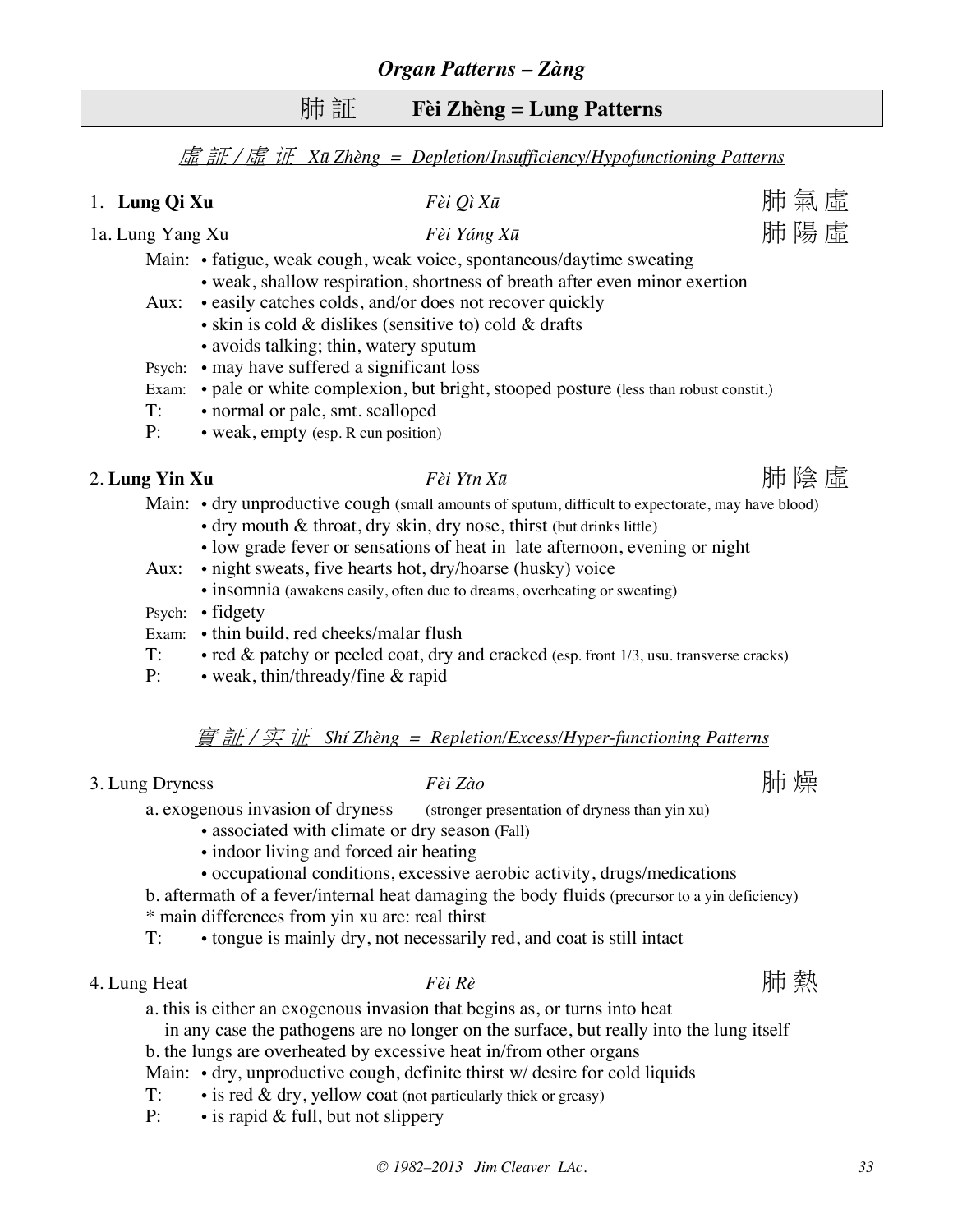*Lung Shi patterns (cont.)*

## 5. **Wind & Heat Invade the Lungs** *Fēng Rè Fàn Fèi* 風 熱 犯 肺

Main: • common cold sx: sudden onset, sneezing, nasal congestion w/ yellow snivel

- sore throat, definite thirst, higher fever, still chills, smt sweating
- Aux: cough, headache, body ache, urine dark & decreased
- Exam: throat red & swollen
- T: minor changes, thin white or yellow coat, some reddening (in Lu area)
- P: floating & rapid

## 6. **Wind & Cold Invade the Lungs** *Fēng Hán Fàn Fèi* 風 寒 犯 肺

Main: • common cold sx: sudden onset, esp. sneezing, runny nose w/ clear, watery snivel

- stiff neck, headache (occipital), body ache, slight fever, definite chills
- aversion to drafts & cold, no sweating
- Aux: scratchy throat, cough, not especially thirsty, urine may increase & is clear
- Exam: throat not particularly red or swollen
- T: no change, thin white coat
- P: floating & tight
- Wind-Cold & Damp Invade the Lungs *Fēng Hán Shī Fàn Fèi* 風 寒 濕 犯 肺
	- Main: sudden onset swelling/edema of face or eyes, lips/mouth/tongue • aversion to wind/drafts, sneezing, itchy eyes, cough or dyspnea
	- Aux: edema may gradually spread to entire body; scant, pale urine
	- Exam: bright-shiny complexion
	- T: white slippery/wet coat
	- P: floating & slippery or soggy
- 7. **Phlegm & Dampness Obstruct the Lungs** *Tán Shī Zǔ Fèi* 痰 濕 阻 肺
	- Main: chronic cough productive w/ copious white sputum, comes in bouts
		- chest feels full & congested, dyspnea, aggravated by lying down

Aux:

- Exam: white pasty complexion
- T: thick white greasy coat
- P: slippery or soggy

#### 8. **Phlegm & Heat Obstruct the Lungs** *Tán Rè Zǔ Fèi* 痰 熱 阻 肺

Main: • loud/barking cough, productive w/ copious yellow or green, foul smelling sputum

- Aux: wheezy/asthmatic breathing, tight chest (smoker, bronchitis, emphysema)
- Exam: red puffy face
- T: red w/ thick yellow greasy coat (may also be dry)
- P: rapid & slippery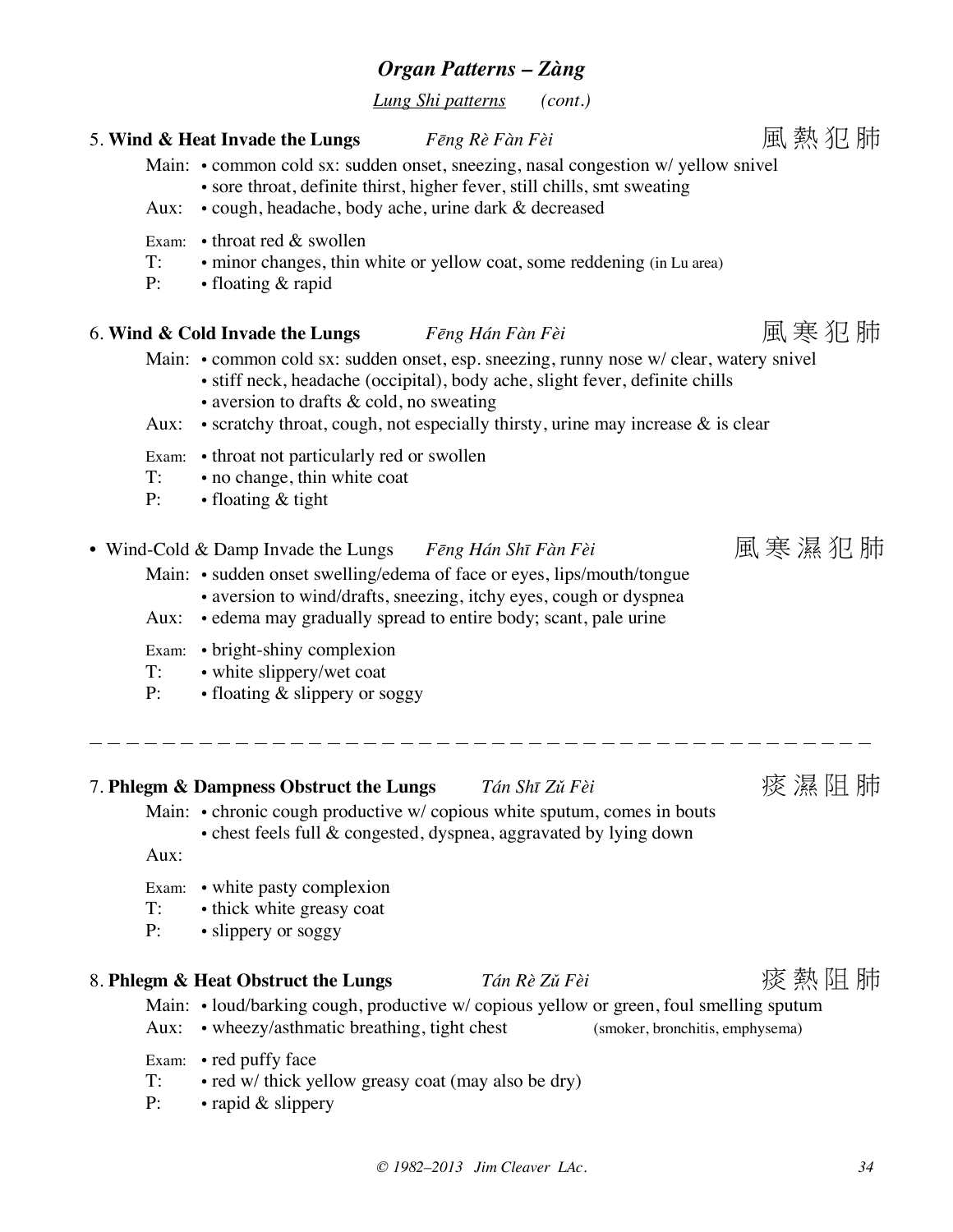## 脾 証 **Pí Zhèng = Spleen Patterns**

虛 証 / 虛 证 *Xū Zhèng = Depletion/Insufficiency/Hypofunctioning Patterns*

1. Spleen (Oi) Xu  $P$ *í Oì Xū*  $P$ 

- Main: lassitude, diminished/poor appetite, bloating & abd distention, tired after eating
	- loose/poorly formed &/or frequent stools
- Aux: belching &/or flatulence, food seems tasteless or unappealing, gravitate to sweets • bland taste in the mouth, excess salivation; weak, spindly limbs
- Psych: picky/fussy about food/diet, compulsive eater
	- inability to concentrate
- Exam: sallow complexion
- T: normal to pale w/ dental impressions on edges
- P: empty, weak (esp. R guan position)

**BioMed**: GI: decreased gastric & pancreatic secretions; decr. SI absorbtion rates; decr. GI motility

ANS: imbalance, decreased sympathetic & increased parasympathetic activity

Immune: decreased cellular immunity, hypoactivity of circulating lymphocytes

#### 1a. **+ Dampness**:

Main: • feelings of heaviness esp. head or limbs, sluggish/torpid movements;

- sense of stuffiness in chest or abdomen; nausea,
- edema, extra weight
- Psych: mental sluggishness, head feels like in a fog
- T: enlarged, puffy, slippery-wet (exc. saliva)
- P: soggy

#### 2. Spleen Yang Xu *Pí Yáng Xū* **produksiya yèn ku halang yèn ku halang yèn ku halang yèn ku halang yèn ku halang yèn**

- Main:  $\cdot$  Sp qi xu sx, only worse &/or more chronic, more edema
	- + cold sx: cold limbs and general chilliness, dislike of cold and damp
		- consistently has undigested food in the stools,
		- stools more diarrhea-like, but not foul smelling (more fishy)
- Psych: more spacey
- Exam: more sallow (more gray)
- T: pale, swollen, wet
- P: deep & slow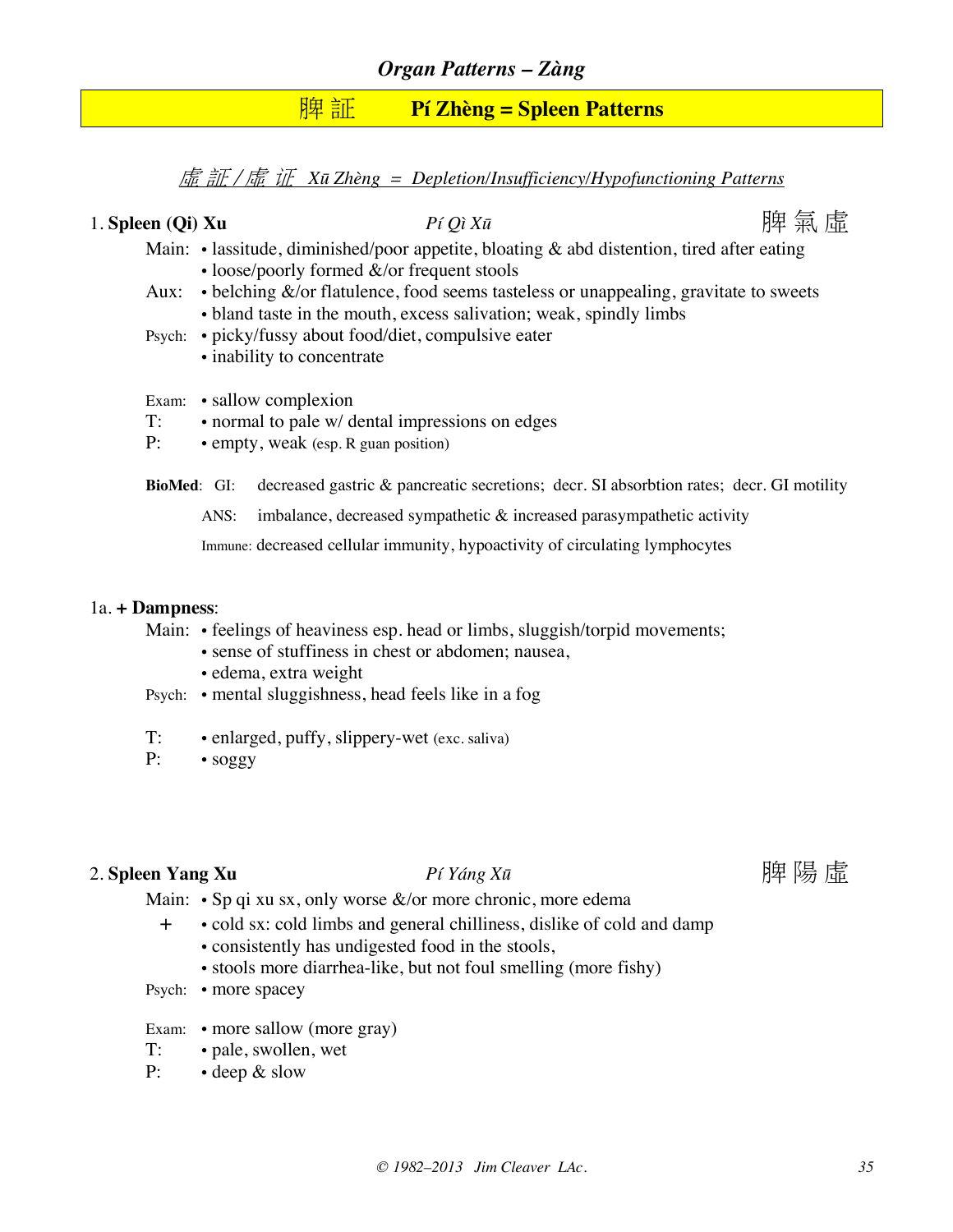*Spleen Xu patterns continued:*

## 3. Spleen Qi Sinking *Pí Qì Xiàn* **Prediximal and** *Pí Qì Xiàn* **Prediximal and** *Pí Qì Xiàn*

Main: • *Sp qi xu sx*

- + pressing/pulling/bearing down sensations in the abdomen
	- organ prolapses: esp. stomach, uterus/vaginal, anus/rectum (include hemorrhoids & varicose veins)
	- chronic diarrhea, frequent & smt urgent urination

Exam: • sallow

- T: pale
- P: empty, weak

## 4. **Spleen Not-Controlling Blood** *Pí Bù-Tǒng Xuè* 脾 不 統 血

Main: • *Sp qi xu sx*

- + bleeding: bruising easily, petechia, purpura, bleeding gums, epistaxis
	- blood in urine, stool; menorrhagia, metrorraghia

Exam: • sallow

- T: pale
- P: thin/thready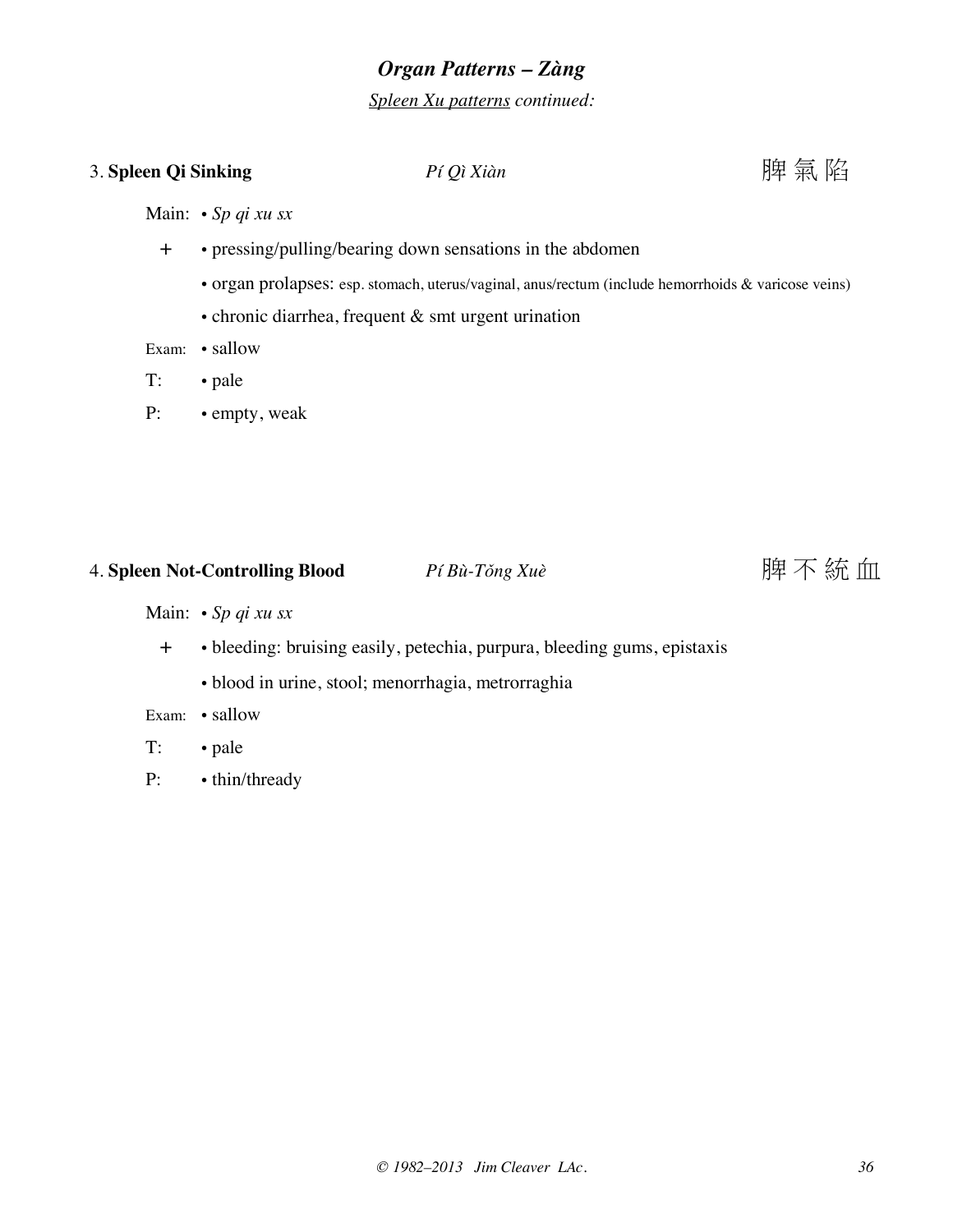實 証 / 实 证 *Shí Zhèng = Repletion/Excess/Hyper-functioning Patterns*

These patterns result from environmental exposure to the pathogens, which overwhelm the body's defenses, or internal dysfunction that produces them.

## 5. **Cold & Damp Encumber the Spleen** *Hán Shī Kùn Pí* 寒 濕 困 脾

Main: • stuffy chest & epigastrium, cold abdomen relieved by warmth

- Aux: severe lethargy, heavy head, headache, dizziness, nausea, maybe vomiting • loss of appetite, loss of taste or sweet taste in mouth
	- no thirst or little desire to drink
	- loose, thin stools
	- pale, but turbid/cloudy urine
	- vaginal discharge: white, chronic, little or fishy odor
- Psych: foggy, unclear thinking, can't focus/concentrate; spacey, stuporific
- Exam: sallow (more gray)
- T: pale w/ thick sticky/greasy white coat
- P: slow & slippery

### 6. Damp-Heat Encumbers the Spleen *Shī Rè Kùn Pí* **Netal Solution** ) ※ 熱 困 脾

Main: • bloated  $\&/$  or painful upper  $\&$  lower abdomen; low grade fever (all day)

- Aux: lethargy, heavy head, headache, dizziness, nausea, maybe vomiting
	- loss of appetite
	- no thirst or drinks only small sips
	- loose, malodorous stools, burning anus
	- scant, dark turbid/cloudy urine
	- vaginal discharge: yellow, chronic and foul smelling
- Psych: foggy, unclear thinking, can't focus/concentrate; but more hyper, frenetic
- Exam: sallow (more yellow), icteric
- T: pale or red w/ thick sticky/greasy yellow coat
- P: slippery & rapid

![](_page_36_Picture_28.jpeg)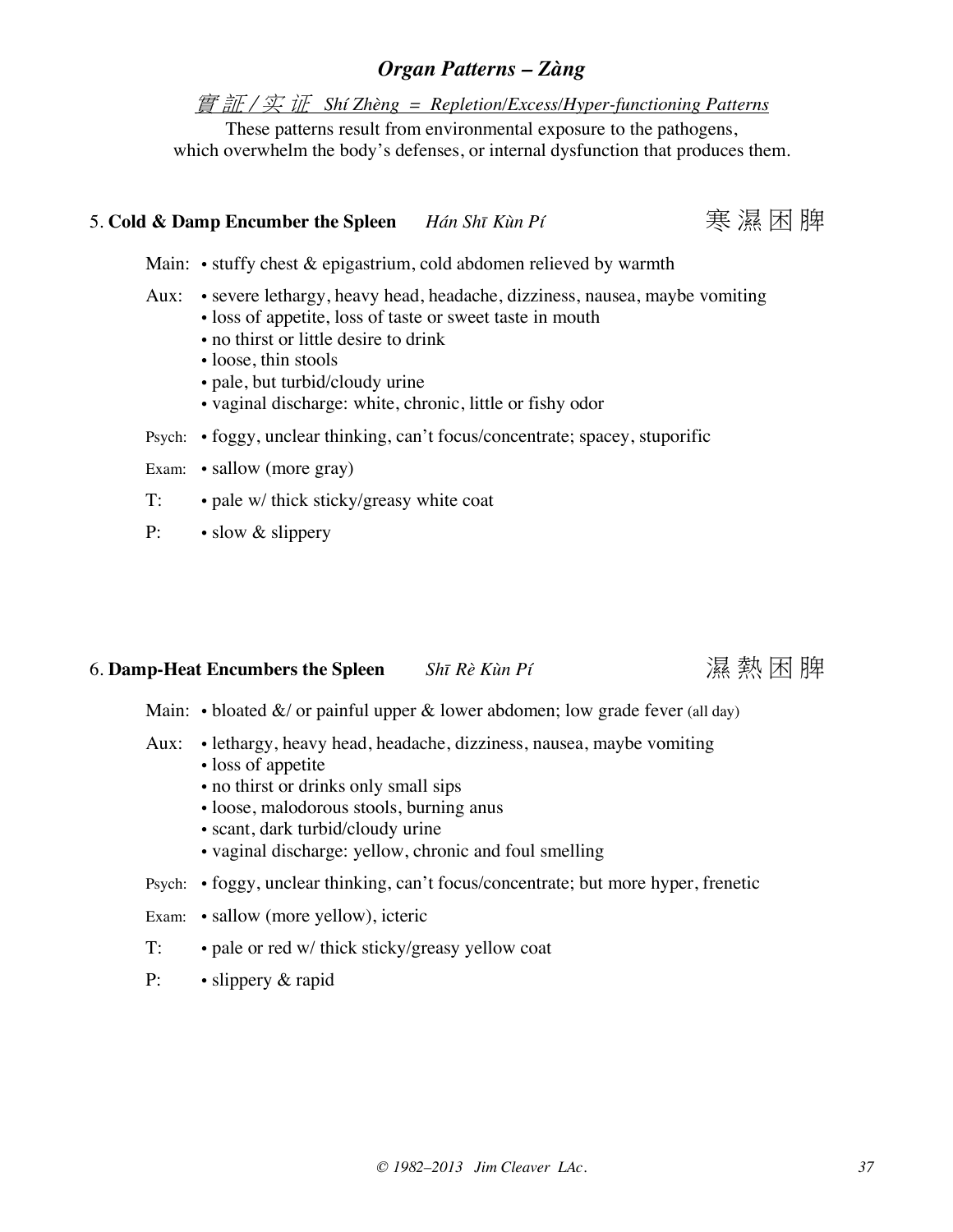## 肝 証 **Gān Zhèng = Liver Patterns**

#### 實 証 / 实 证 *Shí Zhèng = Repletion/Excess/Hyper-functioning Patterns*

| 1. Constrained Liver Qi / Liver Qi Stagnation |         | Gān Qì Yù Jié                | 肝氣鬱結 |  |  |
|-----------------------------------------------|---------|------------------------------|------|--|--|
| (pent up & knotted)                           | (stuck) | simplified characters } 肝气郁结 |      |  |  |

- Main: feelings of fullness or stuffiness in the chest, sides or infracostal regions; restricted breathing, frequent sighing or clearing of the throat, or perhaps feeling as if something is stuck in the throat.
- Aux: Indigestion with abdominal or epigastric discomfort
	- Irregular bowel movements (vacillate between "normal" and constipated or loose)
	- Irregular menses, premenstrual breast distention, cramping (esp. before period begins)
	- Tendency toward headaches (stress & tension)
	- Dry, sensitive eyes (sensitive to light)
- Psych: mood swings, tendency to get depressed and doubt oneself, feeling hopeless, impatient, or easily frustrated, impatient/irritable, bitchy, fly off the handle, yell/shout, violent outbursts, easily burst into tears, feeling out of control
	- Inflexible physically and mental/emotionally, high need for order and control, may be "addicted to" exercise, work, coffee or chocolate, alcohol or drugs
- Exam: greenish complexion esp. around the mouth  $&$  chin
- T:  $\bullet$  often appears normal, smt edges are red  $\&$ /or swollen
- P: taut, wiry quality to the pulse

### 2. Liver Blood Stasis *Gān Xuè Yù* Thing The Thing of The Thing The Town The Town The Town The Town The Town The Town The Town The Town The Town The Town The Town The Town The Town The Town The Town The Town The Town The

Main: • Liver qi stagnation sx

- + delayed/irreg menses, dysmenorrhea, dark/purple blood w/ clots • abdominal masses
- Aux: hematemesis, epistaxis
- Psych: mood swings more erratic & extreme
- Exam: dark purple-green complexion
- T: purple, may have stasis spots on edges, veins dark & contorted
- P: wiry & rough/choppy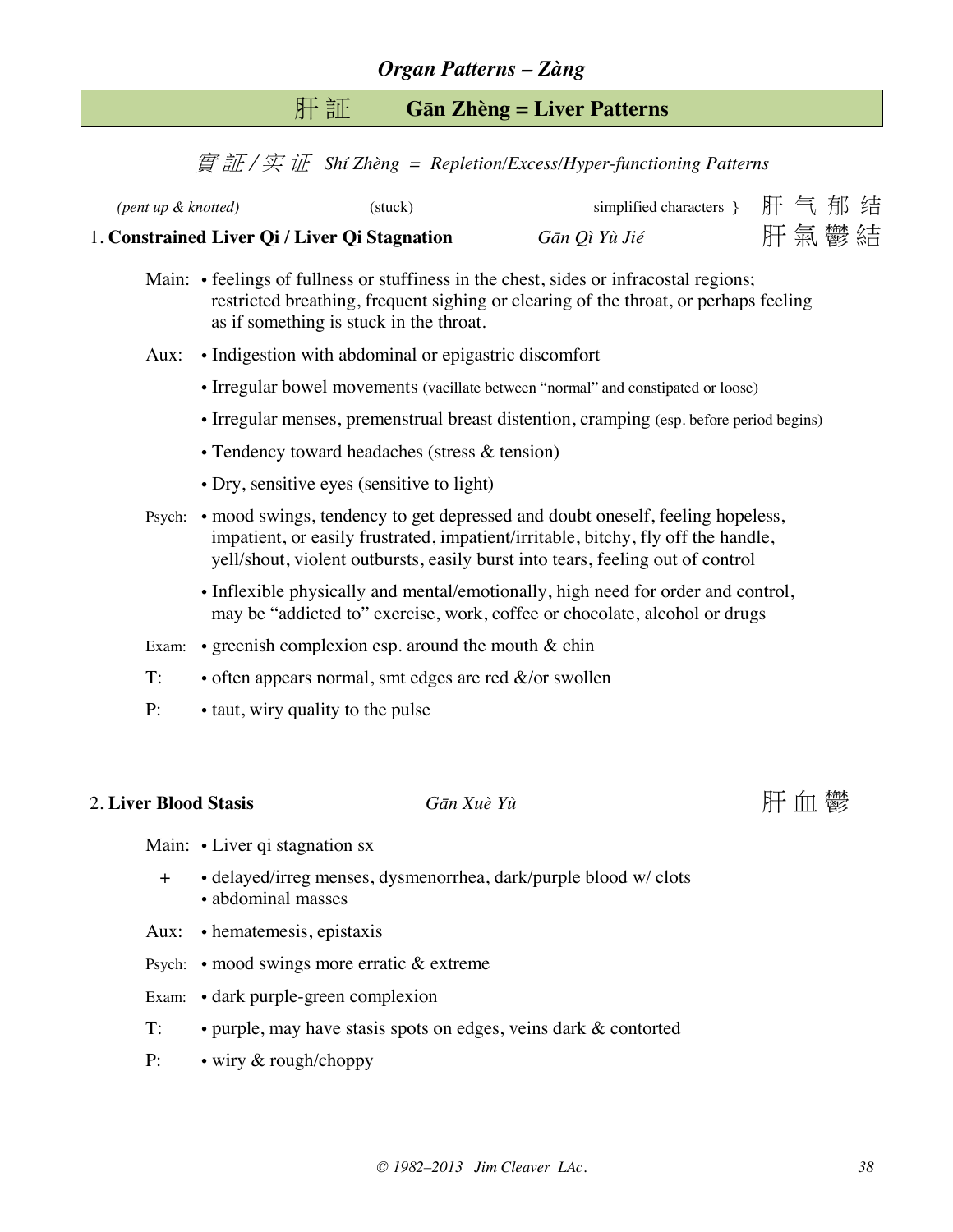## 3. **Liver Fire** (Upward Blazing/Flaming) *Gān Huǒ Shàng Yán* 肝 火 上 炎

- Main:  $\cdot$  Liver qi stagnation sx (mostly upper body sx)
	- + intense headaches (throbbing, usu temporal or eye)
		- insomnia (can't rest, light sleep, easily awakened, dreaming is vivid, hun is disturbed))
		- dizziness/vertigo, tinnitus (sudden onset, loud & constant), or sudden deafness
		- eyes red (bloodshot), dry  $\&$  painful; photophobic (eyes more red than dry)
		- usu. feel hot, thirsty (prefers ice cold), bitter taste (constant)
		- constipation/dry stools, dark, concentrated urine
		- chest or flank (burning) pain, tendency to baldness
- Aux: side pain, epistaxis, coughing or spitting up blood
- Psych: greater irritability & volatility, marked impatience, fits of anger (more & more frequent)
- Exam: red face & eyes, hypochondrial discomfort
- T: red (esp. sides), w/ dry, yellow coat
- P: full-wiry & rapid

## *simplified characters }* 肝 胆 湿 热

## 4. **Liver & GB Damp-Heat** *Gān Dǎn Shī Rè* 肝 膽 濕 熱

- Main: jaundice, nausea/vomiting, bitter taste, LOA
- Aux: fever, scant, dark urine, fullness & pain in chest & hypochondrium
	- genital itching, pain, redness, swelling,  $\&$ /or discharge (herpes, STD's, shingles)
		- may be constipated or burning diarrhea
- Psych: easily angered, (often there is excessive alcohol intake)
- Exam: yellow eyes &/or skin
- T: red w/ greasy yellow coat<br>P: slippery-wiry & rapid
- $\cdot$  slippery-wiry  $\&$  rapid

## 5. **Cold Stagnating in the Liver Channel/Vessel** *Hán Zhì Gān Mài* 寒 滯 肝 脈

Main:  $\cdot$  aches & strange sensations in the lower abdomen, genitals and/or inside of thigh

- Aux:  $\cdot$  shan qi (hernia = painful swellings), (alleviated by warmth)
	- long, clear urination
- Psych: aversion to cold, preference for warmth

Exam:

- T: pale, wet/white coat
- P: wiry, deep & slow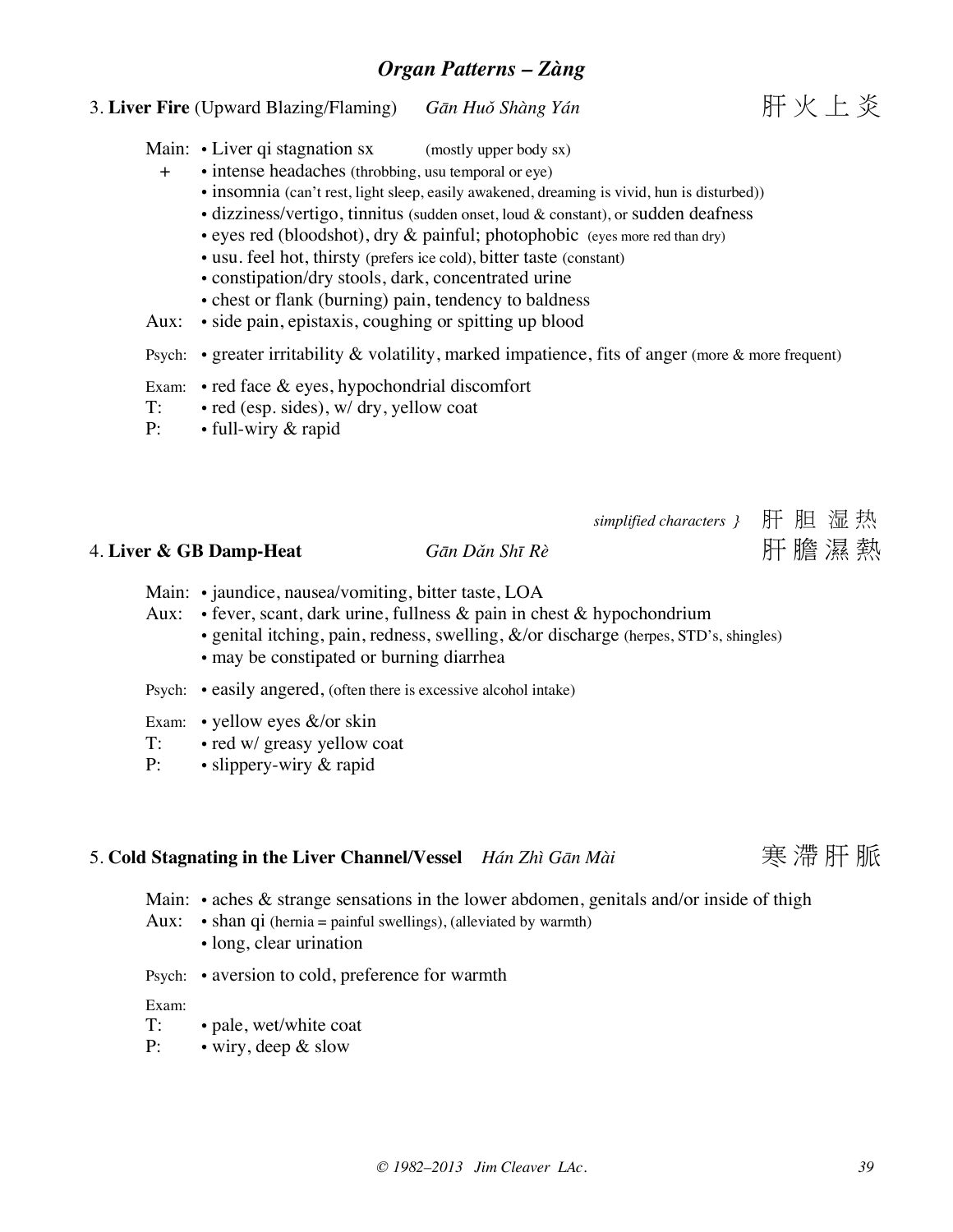虛 証 / 虛 证 *Xū Zhèng = Depletion/Insufficiency/Hypofunctioning Patterns*

## 6. **Liver Blood Xu** *Gān Xuè Xū* 肝 血 虛

#### *(Ren & Chong Xu)*

- Main: · pallor, dizziness & blurry vision (floaters, esp. at nite), fainting spells (hypovolemia)
	- insomnia (difficulty falling asleep & awaken early)
	- elongated cycle w/ decreased menstrual flow, blood light colored, even watery; cramping occurs at end or after menses or amenorrhea
	- headaches (vertex),
- Aux: numbness & tingling of the extremities, limbs easily fall asleep,
	- tendons & muscles stiff, tight & inflexible, muscles twitch, cramp, & spasm
	- dry skin, nails brittle & dull; deform, crack or split
- Psych:  $\bullet$  quite tired during and after period & all sx worsen
- Exam: pale, lusterless complexion, pale lips, nailbeds, & eyes
- T: pale & dry
- P: thin/thready/fine or rough/choppy

#### *Mixed Xu / Shi patterns*

## 7. (Arrogant) **Liver Yang Rising** *Gān Yáng Shàng Kàng* 肝 陽 上 亢

sub-pattern = Liver Yin Xu

Main: • headaches (usu unilateral), dizziness, tinnitus, irritability (hypertension)

- **dry eyes,** heat sensations in upper body, bitter taste
- Aux: dry mouth & throat, sudden deafness
	- insomnia (awakens early in morning, dreaming is vivid, hun is disturbed)
	- may have weak or sore lower back, and stumble easily (uncoordinated feet)
- Psych:  $\cdot$  irritable and impatient, prone to angry outbursts, yelling & shouting
- Exam: eyes red, tendency to baldness (eyes more dry than red)
- T: red esp. sides, but smt pale
- P: wiry, but smt thready

## 8. **Liver Wind** (Internally Stirring) Gān Fēng Nèi Dòng Treess Treess HF 風 内 動

- Main: tics, tremors, involuntary shaking, seizures, stroke, paralysis (epilepsy, Parkinson's)
- Aux: headaches, dizziness/vertigo, numbness & tingling
	- increased ocular &/or blood pressure (hypertension)
	- stroke sequela: deviation of eye or mouth, aphasia, hemiplegia
- T: stiff or deviated tongue
- P: wiry

#### *Due to:*

a. extreme heat: • high fever leads to convulsions & coma b. Liver yin xu w/ yang rising: • excessive exercise, sex, emotional factors & stress lead to exhaustion of yin, separation & ascent of yang c. Liver blood deficiency: • vacuity wind, results from insufficient blood to fill the vessels & nourish the sinews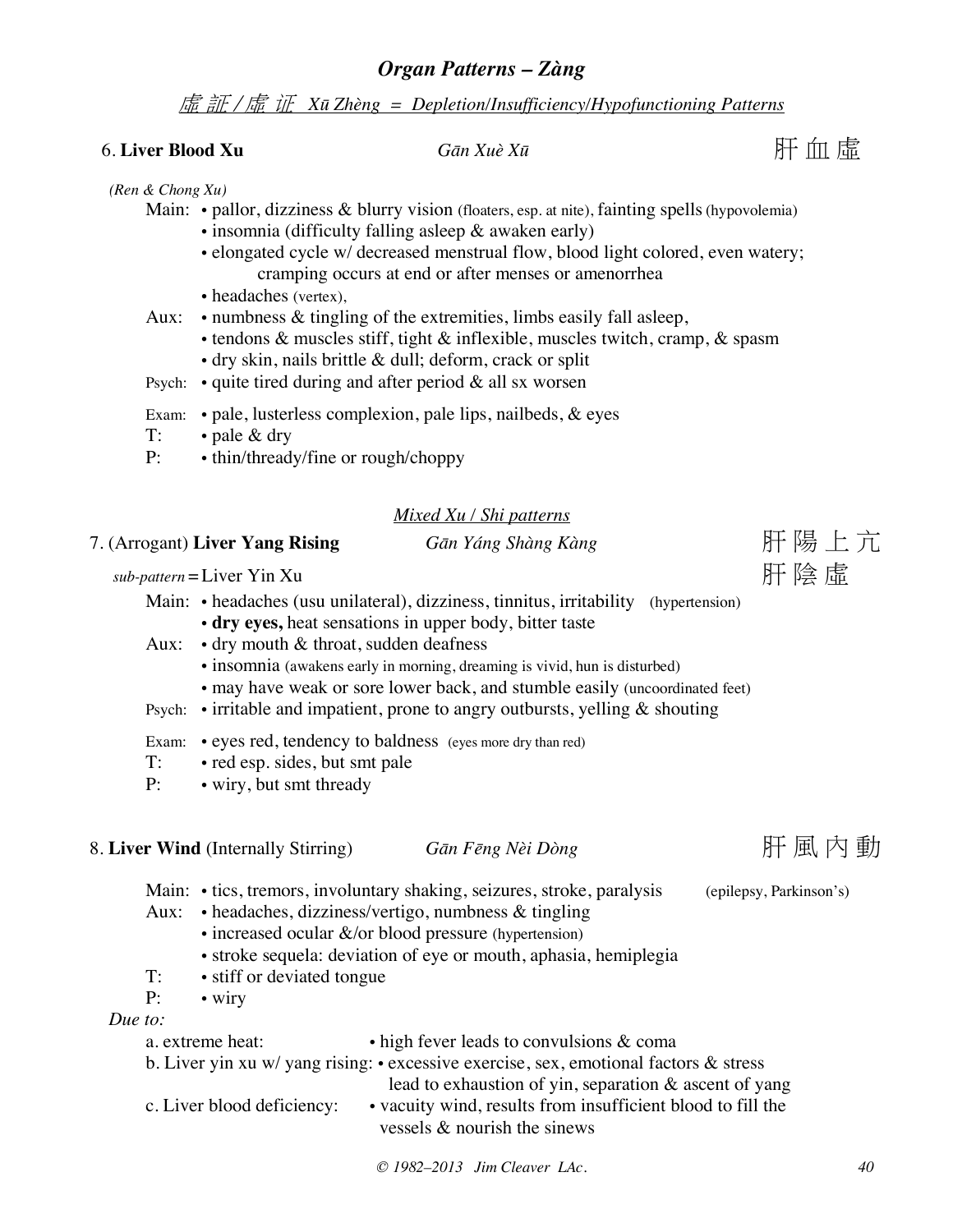## 腎 証 **Shèn Zhèng = Kidney Patterns**

虛 証 / 虛 证 *Xū Zhèng = Depletion/Insufficiency/Hypofunctioning Patterns often follows or corresponds to a severe or chronic illness*

1. **Kidney Qi Xu** *Shèn Qì Xū* 腎 氣 虛

- General Sx: exhaustion, chronic fatigue
	- chronic/history of low back ache, sore or weak knees
	- tinnitus (intermittent, esp. when tired, usu. bilateral & high pitch)
	- hair changing (thinning, graying, loss of luster)
	- general or specific decline of body functions

a. Kidney Qi Not Secure (not securing the lower Yin) *Shèn Qì Bù Gù* **Election Access** 氧 不 固

- Main:  $\cdot$  more frequent &/or more copious urination, incontinence or enuresis weak stream, dribbling after urination; nocturia
	- premature ejaculation, nocturnal emission (w/o dreams)
	- chronic vaginal discharge, prolapsed uterus
		- Hx. of miscarriage & premature births (cannot carry to term)
	- chronic diarrhea/loose stools
- Psych: insecure

#### Exam:

- T: pale
- P: deep & weak (esp. chi positions)

b. Kidney Not Grasping Qi *Shèn Bù Nà Qì* **Bì Kang King King King King** 不納氣

![](_page_40_Picture_23.jpeg)

Main: • respiratory problems esp. difficulty with inhalation, rapid, shallow breathing

- chronic asthma, weak cough, or shortness of breath
- sweats spontaneously or upon mild exertion
- Aux: cold limbs, clear urine
- Psych: mentally listless
- Exam: facial edema
- T: pale
- P: · deep & thin, but tight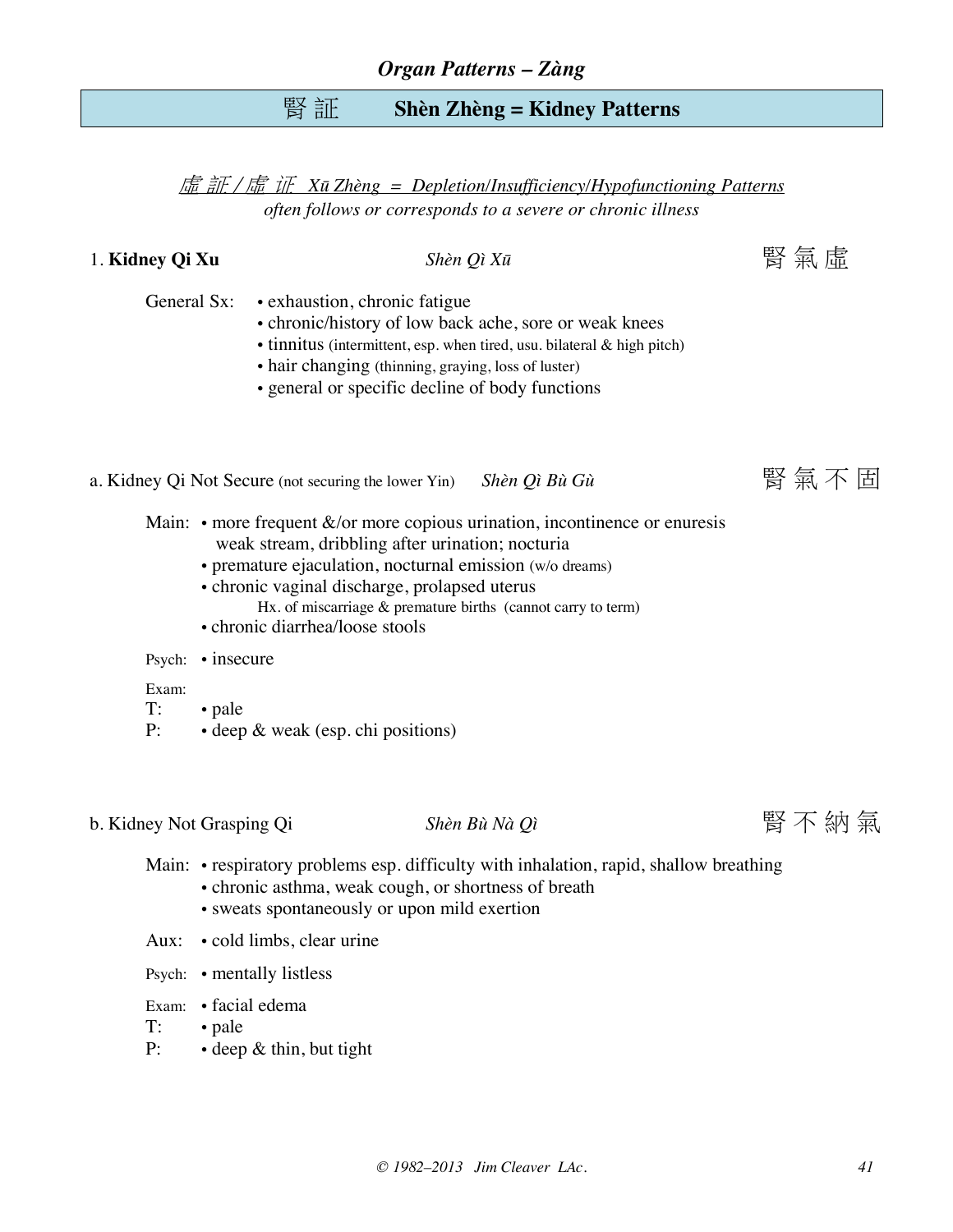## 2. **Kidney Yang Xu Shèn Yáng Xū bentaga Karata 图 陽** 陽 虛

(usu. leads to yang xu in other organs, esp. Sp & Ht)

- Main: *qi xu sx worse & more chronic + cold signs*
	- fatigue is more significant, sleeps more hours, but still tired, generally hard to keep warm, overdressed compared to others torso as well as limbs cold, esp. low back and knees
	- cold sweats
	- urine is frequent, long & clear; repeated nocturia, incontinence *or* scant urine w/ edema (legs)
	- early morning watery stools/diarrhea, undigested food particles in stools
	- appetite diminishes, can't eat much, laziness about, even forgetful of food
	- much reduced libido, impotence/infertility, cannot maintain erection
	- breathing shallow, difficult or labored, worse with cold weather, dsypnea/asthma more frequent or severe

Aux: • hx. of excessive sex/masturbation, childbirths, miscarriages/abortions, vaginal disch.

- Psych: mentally listless; apathy, hopelessness or resignation sets in, more dependency
- Exam: feels cold to touch
- T: pale, swollen, wet
- P: deep, weak & thin/fine/thready
- Kidney Yang Xu w/ Water Flooding *Shèn Yáng Xū*, Shuǐ Fàn **图陽**虚, 水 泛
	- General: scant urine, instead of abundant, but clear (vs. yellow/concentrated)
		- **edema** (Kd edema is usually lower body, or facial/eyelids)
		- generally feel cold, back, legs, knees cold to palpation
- a. Water Floods the Lungs *Shuǐ Fàn Fèi TK 泛* 肺

Main: • short of breath; watery, frothy sputum (pulmonary edema)

**b.** Water Floods the Heart *Shuǐ Fàn Xīn TK*  $\tilde{\mathcal{F}}$  *i*)

Main: • palpitations, short of breath, frigid hands (congestive heart failure)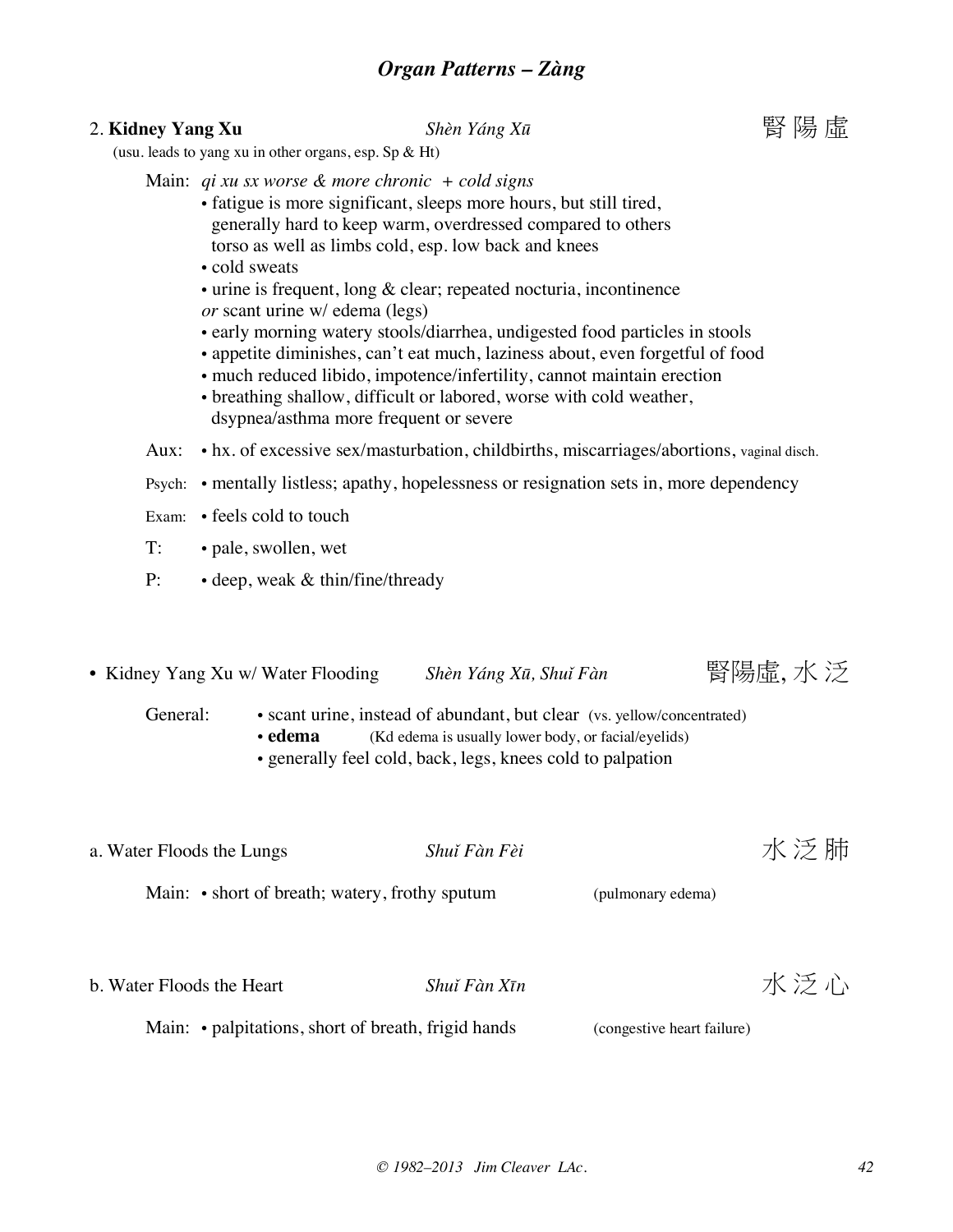### 3. **Kidney Yin Xu Shèn Yīn Xū books example in Shèn Yīn Xū books** 图 陰 虛

![](_page_42_Picture_3.jpeg)

- Main: *dryness first, heat signs later*
	- dry mouth & throat (esp. at night)
		- (thirst is variable, but not excessive in spite of apparent heat and dry signs)
	- restless, fidgety
	- afternoon/evening overheating; night sweats
	- insomnia (wakes up easily & frequently, often due to heat, sweats, vivid dreams, wet dreams)
	- premature  $\&$ /or nocturnal emissions (usu. w/ dreams), vaginal dryness
	- scant urination, dry stools/constipation (dry pellets)
	- sore low back, bones ache, knees creaky (crepitus)
	- dizziness, tinnitus, deafness (declining auditory acuity)
- Aux: dry lusterless hair, split ends
- Psych: poor memory
- Exam: red cheeks/malar flush
- T: dry and may be cracked, no coat or patchy, tip is red
- P: empty-weak & rapid, may float
- Kidney Yin Xu, Fire Flourishes/Exuberant *Shèn Yīn Xū, Huǒ Shèng* , 火 盛
	- Main:  $\cdot$  all yin xu signs & sx worse and more chronic
		- + heat in the five hearts (chest, palms, soles)
			- heat seems to steam out, as if from the bones
			- agitation fairly severe

General: • no particular hot or cold signs

### Aux:

- Psych: Exam: • thin emaciated build
- T: red w/ no coat (peeled off), in extreme a mirror surface
- P: thin & rapid

## 4. **Kidney Jing Xu** *Shèn Jīng Xū* 腎 精 虛

| Children:<br>Infants:<br>Pubescence: | • slow/retarded physical, mental $\&$ sexual development<br>5 Slownesses: standing, walking, teething, hair growth, speaking<br>late (girls: $\sim$ 14; boys $\sim$ 16)<br>• scoliosis                                                                                                                                                                                  |
|--------------------------------------|-------------------------------------------------------------------------------------------------------------------------------------------------------------------------------------------------------------------------------------------------------------------------------------------------------------------------------------------------------------------------|
| Adults:                              | • premature aging (acuity of mind $\&$ senses; hair, teeth, bones), (osteoporosis)<br>(weak feet, heel spurs, plantar facitis)<br>$\bullet$ decline of sexual function $\&$ libido                                                                                                                                                                                      |
| Etiologies:                          | • inherited (hereditary dz) (check family history)<br>• constitutional weakness<br>• chronic debilitating illnesses, (auto-immune dz)<br>• prolonged hard physical labor, mental stress (soldiers/POW's, slaves; PTSD)<br>• prolonged, excessive sexuality (masturbation, childbirths)<br>(manage excessive libido with sports $\&$ creative activities, psychotherapy) |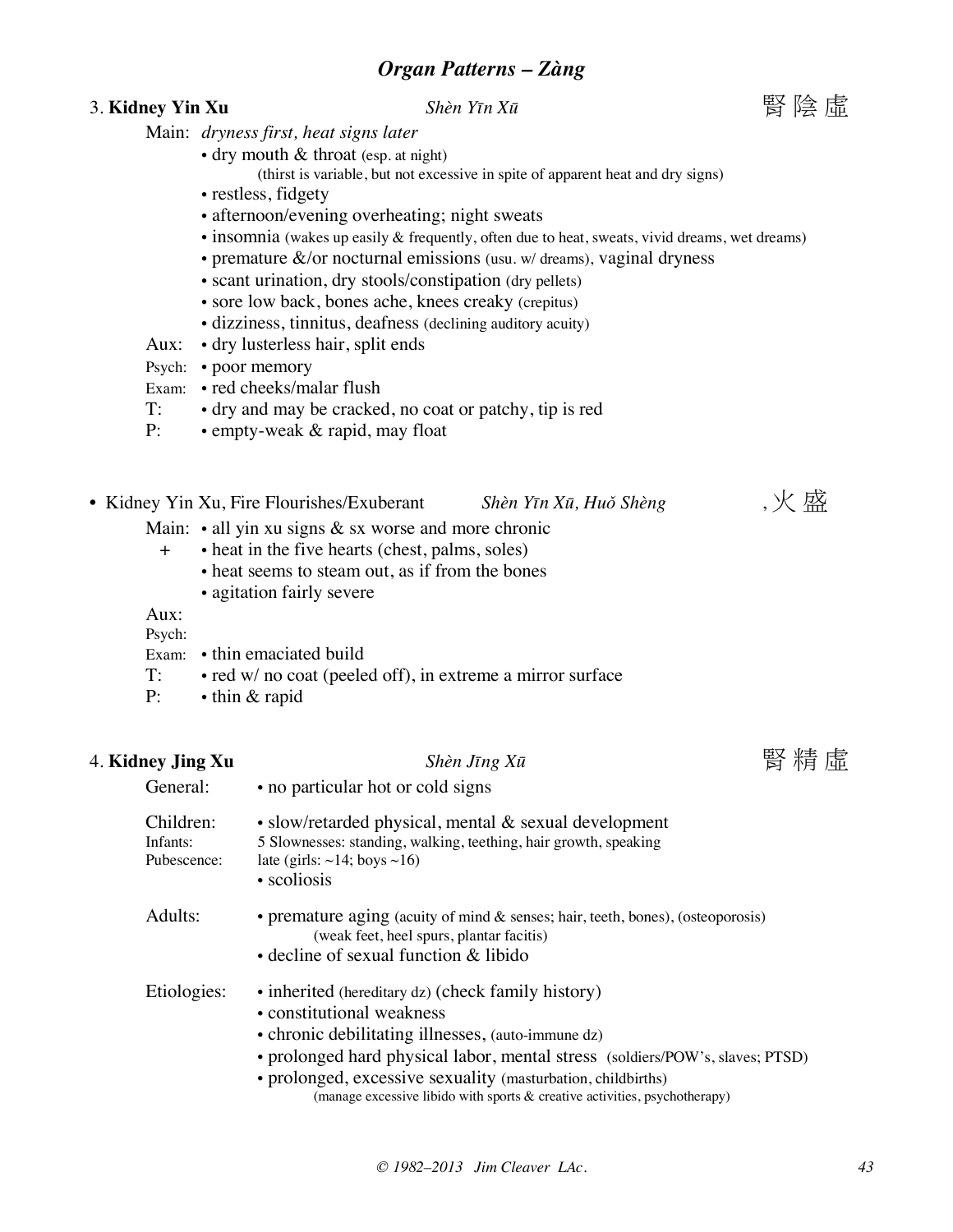![](_page_43_Picture_0.jpeg)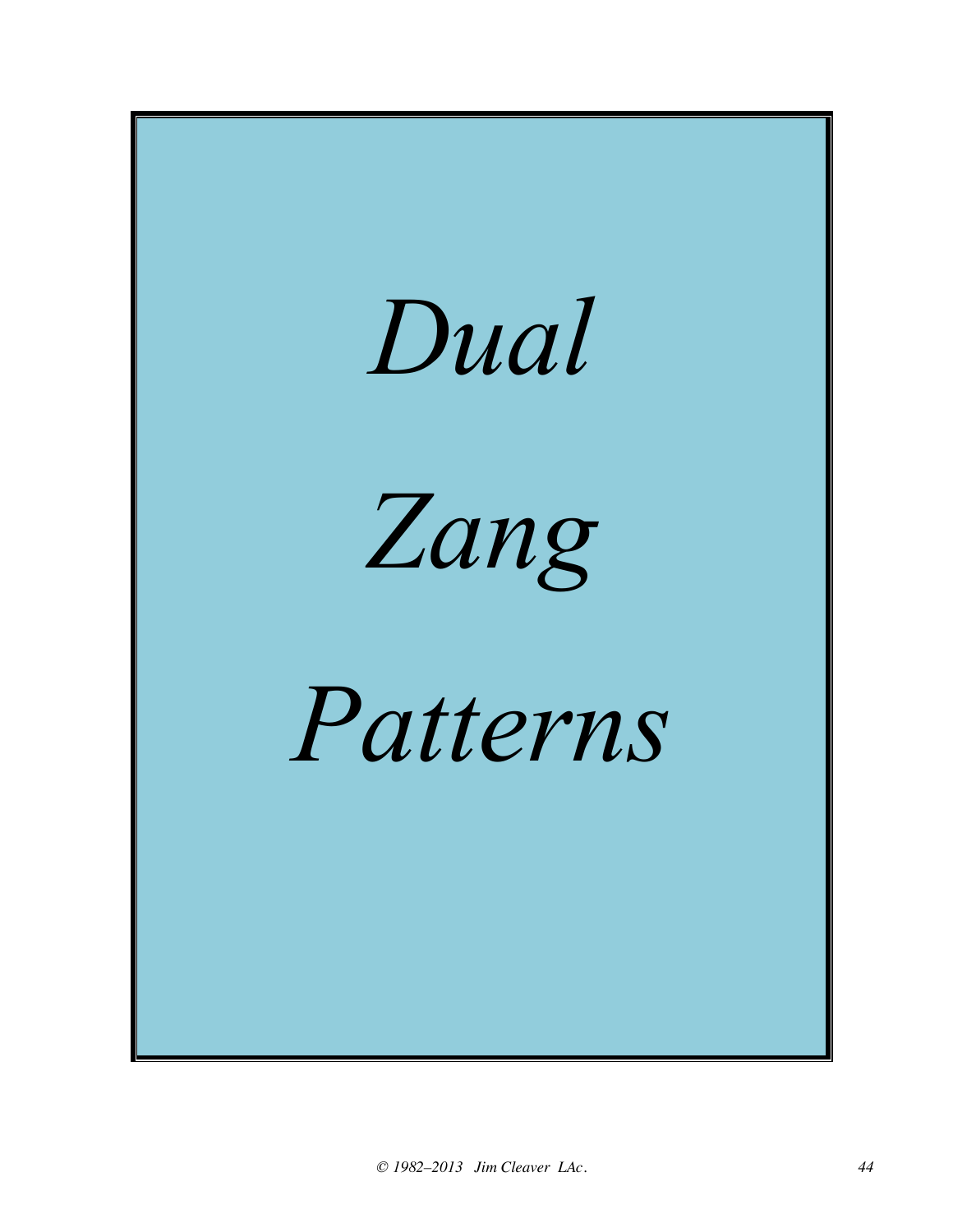### *Organ Patterns – Dual Organ Patterns*

#### *Dual Organ Patterns: Kidney/Shèn*

## 1. **Kidney & Liver Yin Xu Shèn Gān Yīn Xū beach come 图 肝** 陰 虛 Main:  $\cdot$  dry eyes & throat, night sweats Aux: • insomnia & dream disturbed sleep, nocturnal emission • dizziness & blurry vision, vertex hdaches, tinnitus • lumbar ache, dry stools & difficult BM • delayed or scanty menses (amenorrhea, infertility) Psych: • restless & easily angered Exam: • malar flush T: • red, cracked, w/o coat or peeling P: • thin & rapid, weak, but wiry

## 2. Lung & Kidney Yin Xu *Fèi Shèn Yīn Xū* hong than the high ghian than the high ghian Fei Shèn Yīn Xū

#### Main:  $\cdot$  dry cough (worse in evening), dry mouth & throat, night sweats

- Aux: sore low back, palms & soles hot, weak, shallow breathing
	- nocturnal emission
- Exam: thin build
- T: red, peeled, transverse cracks
- P: empty & weak (esp. in cun position)

## 3. **Heart & Kidney Not Interacting** *Xīn Shèn Bù Jiāo* 心 腎 不 交

- Main: palps, insomnia (dream disturbed/noct. emission), night sweats
- Aux: dizziness, tinnitus, deafness, sore low back, scant, dark urine
	- afternoon heat, "5 hearts hot"
- Psych: mental agitation, poor memory
- Exam: malar flush
- T: red tip, midline crack extending to tip
- P: thin & rapid, weak (esp. chi position)

## 4. Spleen & Kidney Yang Xu *Pí Shèn Yáng Xū* hong man shine 图 陽 陽 虛

- Main: chronic loose stools/diarrhea (freq. borbor, watery diarrhea esp. in early morn.) • usually feels cold (esp. low back), avoids cold (tends to overdress)
- Aux: frequent, clear, copious urine, edema (esp. abd & legs)
	- likes to lie down, physical & mental listlessness, poor appetite
- Exam: abd distention, body feels cold to touch
- T: pale, swollen
- P: deep, weak & slow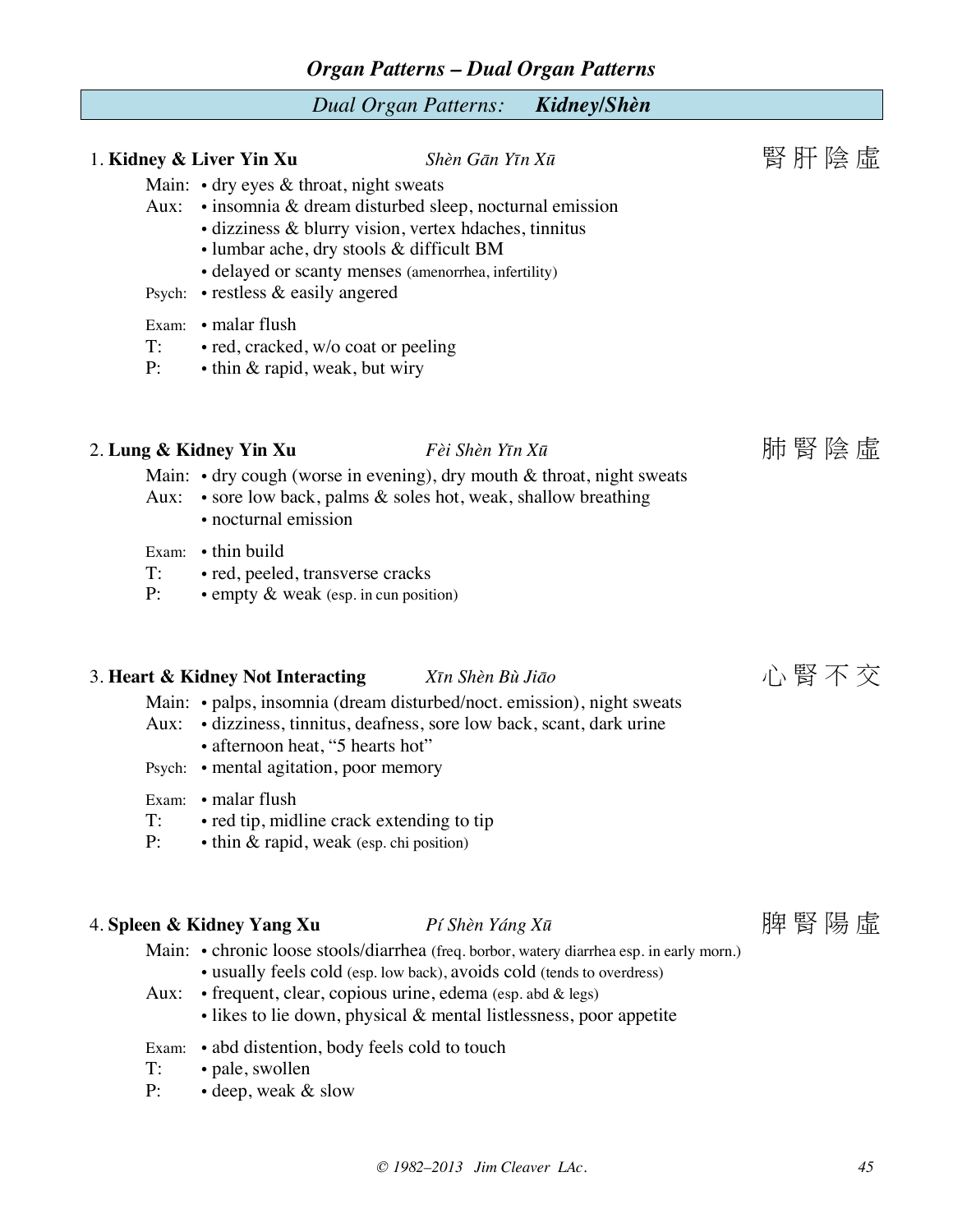### *Organ Patterns – Dual Organ Patterns*

|  |  | <b>Dual Organ Patterns:</b> | Liver/Gān |
|--|--|-----------------------------|-----------|
|--|--|-----------------------------|-----------|

| 1. Liver Qi Invades Spleen<br>Aux: | • tired, irritable                                                      | Gān Qì Fàn Pí<br>Main: • abdominal discomfort, distention, pain, gas<br>• alternating bowel pattern (difficult to evacuate, dry pieces vs. loose)                          | 肝氣犯脾    |
|------------------------------------|-------------------------------------------------------------------------|----------------------------------------------------------------------------------------------------------------------------------------------------------------------------|---------|
| a. Liver Excess:<br>$T$ :<br>P:    | • dry stools predominate,<br>· sides are red/orange<br>$\bullet$ L wiry | • gas $\&$ distention are pronounced $\&$ more uncomfortable                                                                                                               |         |
| b. Spleen Def:<br>T:<br>P:         | • pale<br>$\bullet$ R weak                                              | • loose stools predominate, less discomfort;<br>Etiol: • usu. an emotional component (hx. of frustration, anger, stress, resentment)<br>combined with poor diet & overwork |         |
| 2. Liver Qi Invades Stomach        |                                                                         | Gān Qì Fàn Wèi<br>Main: $\cdot$ epigastric pain & fullness, hypochondrial tension                                                                                          | 肝 氣 犯 胃 |

- belching & sour reflux
- Aux: n/v
- Psych: irritable
- T: red sides or general pallor
- P: R weak, L wiry
- Etiol: emotional problems combined with irregular diet & overwork

## 3. **Liver Fire Invades Lungs** *Gān Huǒ Fàn Fèi* 肝 火 犯 肺

- Main: cough or wheezing (yellow or blood tinged sputum)
- Aux: chest & hypochondrium fullness
	- headache, dizziness, thirst, bitter taste, scant dark urine, constip.
- Exam: red face
- T: red sides, yellow coat
- P: wiry
- Etiol: anger & frustration, combined with alcohol & greasy foods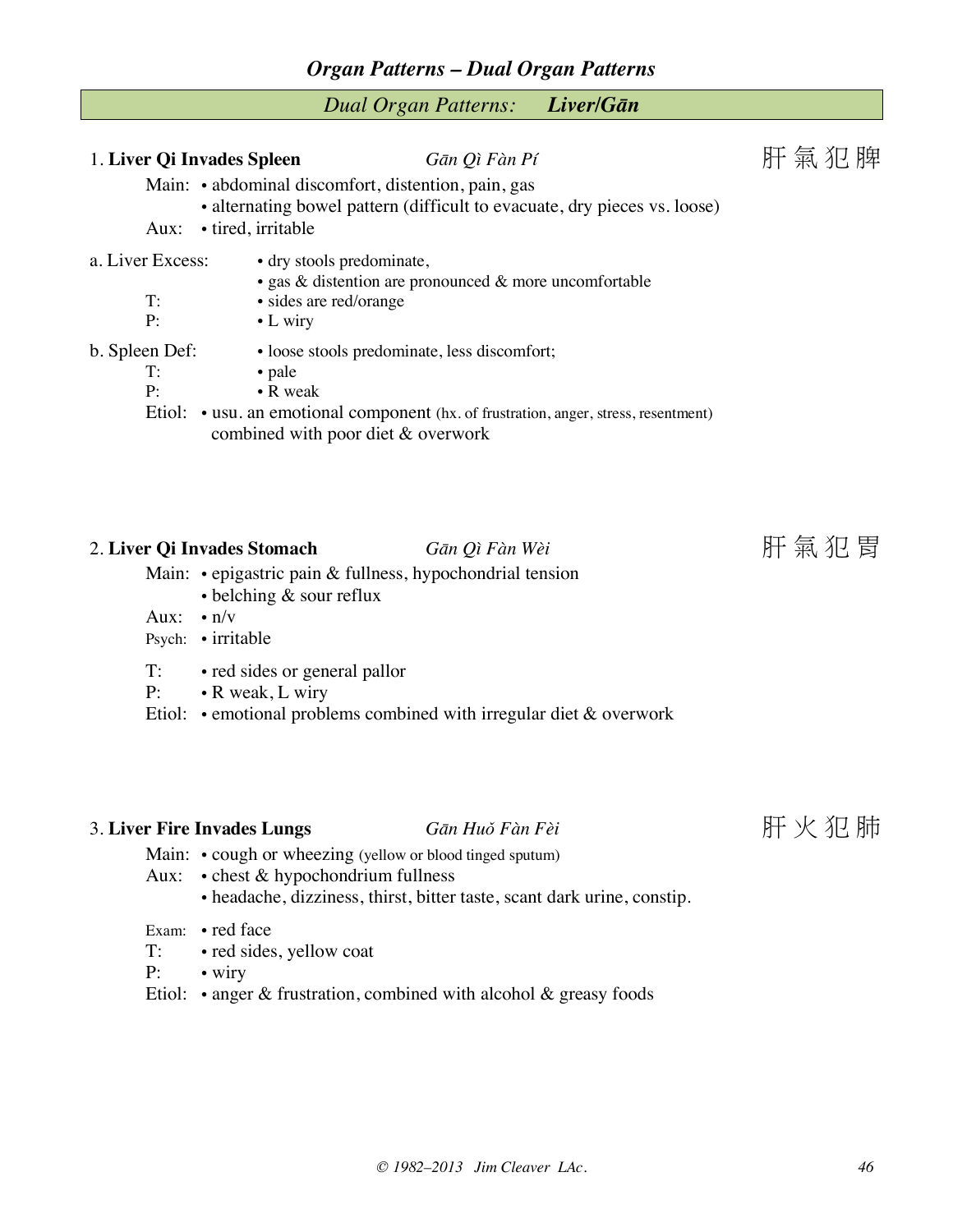*Dual Organ Patterns: Spleen/Pí*

|     |                    | 1. Spleen & Lung Qi Xu                                                                                                                                                                                                        | Pí Fèi Qì Xū                                                                              | 脾肺氣虛 |
|-----|--------------------|-------------------------------------------------------------------------------------------------------------------------------------------------------------------------------------------------------------------------------|-------------------------------------------------------------------------------------------|------|
|     |                    | Main: • tiredness, insufficient energy<br>Aux: • shallow resp. small appetite<br>• weak voice, loose stools<br>• easy to get sick, easily sweat<br>Psych: • needy, "never enough", weak constitution                          |                                                                                           |      |
|     | T:<br>P:           | Exam: $\bullet$ pale face & skin<br>• pale<br>• weak, empty (esp. R side)                                                                                                                                                     | Etiol: $\cdot$ inadequate diet $\&$ insufficient exercise (sedentary work $\&$ lifestyle) |      |
|     | Aux:               | 2. Spleen & Liver Blood Xu<br>Main: • tiredness, dizziness<br>· blurry vision, diminished appetite, loose stools<br>• numbness or tingling sensations                                                                         | Pí Gān Xuè Xū                                                                             | 脾肝血虛 |
|     | Psych:<br>T:<br>P: | Exam: • pale/sallow, looks anemic<br>• pale body & noticeably pale edges (possibly orange)<br>• thin, choppy<br>Etiol: • inadequate diet                                                                                      |                                                                                           |      |
| (郁) |                    | 3. Spleen Damp & Liver Constraint                                                                                                                                                                                             | Pí Shī Gān Yù                                                                             | 脾濕肝鬱 |
|     | Aux:               | Main: • epigastric fullness & hypochondrial discomfort<br>• general feeling of heaviness, nausea<br>• LOA, loose stools, bitter taste<br>• some thirst, but only drink small amounts<br>Psych: • mentally sluggish, apathetic |                                                                                           |      |

Exam: • sallow, jaundice

- T: thick, greasy yellow coat<br>P: slippery & wiry
- slippery & wiry
- Etiol: excessive consumption of rich, greasy foods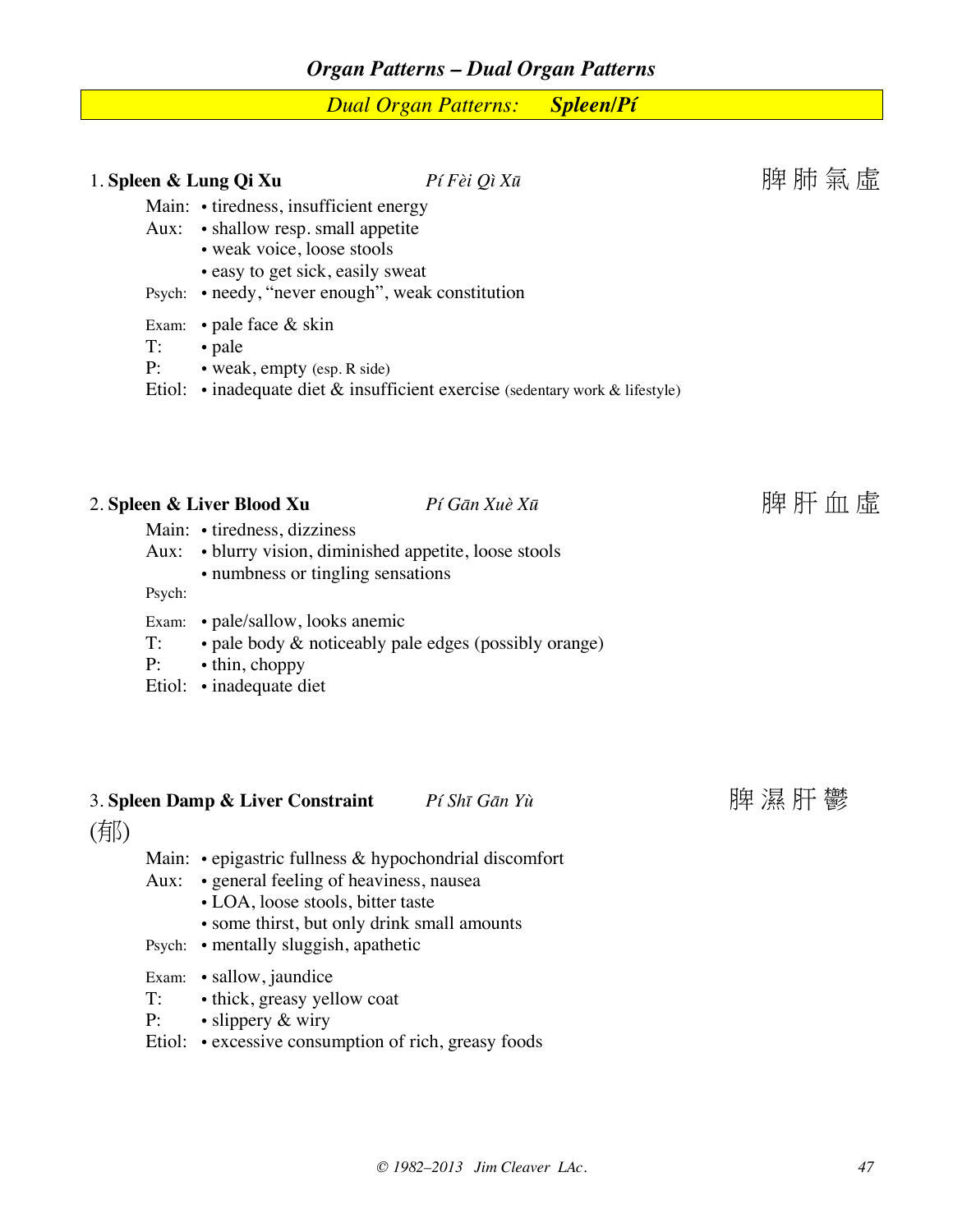![](_page_47_Picture_0.jpeg)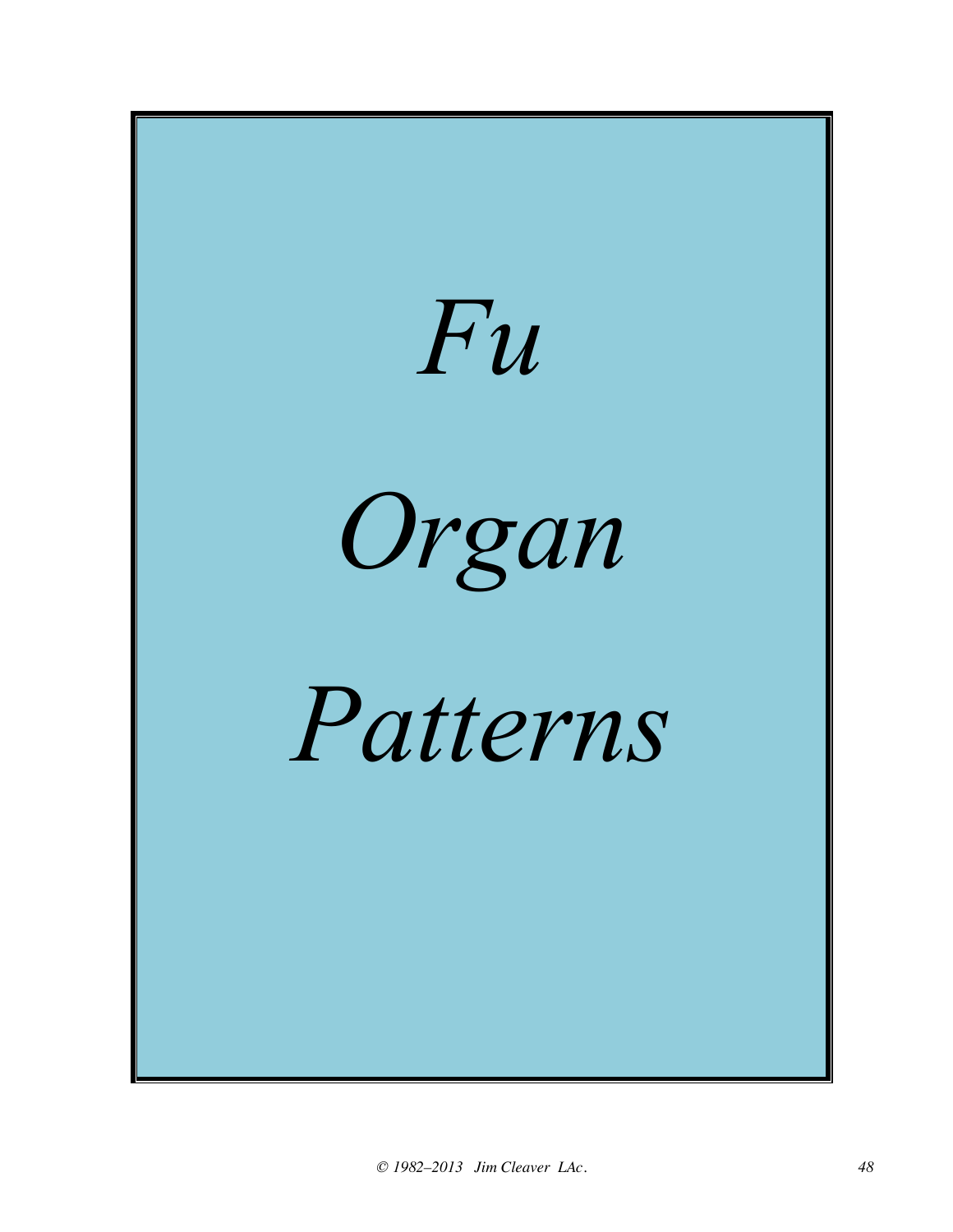## 胃 証 **Wèi Zhèng = Stomach Patterns**

虛 証 / 虛 证 *Xū Zhèng = Depletion/Insufficiency/Hypofunctioning Patterns*

| 1. Stomach Qi Xu  |                                | Wèi Qì $X\bar{u}$                                                                                                                                                                                                   | 胃 氣 虛                                         |  |
|-------------------|--------------------------------|---------------------------------------------------------------------------------------------------------------------------------------------------------------------------------------------------------------------|-----------------------------------------------|--|
|                   |                                | Main: • vague epigastric discomfort, tired in the morning (7-9am)                                                                                                                                                   | (skips breakfast, discomfort after breakfast) |  |
| Aux:              |                                | • diminished appetite $\&$ /or sense of taste, indigestion<br>• loose stools (swill diarrhea=undig. food in stools)                                                                                                 | (qi xu can also cause constipation)           |  |
|                   |                                | Psych: If St qi is injured, one cannot be free of worry<br>(avoid exc. cold $\&$ raw foods, ice water, esp. when yang is also xu)                                                                                   | (Jing Yue Quan Shu 1624)                      |  |
|                   | Exam: • weak limbs             |                                                                                                                                                                                                                     |                                               |  |
| T:                | · pale, little or no coat      |                                                                                                                                                                                                                     |                                               |  |
| P:                |                                | • empty-weak (esp. R guan position)                                                                                                                                                                                 |                                               |  |
|                   |                                |                                                                                                                                                                                                                     |                                               |  |
|                   | 2. Stomach Cold & Xu (Yang Xu) | Wèi Hán Xū                                                                                                                                                                                                          | 胃 寒 虛                                         |  |
|                   |                                | Main: • epigastric discomfort (improved by eating, pressure, or warmth, worse after BM)<br>• cold limbs, preference for hot food & drinks                                                                           |                                               |  |
| Aux:              |                                | • no appetite, vomiting (clear & watery, not smelly), loose stools, tired                                                                                                                                           |                                               |  |
| Psych:            |                                |                                                                                                                                                                                                                     |                                               |  |
| Exam:             |                                |                                                                                                                                                                                                                     |                                               |  |
| T:                | • pale, puffy                  |                                                                                                                                                                                                                     |                                               |  |
| P:                |                                | • deep & weak (esp. R guan position)                                                                                                                                                                                |                                               |  |
|                   |                                |                                                                                                                                                                                                                     |                                               |  |
| 3. Stomach Yin Xu |                                | Wèi Yīn Xū                                                                                                                                                                                                          | 胃 陰 虛                                         |  |
|                   | • dry stools/constipation      | Main: $\cdot$ epigastric pain, dry mouth & throat (esp. in afternoon)<br>(but little desire to drink, or only sips, even drinks warm liquids)<br>• no appetite, (feels full after eating only small amount of food) |                                               |  |
| Aux:              | • low grade/afternoon fever    |                                                                                                                                                                                                                     |                                               |  |
| Etiol:            |                                | · irreg. dietary habits, esp. eating at night; febrile dz.                                                                                                                                                          | (importance of breakfast)                     |  |

T: • red & peeled in center or unrooted coat

Exam:

P: • R guan position is empty & may float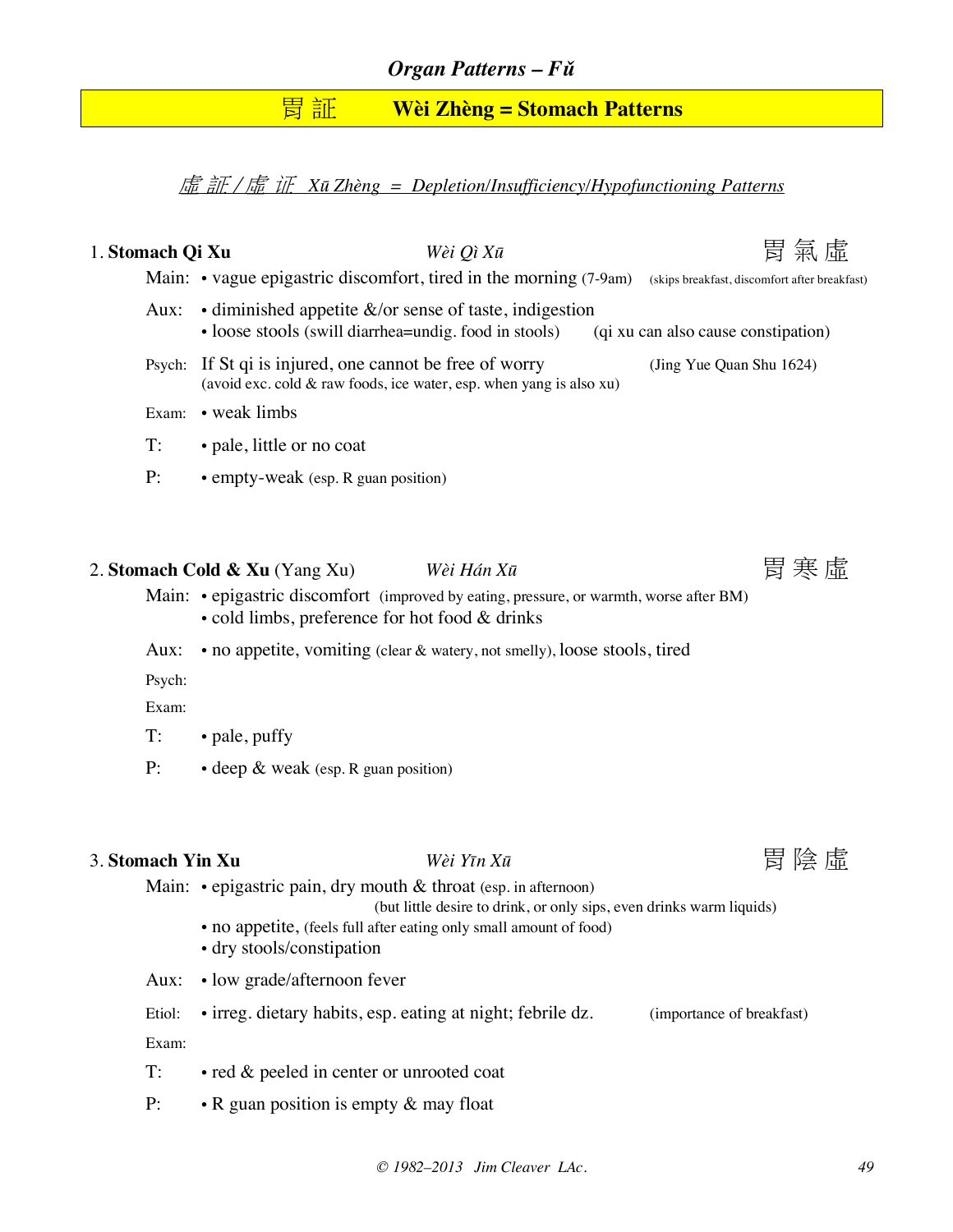### 實 証 / 实 证 *Shí Zhèng = Repletion/Excess/Hyper-functioning Patterns*

## 4. **Stomach Fire** *Wèi Huǒ* 胃 火

- Main: burning pain in epigastrium, thirst (w/ desire for cold liquids)
	- constant hunger & large appetite
	- foul belching, bad breath
	- painful, bleeding gums (periodontal dz.)
	- constipation
- Aux: n/v (vomitus burns)(usu. shortly after eating), insomnia
- Psych: wild behavior (likes to go naked, climb up on things)
- Exam: red, swollen gums
- T: red w/ thick, dry yellow coat
- P: full & rapid
- Phlegm & Fire *Wèi Tán Huǒ* **胃痰火**

![](_page_49_Picture_17.jpeg)

- Main: more epigastric fullness, less thirst, more nausea, may have mucus in stools
- Psych: even more bizarre behavior (maybe psychotic)

Exam:

- T: red w/ thick, greasy yellow coat
- P: slippery & rapid

## 5. Cold Invades Stomach *Hán Fàn Wèi* **entrants comment control control control control control control control control control control control control control control control control control control control control con**

- Main: sudden, sharp epigastric pain, worsens w/ ingestion of cold food or drink • vomiting (clear watery fluids, immediately after ingestion)
- Aux: feels cold & prefers warmth, constipation

Psych:

Exam:

- T: thick white coat
- P: · deep, slow & tight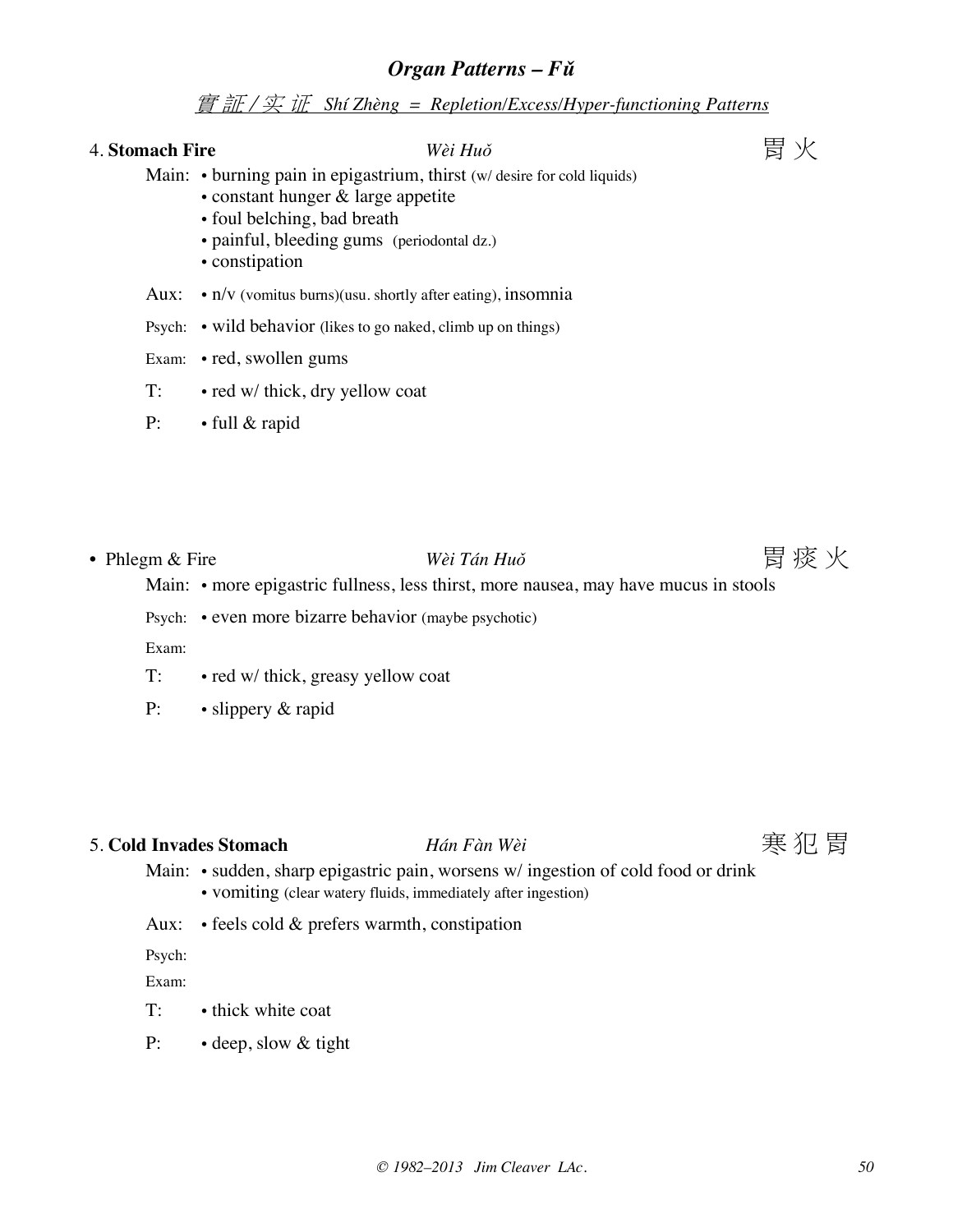*Stomach Shi patterns (cont.)*

## 6. Stomach Qi Counterflow *Wèi Qì Nì* **Election in the Counterflow** *Wèi Qì Nì*

Main: • nausea, belching, regurgitation, vomiting; hiccups

## 7. **Food Retention** (in Stomach) *Shí Zhì Shí Zhì* **食**滯

*\* This includes 'food poisoning' and 'hangovers'*

- Main: epigastric fullness & distention (belching temporarily relieves)
	- vomiting (vomit is foul & contains undigested food)
	- no appetite (idea of food is nauseating), constipation
	- sour belching & regurgitation, foul breath &/or gas
- Aux: insomnia

Psych:

Exam:

- T: thick coat (can be white or yellow) (can be hot or cold types)
- P: full & slippery

### 8. Stomach Blood Stasis *Wèi Xuè Yū* **Property 国血瘀**

- Main: sharp, stabbing/boring pains in epigastrium (worse w/ heat & pressure) aggravated by eating
	- vomiting (dark blood) &/or black(like lacquer) tarry stools (ulcers)

Aux:

Psych:

#### Exam:

- T: purple w/ purple spots esp. in center
- P: wiry &/or choppy

| • Stagnant Stomach Qi                      | Wèi Qì Zhì     | 胃氣滯  |
|--------------------------------------------|----------------|------|
| <b>Constrained Liver Invades ST</b>        | Gān Yù Fàn Wèi | 肝鬱犯胃 |
| Main: $\cdot$ epigastric pain + Liver s/sx |                |      |

![](_page_50_Picture_27.jpeg)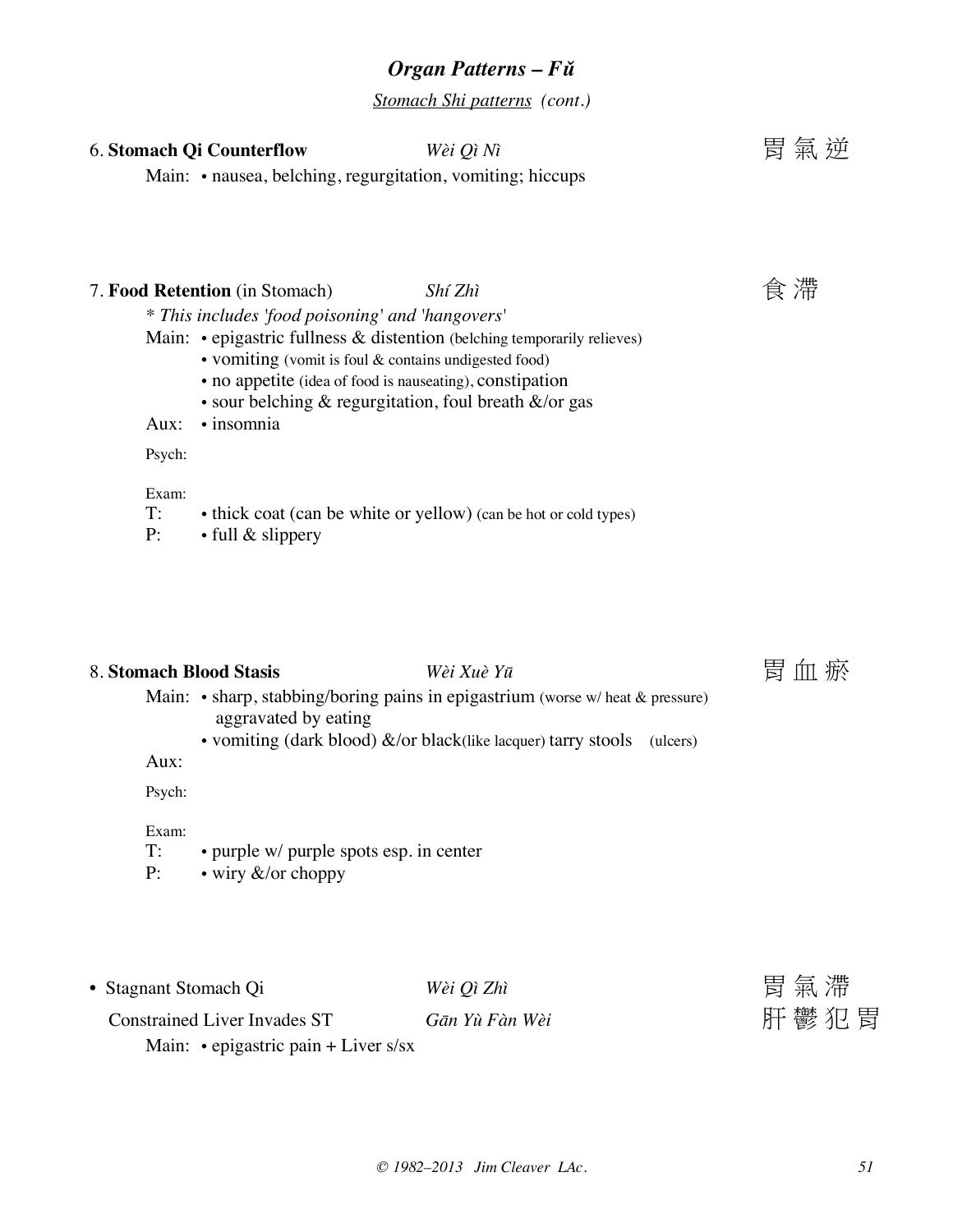## 小 腸 証 **Xiǎo Cháng Zhèng = Small Intestine Patterns**

虛 証 / 虛 证 *Xū Zhèng = Depletion/Insufficiency/Hypofunctioning Patterns*

|                   | 1. Sm. Intestine Xu & Cold                                                                        | Xiǎo Cháng Xū Hán                                                                                                                                                                                                                                                                                                   | 小腸虛寒                            |  |  |  |
|-------------------|---------------------------------------------------------------------------------------------------|---------------------------------------------------------------------------------------------------------------------------------------------------------------------------------------------------------------------------------------------------------------------------------------------------------------------|---------------------------------|--|--|--|
| Aux:<br>Psych:    | (Sp/ST Yang Xu)<br>· gas, cold/sloppy diarrhea, copious clear urine                               | Main: $\cdot$ abdominal pain & borborygmus, (better with warmth & pressure)                                                                                                                                                                                                                                         | (Crohn's)                       |  |  |  |
| Exam:<br>T:<br>P: | • pale w/ white coat<br>• deep, slow & weak                                                       |                                                                                                                                                                                                                                                                                                                     |                                 |  |  |  |
|                   |                                                                                                   | $\frac{f}{f}$ $\frac{f}{f}$ $\frac{f}{f}$ $\frac{f}{f}$ $\frac{f}{f}$ $\frac{f}{f}$ $\frac{f}{f}$ $\frac{f}{f}$ $\frac{f}{f}$ $\frac{f}{f}$ $\frac{f}{f}$ $\frac{f}{f}$ $\frac{f}{f}$ $\frac{f}{f}$ $\frac{f}{f}$ $\frac{f}{f}$ $\frac{f}{f}$ $\frac{f}{f}$ $\frac{f}{f}$ $\frac{f}{f}$ $\frac{f}{f}$ $\frac{f}{f}$ |                                 |  |  |  |
|                   | 2. Full Heat in Sm. Intestine                                                                     | Xiǎo Cháng Shí Rè                                                                                                                                                                                                                                                                                                   | 小腸實熱                            |  |  |  |
| Aux:              | Heart Passes Heat to the SI<br>Psych: • mental restlessness                                       | (Xīn Yí Rè Yú Xiǎo Cháng)<br>Main: • abdominal pain, thirst, scant, dark, painful urine (w/ possible blood)<br>• sore throat, sudden deafness, mouth/tongue ulcers, chest heat                                                                                                                                      | 心移熱于小腸                          |  |  |  |
| Exam:<br>T:<br>P: | • red w/ yellow coat (tip redder & swollen indicates Ht Fire)<br>$\cdot$ rapid & overflowing      |                                                                                                                                                                                                                                                                                                                     |                                 |  |  |  |
|                   | 3. Sm. Intestine Qi Stagnation                                                                    | Xiǎo Cháng Qì Zhì                                                                                                                                                                                                                                                                                                   | 小腸氣滯                            |  |  |  |
|                   | (Cold Congealing Liver Channel) Hán Níng Gān Mài<br>(pain is temporarily relieved by passing gas) | Main: • twisting pain in hypogastrium, abdominal distention, borborygmus & flatulence                                                                                                                                                                                                                               | 寒凝肝脈                            |  |  |  |
| Aux:<br>Psych:    | • pain in or radiates to scrotum or testes (shan qi (hernia)                                      |                                                                                                                                                                                                                                                                                                                     | Cold in Lr $&$ SI (clock pairs) |  |  |  |
| Exam:<br>T:<br>P: | • white coat<br>• deep & wiry (esp. in chi positions)                                             |                                                                                                                                                                                                                                                                                                                     |                                 |  |  |  |
|                   | • Sm. Intestine Qi Obstruction<br>a. Knotted by Cold                                              | Xiǎo Cháng Qì Zǔ                                                                                                                                                                                                                                                                                                    | 小腸氣阻                            |  |  |  |
|                   | b. Obstructed by Worms                                                                            |                                                                                                                                                                                                                                                                                                                     |                                 |  |  |  |
|                   | • constipation & flatulence                                                                       | Main: • severe abdominal pain, borborygmus & distention (worse w/ pressure)<br>(if obstruction is complete, all flatus & stool may terminate)<br>(strangulating hernia, appendicitis, parasites)                                                                                                                    |                                 |  |  |  |
|                   | Exam: • sallow complexion                                                                         |                                                                                                                                                                                                                                                                                                                     |                                 |  |  |  |
| T:                | • thick white coat, bad taste in mouth                                                            |                                                                                                                                                                                                                                                                                                                     |                                 |  |  |  |
| P:                | $\cdot$ deep $\&$ wiry                                                                            |                                                                                                                                                                                                                                                                                                                     |                                 |  |  |  |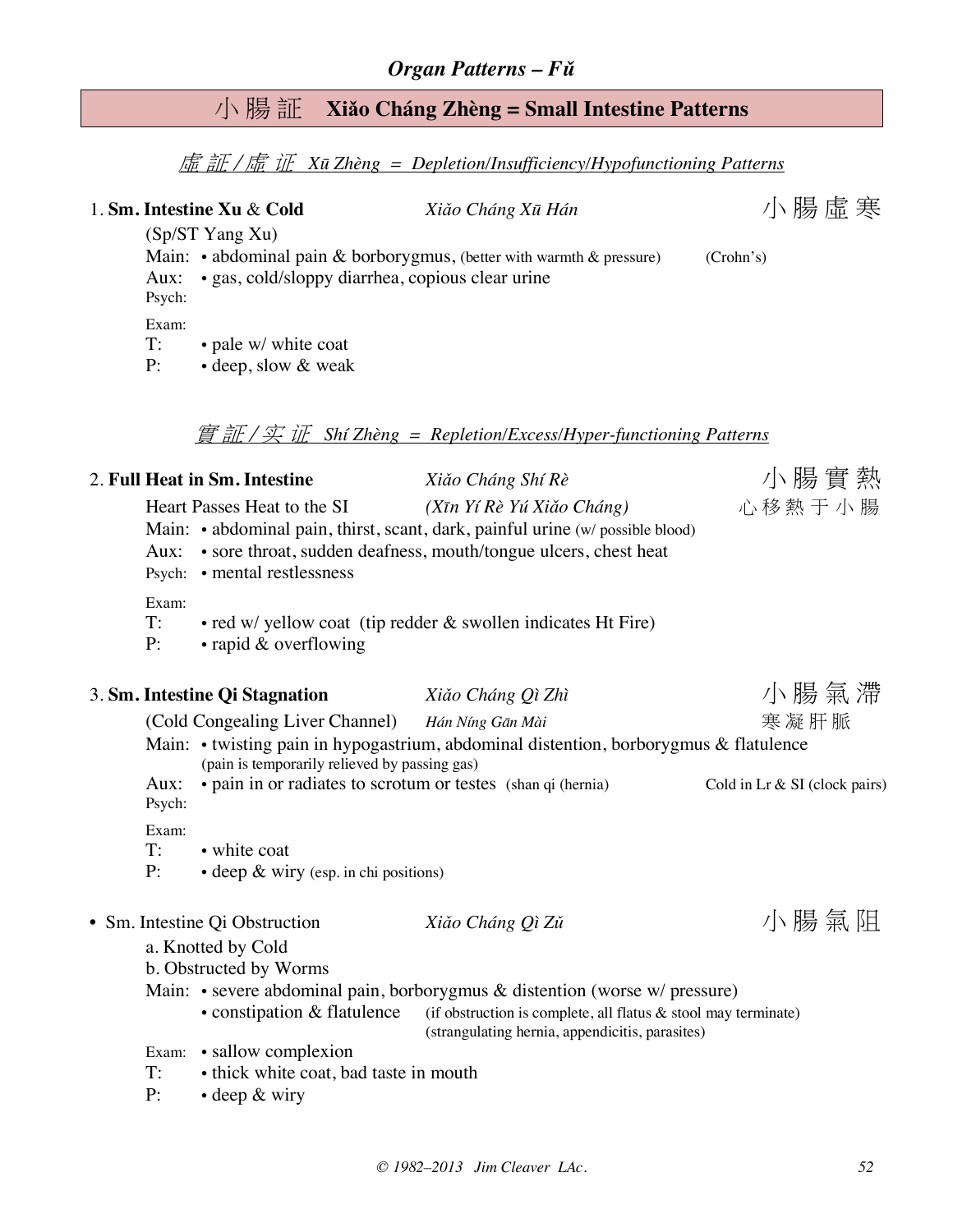## 大 腸 証 **Dà Cháng Zhèng = Large Intestine Patterns**

#### 實 証 / 实 证 *Shí Zhèng = Repletion/Excess/Hyper-functioning Patterns*

1. **Lg. Intestine Damp-Heat** *Dà Cháng Shī Rè* 大 腸 濕 熱

Main: • abdominal pain, malodorous diarrhea w/ blood  $\&$  mucus, burning anus, tenesmus (dysentery)

## Aux: • fever, sweating (which does not break fever), thirst (but little desire to drink) • scant, dark urine, body & limbs feel heavy, chest & epigastrium full Psych: Exam: T: • red w/ sticky, yellow coat P: • slippery & rapid 2. Lg. Intestine Heat *Dà Cháng Rè* **heat** *The Dà Cháng Rè* 大腸熱 Main: • constipation w/ dry stools, burning, distended anus Aux: • scant, dark urine, dry mouth & tongue, thirst Psych: Exam: T: • thick dry yellow/brown/black coat P: • full & rapid • Lg. Intestine Heat Bind *Dà Cháng Rè Jié* 大 腸 熱 結 aka Yang Ming Bowel Pattern Main: • as above, but more extreme and accompanies febrile dz.  $\cdot$  4 "bigs" = high fever, profuse sweating, great thirst & big pulse Aux: • abdominal distention & pain, worse w/ pressure, vomiting Psych: • delirium Exam: T: • red w/ thick dry yellow/brown/black coat P: • deep full & big • Intestinal Abscess *Dà Cháng Yōng* The Strain Testing The Strain Testing The Strain Testing The Strain Testing Testing Testing Testing Testing Testing Testing Testing Testing Testing Testing Testing Testing Testing Test Main: severe/urgent fixed pain in lower abdomen (worse with pressure) Aux: possible fever, usu. constipation, (smt. mild diarrhea), scant yellow urine T: red, with greasy yellow fur

P: slippery, rapid, wiry, smt. tight

## 3. Lg. Intestine Attacked by Cold *Dà Cháng Fàn Hán* **han** 大腸犯寒

Main: • sudden, severe abdominal cramping, painful, watery diarrhea (cold can also constipate)

- Aux: cold sensations
- Exam: abdomen feels cold to palpation
- T: thick white coat
- P: · deep & wiry (slow)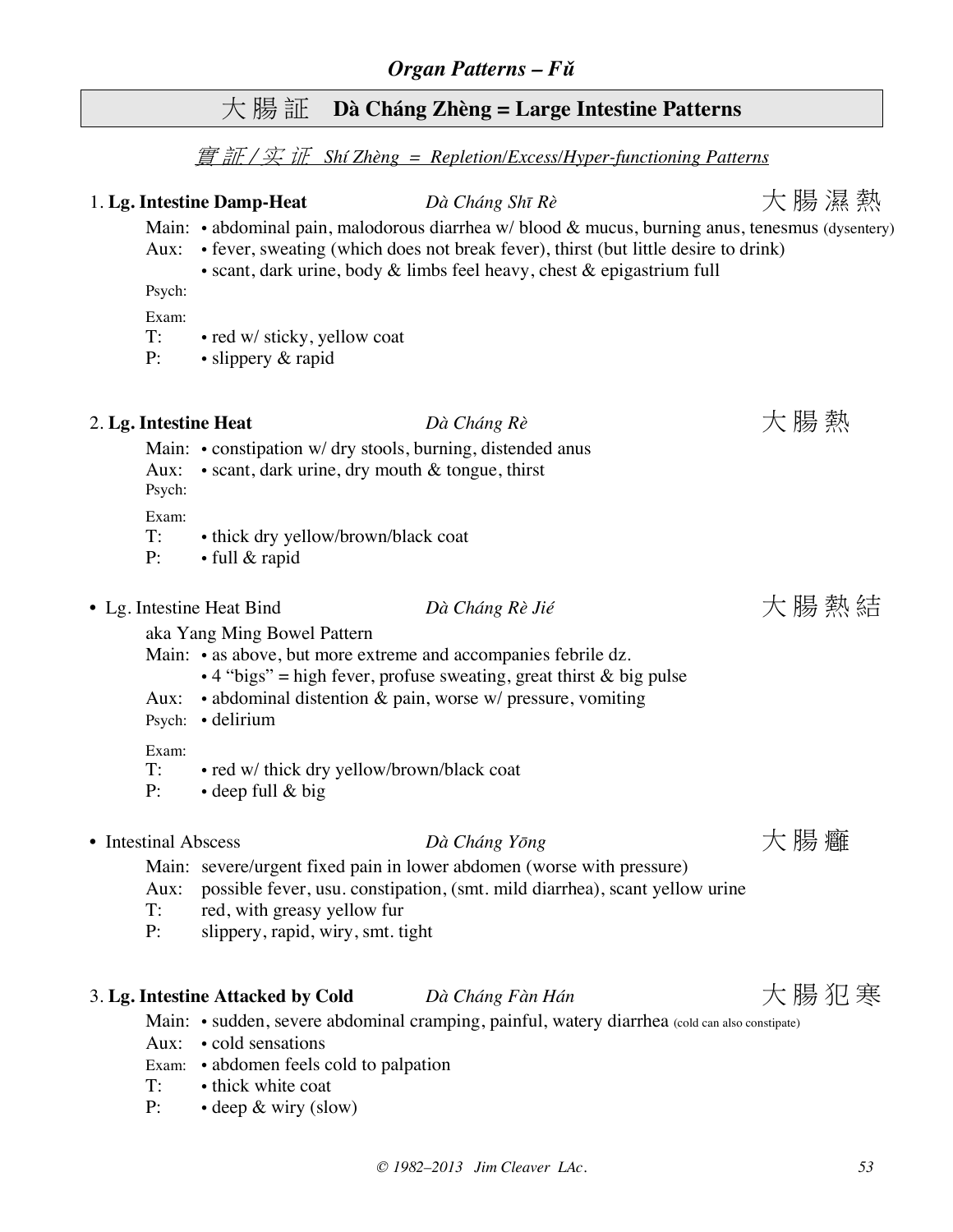虛 証 / 虛 证 *Xū Zhèng = Depletion/Insufficiency/Hypofunctioning Patterns*

| 4. Lg. Intestine Dry                | a. Lg. Intestine Fluid Shortage<br>b. Lg. Intestine Blood Insufficiency                                                                                                   | Dà Cháng Zào<br>Dà Cháng Yè Kuī<br>Dà Cháng Xuè Xū | 大腸燥<br>大腸液虧<br>大腸血虛 |      |
|-------------------------------------|---------------------------------------------------------------------------------------------------------------------------------------------------------------------------|----------------------------------------------------|---------------------|------|
| Aux:<br>Psych:<br>Exam:<br>T:<br>P: | Main: • dry stools (pellet-like stools), difficult to evacuate (much straining)<br>• dry mouth & throat, thin build<br>• dry, pale or red w/o coat<br>• thin/thready/fine |                                                    |                     |      |
| Aux:<br>Psych:<br>Exam:<br>T:       | 5. Lg. Intestine Xu & Cold<br>Main: • loose stools (like duck droppings), dull abdominal pain, borborygmus (IBS)<br>• cold limbs, pale urine<br>• pale                    | Dà Cháng Xū Hán<br>(Sp Qi/Yang Xu)                 | $\text{(elderly)}$  | 大腸虛寒 |
| P:<br>• Lg. Intestine Qi Xu         | • deep, weak, thin/thready/fine<br>Main: a. constipation: not enough qi to promote adequate peristalsis<br>b. loose stools: watery, unformed, tired after bowel movement  | Dà Cháng Qì Xū<br>$(Sp Qi X\bar{u})$               |                     | 大腸氣虛 |

| • Lg. Intestine Prolapse   | Dà Cháng Xiàn                                                      | 大腸陷 |
|----------------------------|--------------------------------------------------------------------|-----|
| $(Sinking \ of \ Sp \ Qi)$ |                                                                    |     |
|                            | Main: • chronic diarrhea, hemorrhoids, prolapsed anus, no appetite |     |

Aux: • cold limbs, desires warm liquids, abdomen likes pressure & warmth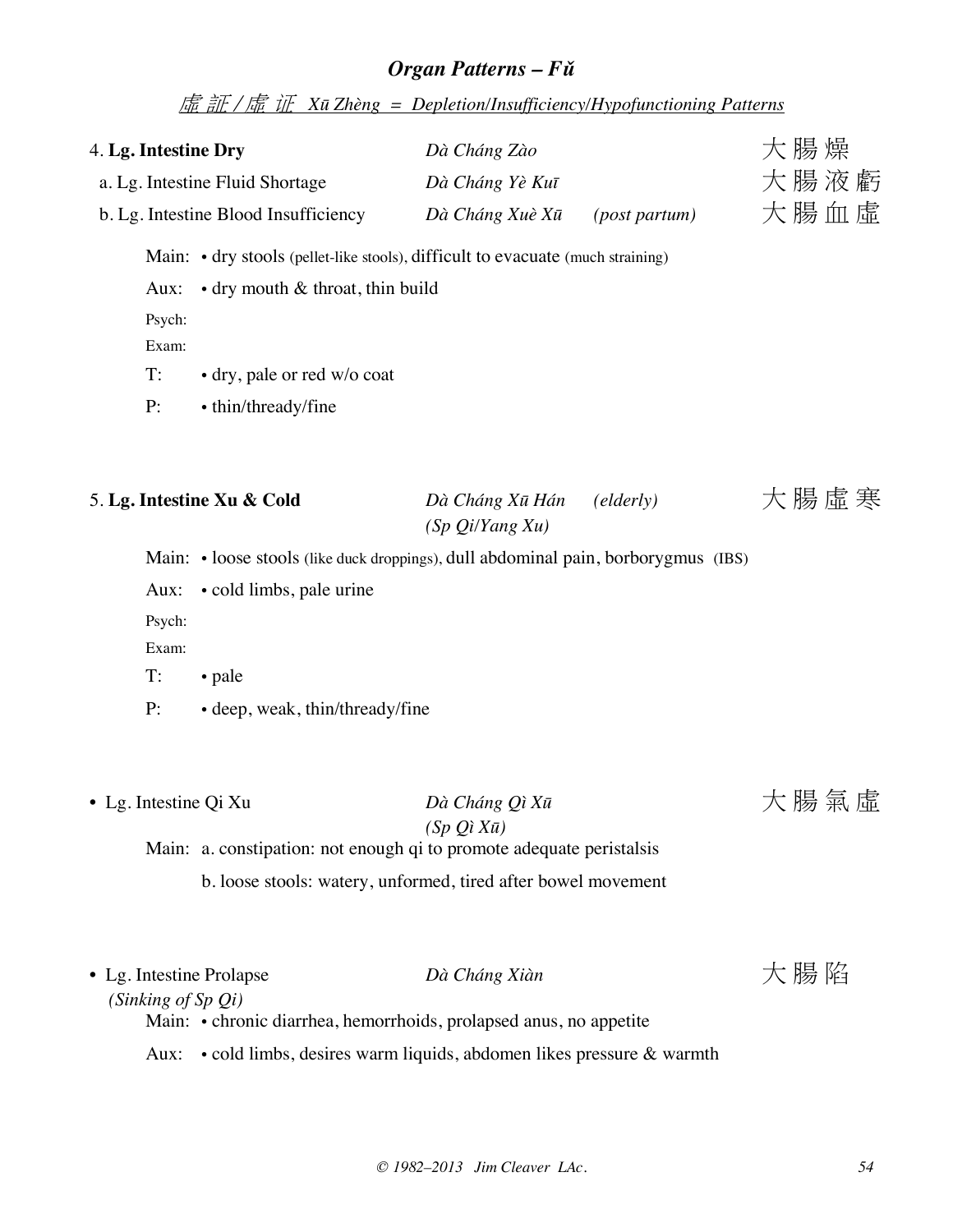## 膽 証 **Dǎn Zhèng = Gall Bladder Patterns**

實 証 / 实 证 *Shí Zhèng = Repletion/Excess/Hyper-functioning Patterns*

### 1. **Liver/GB Damp-Heat** *Gān Dǎn Shī Rè* 肝 膽 濕 熱

Main: • hypochondriac  $\&$ /or side pain  $\&$  distention; n/v, bitter taste, jaundice (bile is bitter, taste flows to mouth (Sp), n/v reflects distubance to ST; jaundice is bile flowing to skin (Lu) and eyes (Ht)

- Aux: scant yellow urine, yellow mucusy stools; vaginal/penile discharges (yellow & copious)
	- fever, thirst (w/o desire to drink), LOA & abd dist.
	- unilateral hdaches, ear/hearing problems, deep source nasal congestion

Psych: obstinate, perhaps belligerent (Jim)

- Exam: yellow skin, face, eyes
- T: thick, greasy yellow coat
- P: slippery & wiry

#### 虛 証 / 虛 证 *Xū Zhèng = Depletion/Insufficiency/Hypofunctioning Patterns*

### 2. Gall Bladder Insufficiency  $D\check{a}n X\bar{a}$  and  $\hat{a}n X\bar{a}$  and  $\hat{a}n X\bar{a}$  and  $\hat{a}n X\bar{a}$

- Main:  $\cdot$  nervous timidity, indecisive, easily startled, lack of courage  $\&$  initiative easily disheartened anxiety disorders (panic attacks)(combined fear & apprehension)
- Aux: sighing, dizziness, blurry vision
- T: pale or normal
- P: empty-weak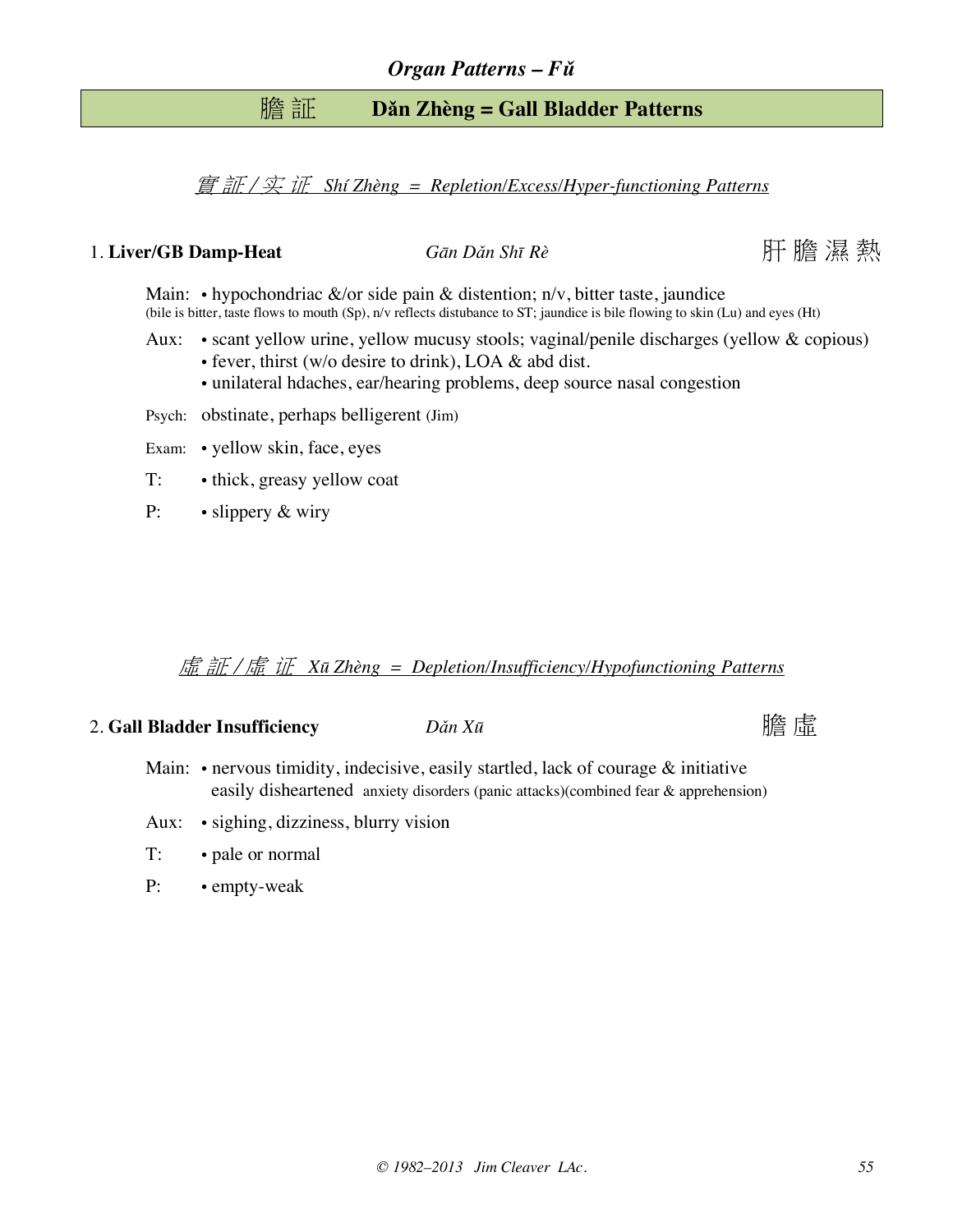## 膀 胱 証 **Páng-Guāng Zhèng = Bladder Patterns**

實 証 / 实 证 *Shí Zhèng = Repletion/Excess/Hyper-functioning Patterns*

| 1. Bladder Damp-Heat<br>Aux:<br>Psych:                                         | Main: • frequent, urgent, painful/burning urination (UTI)<br>difficult urination that is dark yellow $\&$ /or turbid<br>• fever, thirst                                                                        | Páng-Guāng Shī Rè                                                                                                                                                                                  |  | 膀胱濕熱 |
|--------------------------------------------------------------------------------|----------------------------------------------------------------------------------------------------------------------------------------------------------------------------------------------------------------|----------------------------------------------------------------------------------------------------------------------------------------------------------------------------------------------------|--|------|
| Exam:<br>T:<br>P:                                                              | • red w/ greasy yellow coat esp. toward the root<br>• rapid & slippery                                                                                                                                         |                                                                                                                                                                                                    |  |      |
|                                                                                | • Damp-Heat Urinating Blood<br>• hematuria                                                                                                                                                                     | Shī-Rè Niào Xuè<br>(transfer from SI)                                                                                                                                                              |  | 濕熱溺血 |
| P:                                                                             | • Damp-Heat Accumulates & Crystallizes Shī Rè Jī Zhì<br>• rapid $\&$ slippery, wiry (esp. in L chi position)                                                                                                   | • urinary calculi (urine is cooked down by the heat, then further congeals to form stones)                                                                                                         |  | 濕熱積滯 |
|                                                                                | transform properly. Thus urinary retention may result with any of these patterns.                                                                                                                              | * Dysuria implies pain, but also difficulty maintaining a stream of urine. Any faltering represents a failure of bladder qi to<br>虚証/虚证 XūZhèng = Depletion/Insufficiency/Hypofunctioning Patterns |  |      |
| 2. Bladder Xu & Cold<br>• Bladder Qi Xu<br>Aux:<br>Psych:<br>Exam:<br>T:<br>P: | (Kidney Qi Insecure / Kidney Yang Xu)<br>• lumbar ache<br>• pale & wet<br>• deep & weak                                                                                                                        | Páng-Guāng Xū Hán<br>Main: • frequent, copious, pale/clear urine, nocturia; incontinence/enuresis                                                                                                  |  | 肝膽虛寒 |
| • Bladder Cold & Damp<br>Aux:<br>T:<br>P:                                      | Main: • frequent, copious, cloudy/turbid urine, dysuria<br>$\bullet$ heaviness in hypogastrium $\&$ urethra<br>• white, sticky/greasy coat on root<br>• slippery & slow; may be slightly wiry in chi positions | Páng-Guāng Shī Hán                                                                                                                                                                                 |  | 肝膽濕寒 |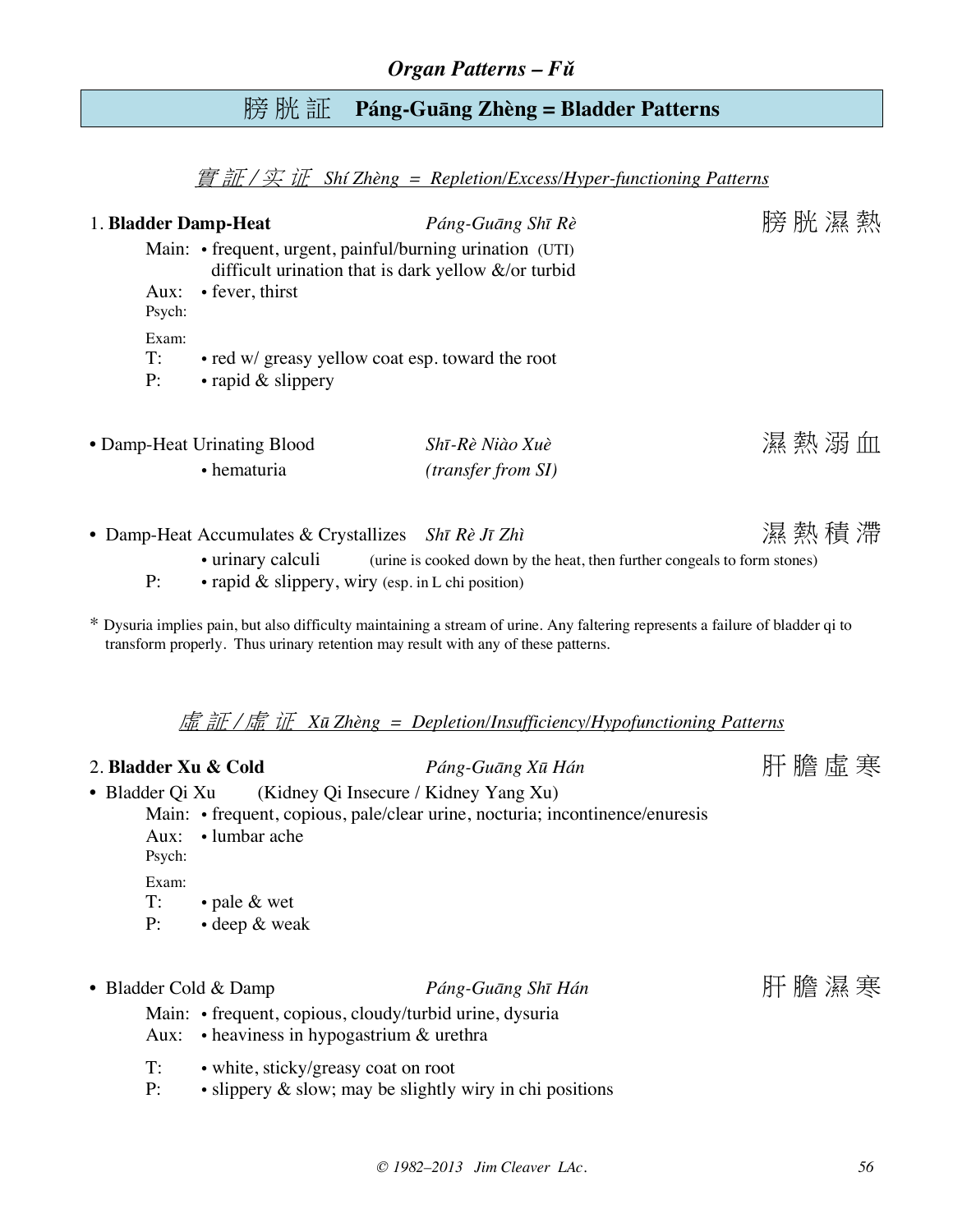![](_page_56_Picture_0.jpeg)

*• Cold Damage / Six Channel Differentiation*

*• Warm Diseases / Four Level Differentiation*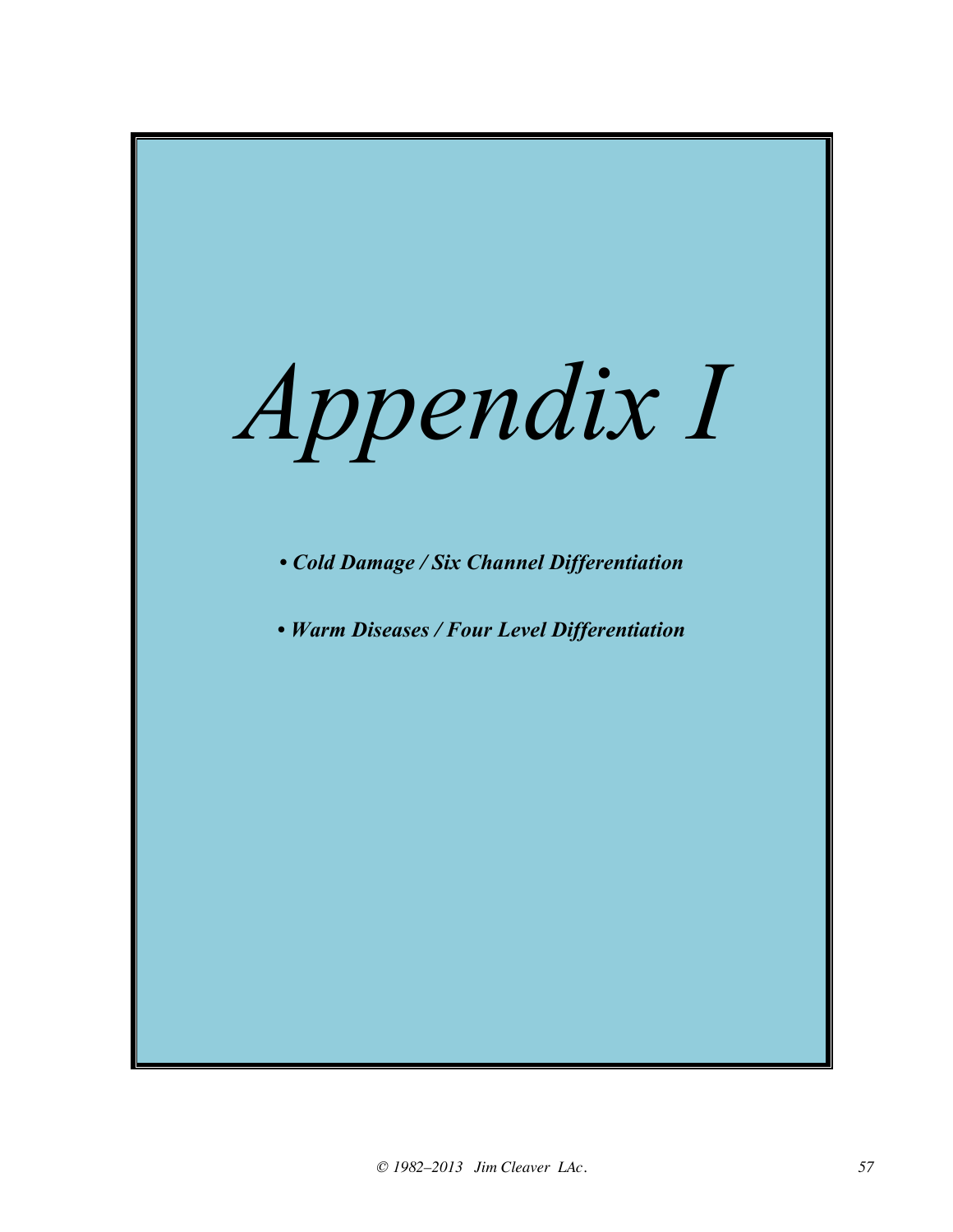### *Cold Injury – 6 Stages*

| $Six Channels (Lii Jing)$ 3 Yang Stages<br>Shāng Hán – Cold Damage Patterns: |           |
|------------------------------------------------------------------------------|-----------|
|                                                                              | 太陽        |
|                                                                              | (BL & SI) |

Main: • acute onset **chills** & fever no sweat, head/bodyache, stiff neck

- Aux: sneezing, runny nose or nasal congestion
- Psych: aversion to wind or cold

Exam:

- T: no change yet
- P: floating or tight

Key Formula: Ma Huang Tang *or* Gui Zhi Tang

### 2. **Yang-Ming Pattern** (ST & LI) 图 明明

Main: • 4 big/strong sx = **high fever, great thirst, profuse sweating, big pulse**

#### a. **Channel Sub-Pattern**

- Main: **high fever**, profuse sweating, very thirsty (with desire for cold fluids)
- Aux: aversion to heat
- Psych: restless

Exam: • red face<br>T: • red with

- red with yellow coat
- P: rapid and overflowing

Key Formula: Bai Hu Tang

#### b. **Bowel Sub-Pattern**

- Main:  **constipation**, high fever (worse in afternoon)
- Aux: great thirst (cold liquids), profuse sweating
- Psych: restless and irritable; delirium
- Exam: abd fullness & pain (worse with pressure)
- T: red with dry, yellow or blackened coat
- P: deep, full/forceful, and rapid

Key Formula: Da Cheng Qi Tang

### 3. **Shao-Yang Pattern** (GB & TB) 3. **Shao-Yang Pattern**

#### Main: • **alternating chills & fever**

- Aux: dry throat, LOA, nausea, vomiting/retching, bitter taste
	- blurry vision (dizzy)
- Psych: irritability
- Exam: fullness of the hypochondrium and sides
- T: one sided white, slippery coat
- P: wiry

Key Formula: Xiao Chai Hu Tang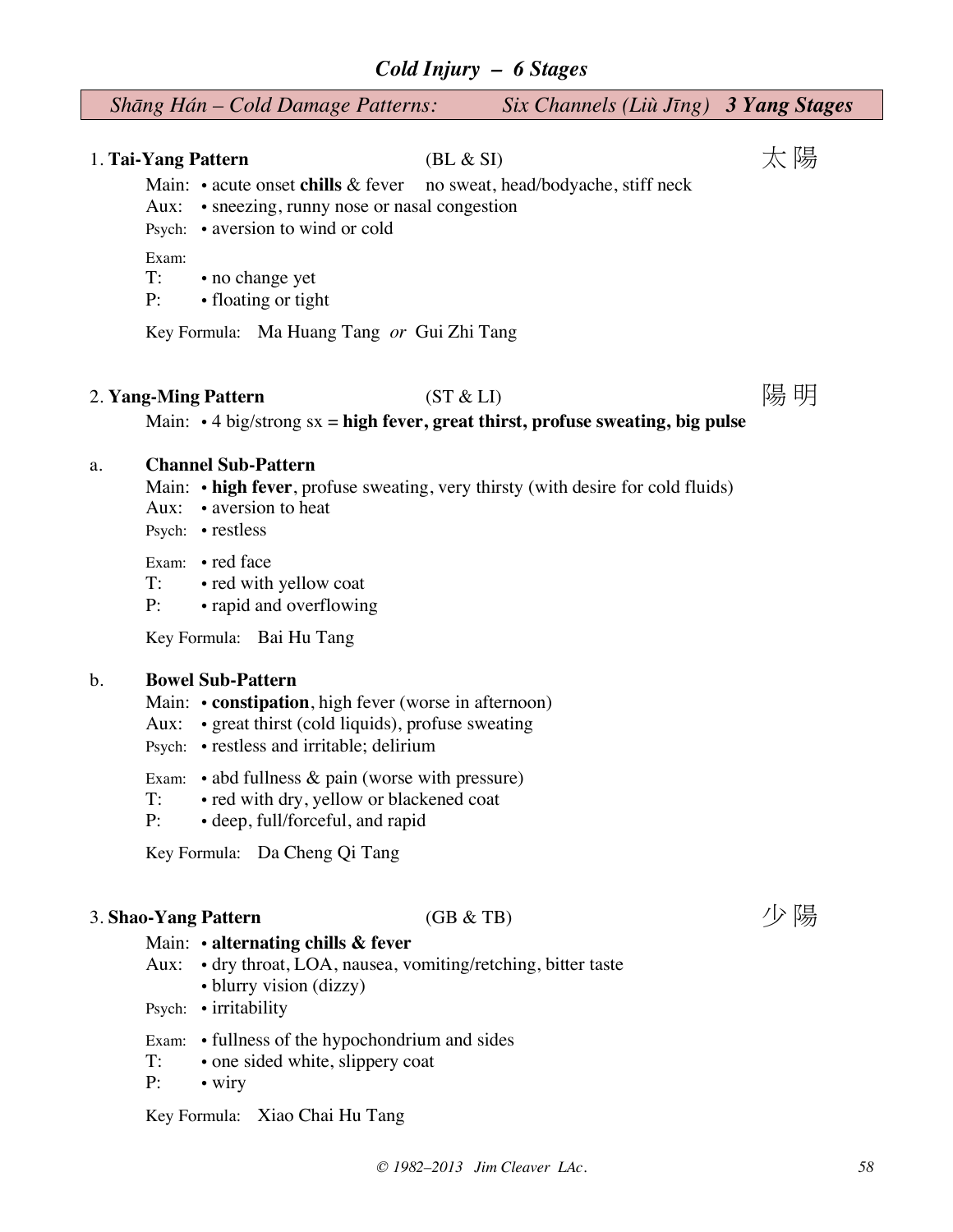| Shāng Hán – Cold Damage Patterns: | Six Channels (Liù Jīng) 3 Yin Stages |  |
|-----------------------------------|--------------------------------------|--|
|-----------------------------------|--------------------------------------|--|

## 4. **Tai-Yin Pattern** (Sp & Lu) (Sp & Lu) 太 陰

Main: • LOA, abdominal fullness with intermittent pain, loose stools, vomiting, loose stools Aux: • no thirst Psych:

Exam:

T: • pale

P: • deep and slow

Key Formula: Li Zhong Wan

## 5. **Shao-Yin Pattern** (Ht & Kd) (Ht & Kd) (Denoted a set of  $\mathbb{R}^2$ )

## a. **Cold Sub-Pattern**

- Main: cold, cold extremities, listlessness, desires only to sleep (curled-up position) Aux: • no thirst, or desire for warm fluids only; copious pale urine; diarrhea (watery) Psych:
- Exam: cold limbs

T: • pale

P: • deep and thready

Key Formula: Si Ni Tang *or* Zhen Wu Tang

#### b. **Heat Sub-Pattern**

- Main: fever
- Aux: insomnia, dry mouth and throat; scanty, dark urine
- Psych: vexation

Exam:

T: • red or crimson w/o coat

P: • rapid and thready

### **6. Jue-Yin Pattern** (Lr & Pc) (Lr & Pc) 原陰

Main:  $\cdot$  vomiting  $\&$  diarrhea (with presence of worms/parasites)

- Aux: thirst, hunger, but no desire to actually eat chest discomfort, feelings of qi rising into the chest
- Psych: vexation in the heart

Exam: • upper body hot, lower body cold; cold limbs

T: P:

Key Formula: Wu Mei Wan

![](_page_58_Picture_33.jpeg)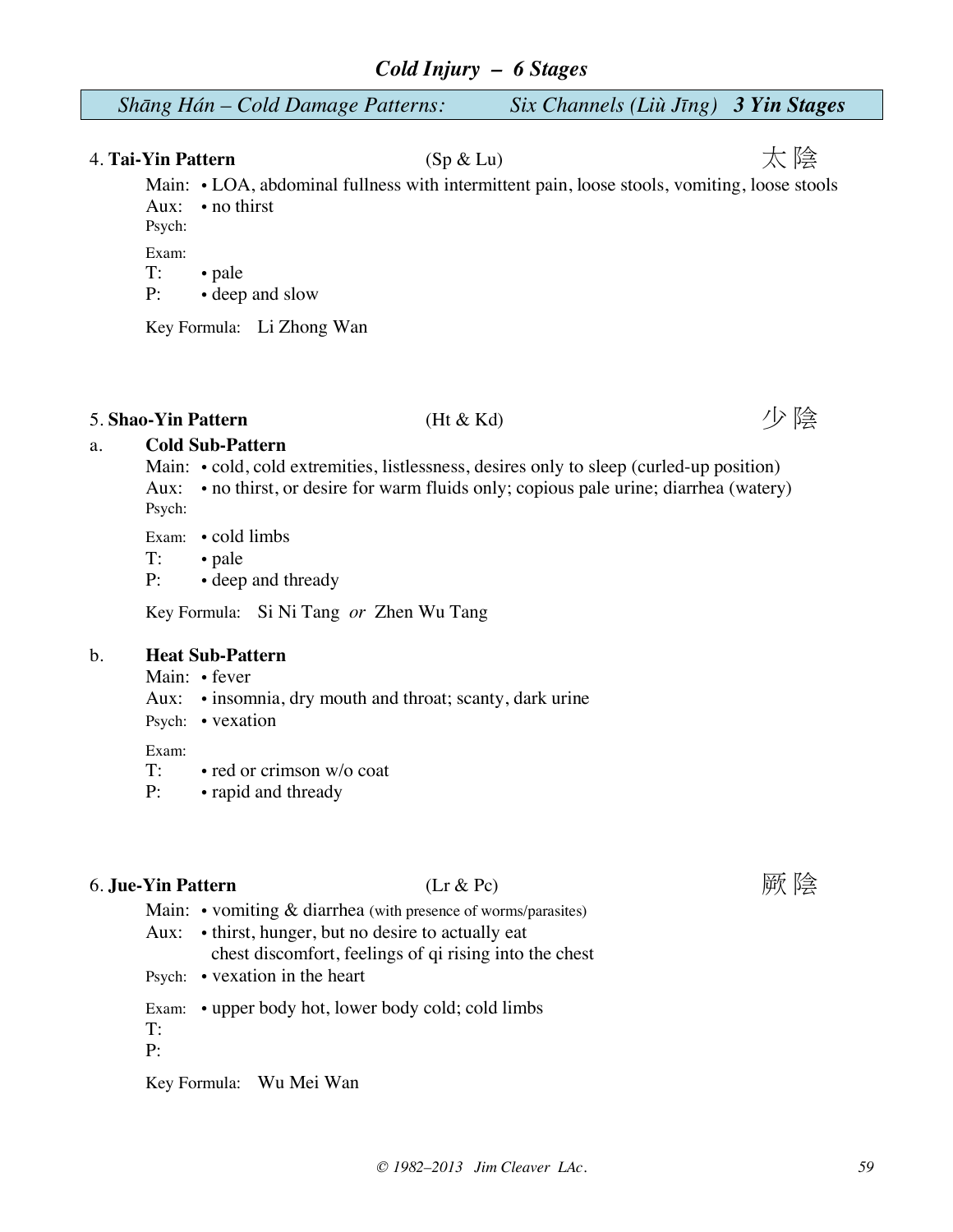|                                                    |                                                                                                                     | Wēn Bìng – Warm Disease Patterns:                                                                                                                                                                 | 4 Levels (Sì Fèn)                                                                                             |
|----------------------------------------------------|---------------------------------------------------------------------------------------------------------------------|---------------------------------------------------------------------------------------------------------------------------------------------------------------------------------------------------|---------------------------------------------------------------------------------------------------------------|
| 1. Defense Level<br>Aux:<br>T:<br>P:               | Psych: • aversion to cold<br>Exam: • red tonsils<br>· red sides or tip<br>• floating and rapid                      | Wèi Fèn Zhèng<br>Main: • sore throat, fever, with mild sweating, slightly thirsty<br>• headache, runny nose with yellow discharge                                                                 | 衛 份 証                                                                                                         |
| 2. Qi Level<br>Aux:<br>Psych:<br>Exam:<br>T:<br>P: | • averse to heat<br>• red with thick yellow coat<br>• rolling/slippery and rapid                                    | Qì Fèn Zhèng<br>• difficulty/coarse breathing, cough with yellow sputum                                                                                                                           | 氣 份 証<br>Main: • high fever, definite thirst, bitter taste, diminished urine output that is yellow or reddish |
| 3. Ying Level<br>Aux:<br>T:<br>P:                  | Main: • night time fever, insomnia<br>Exam: • skin rash (poxes appear)<br>• deep red or crimson<br>• rapid, thready | Yíng Fèn Zhèng<br>• dry mouth but no desire to drink<br>Psych: • mental restlessness (vexation), delirious speech, may go into coma                                                               | 營 份 証                                                                                                         |
| 3. Blood Level<br>Aux:<br>T:                       | • convulsions<br>Psych: • manic delirium                                                                            | Xuè Fèn Zhèng<br>Main: • high fever, bleeding (nose, vomitus, stool, urine etc.)<br>Exam: • skin eruptions (poxes full blown)<br>• crimson red, with purple spots, no coat (bare and mirror-like) | 血份証                                                                                                           |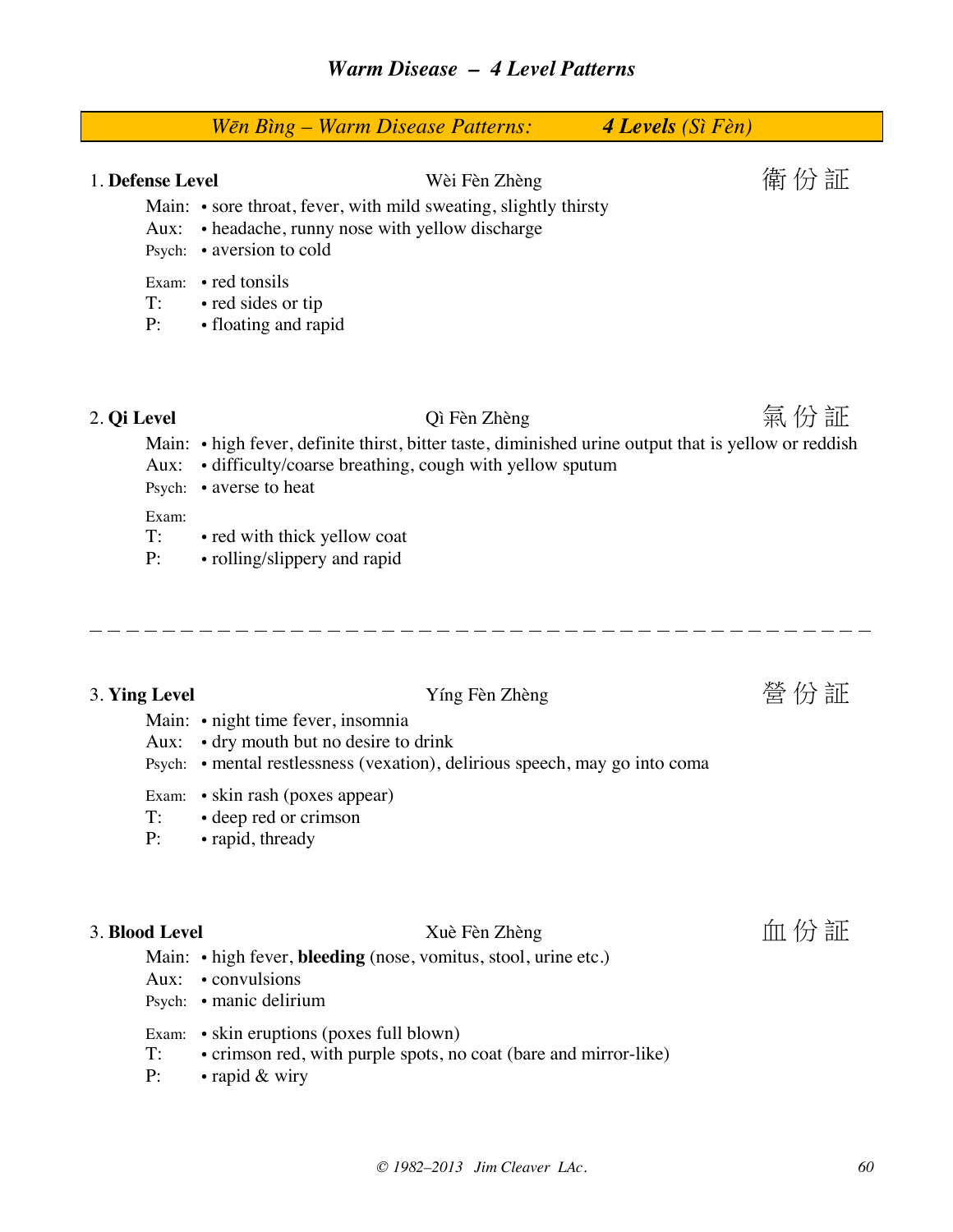![](_page_60_Picture_0.jpeg)

*• Glossary of Terms*

*• List of 81 Zang-Fu Patterns*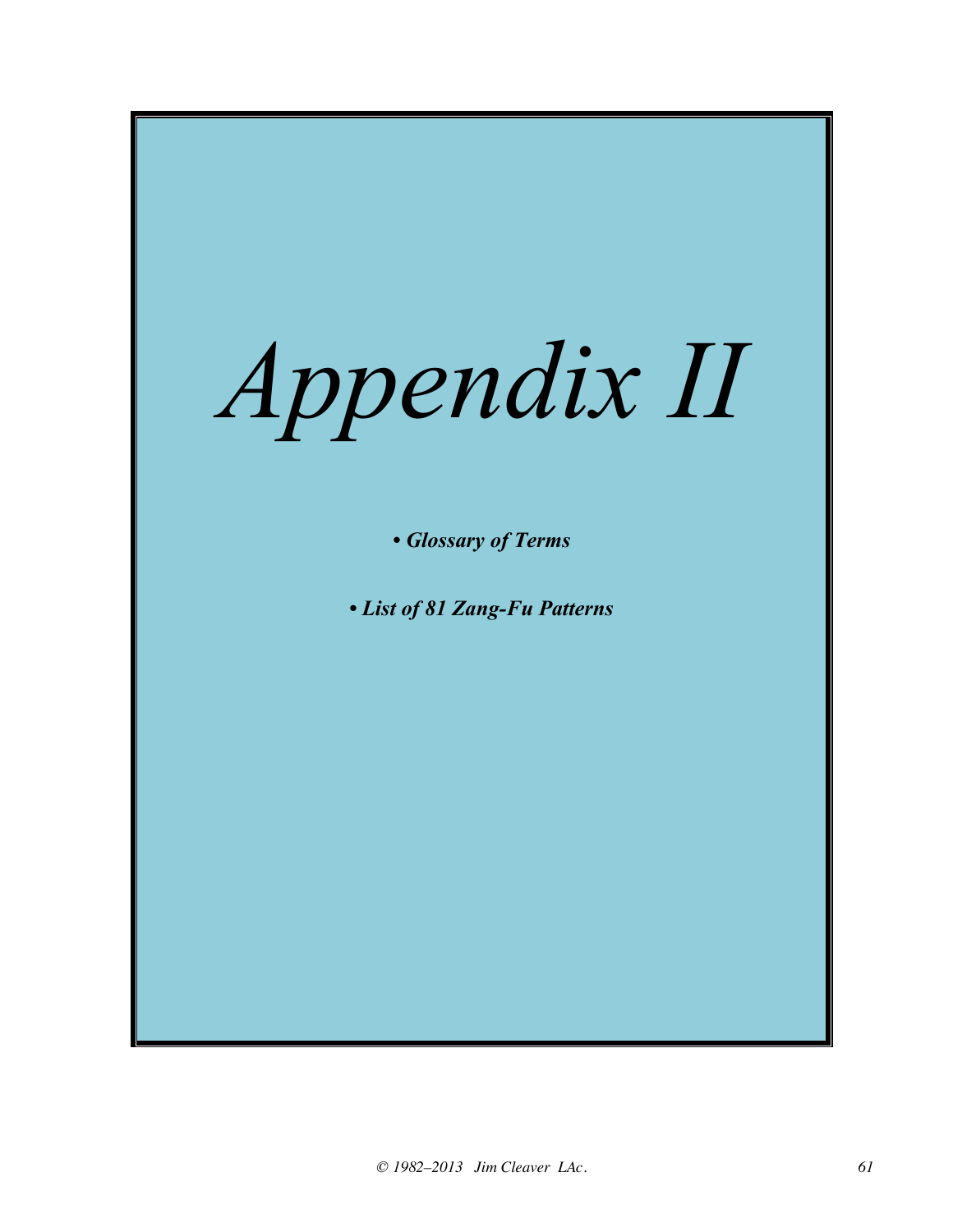## *Glossary of Terms*

| 五行 | Wǔ Xíng        |                                   | <b>5 Elements/Phases</b>                      |
|----|----------------|-----------------------------------|-----------------------------------------------|
| 木  | mù             | $=$                               | wood                                          |
| 火  | huǒ            | $\equiv$                          | fire                                          |
| 土  | tŭ l           | $=$ 1000 $\pm$                    | earth/soil                                    |
| 金  | $j\bar{m}$ =   |                                   | metal                                         |
| 水  | shuĭ           | $\equiv$                          | water                                         |
|    |                |                                   |                                               |
|    |                |                                   |                                               |
| 六氣 | Liù Qì         |                                   | <b>The Six Climates</b>                       |
| 風  | fēng           | $\blacksquare$                    | wind                                          |
| 寒  | hán            | $=$ .                             | cold                                          |
| 熱  | $r\grave{e}$ = |                                   | heat                                          |
| 燥  | $z\lambda o$ = |                                   | dryness                                       |
| 濕  | $sh\bar{1}$    | $\equiv$                          | dampness                                      |
| 暑  | shŭ            | $\qquad \qquad =$                 | summer-heat                                   |
|    |                |                                   |                                               |
|    | 七 情 Qī Qíng    |                                   | <b>The Seven Emotions/Sentiments/Feelings</b> |
| 怒  | $n\ddot{u}$    | $\equiv$                          | anger, wrath, rage, frustration               |
| 喜  | xĭ             |                                   | joy, happiness, pleasure; hyper-excitable     |
| 思  | $S\bar{1}$     | $\equiv$<br>$\equiv$              | worry, over thinking, obsessing               |
|    |                |                                   | anxiety                                       |
| 憂  | yōu            | $\equiv$                          |                                               |
| 悲  | bēi            | $\equiv$                          | grief, melancholy                             |
| 恐  | kŏng           | $\equiv$                          | fear, terror                                  |
| 驚  | jīng           | $\qquad \qquad =\qquad$           | fright, surprise, shock                       |
|    |                |                                   |                                               |
|    | 六鬱 Liù Yù      |                                   | <b>6 Stagnations/Depressions</b>              |
| 氣  | qì             | $\hspace{1.6cm} = \hspace{1.6cm}$ | energy                                        |
|    |                | $\hat{m}$ xuè = blood             |                                               |
| 食  | shí            | $=$                               | food                                          |
| 痰  | tán            | $\hspace{1.6cm} = \hspace{1.6cm}$ | phlegm                                        |
| 濕  | $sh\bar{1}$    | $=$                               | dampness                                      |
| 火  | huǒ            | $=$                               | fire                                          |
|    |                |                                   |                                               |
|    |                |                                   |                                               |
| 五志 | Wǔ Zhì         |                                   | <b>5 Spirits/Aspects of Mind</b>              |
| 神  | shén           | $\quad =$                         | spirit/mind/consciousness                     |
| 魂  | hún            | $=$                               | ethereal soul                                 |
| 魄  | pò             | $\hspace{1.6cm} = \hspace{1.6cm}$ | corporeal soul                                |
| 意  | yì             | $\equiv$                          | thought                                       |
| 志  | zhì            | $=$                               | will                                          |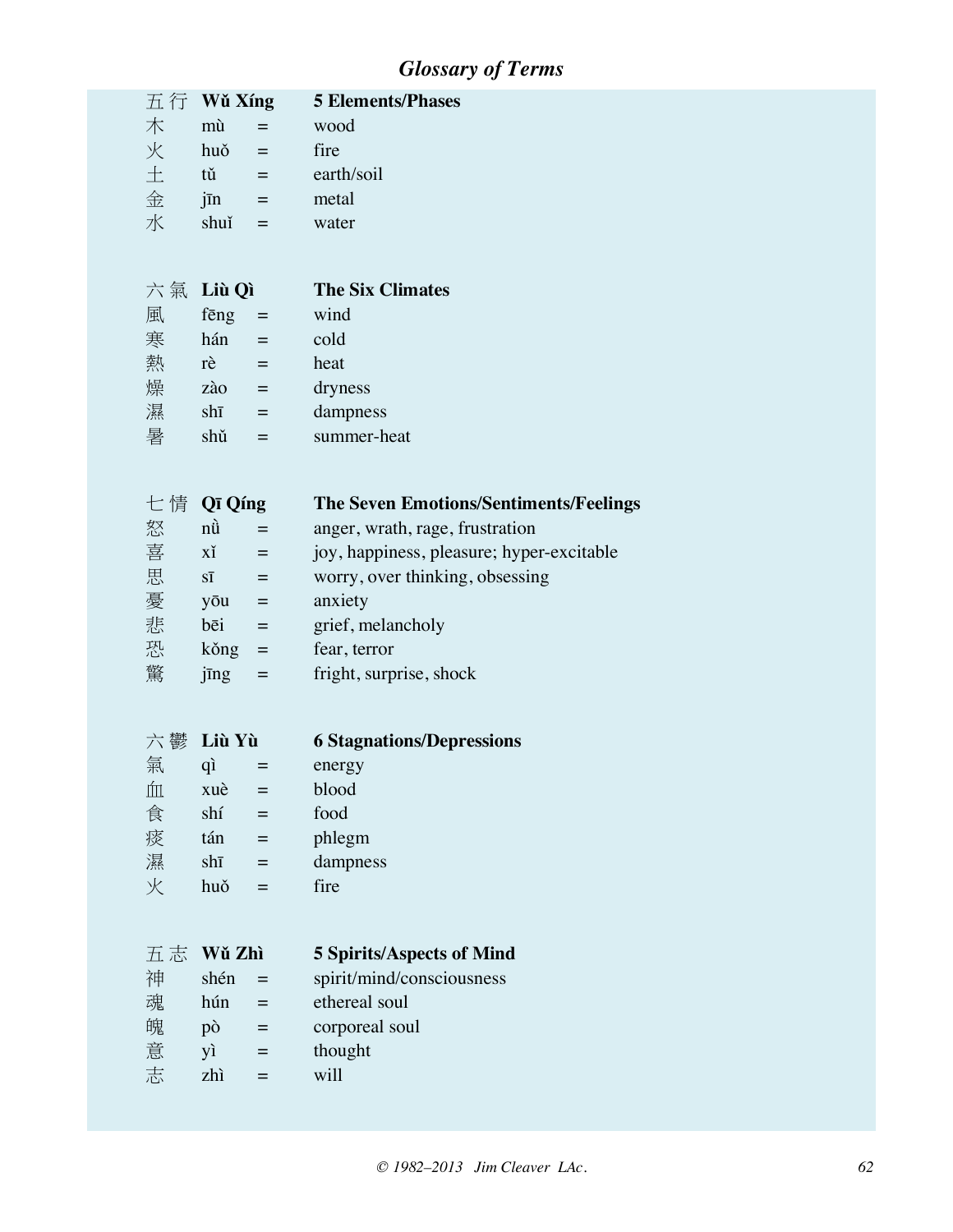## *Glossary of Terms*

| Organs |                   |                   |                                                         |
|--------|-------------------|-------------------|---------------------------------------------------------|
| 臟腑     | Zàng Fǔ           | $\qquad \qquad =$ | <b>Viscera &amp; Bowels</b> / The 12 Organs             |
| 肺      | Fèi               | $=$               | Lu                                                      |
| 大腸     | Dà Cháng          | $\qquad \qquad =$ | LI                                                      |
| 心      | $X\bar{\text{m}}$ | $=$               | Ht                                                      |
| 小腸     | Xiǎo Cháng        | $\quad \  \  =$   | <b>SI</b>                                               |
| 脾      | P <sub>1</sub>    | $=$               | Sp                                                      |
| 胃      | Wèi               | $=$               | <b>ST</b>                                               |
| 肝      | Gān               | $=$               | Lr                                                      |
| 膽      | Dăn               | $=$               | <b>GB</b>                                               |
| 腎      | Shèn              | $=$               | Kd                                                      |
| 膀胱     | Páng Guāng        | $\equiv$          | <b>BL</b>                                               |
| 心包     | Xīn Bāo           | $=$               | $P_{c}$                                                 |
| 三焦     | Sān Jiāo          | $=$               | <b>TB</b>                                               |
| 經      | jīng              | $=$               | channel                                                 |
| 經絡     | jīng-luò          | $=$               | channels $\&$ [their] networks (smt called collaterals) |
| 脈      | mài               | $=$               | veins, vessels, the pulse                               |

### **Vital Substances**

| 氣  |                       |     | vital energy              |
|----|-----------------------|-----|---------------------------|
|    | Xuè                   |     | blood                     |
| 津液 | $J\bar{\text{m}}$ -Yè | $=$ | body fluids               |
| 神  | Jīng                  | $=$ | (reproductive) essence    |
| 袖  | Shén                  | $=$ | spirit/mind/consciousness |

### **Six Divisions**

| 六經 | Liù Jīng             | $=$        | <b>6 Channels</b>                                              |
|----|----------------------|------------|----------------------------------------------------------------|
| 太陽 | Tài Yáng             | $\equiv$   | <b>Greater Yang</b>                                            |
| 陽明 | Yáng Míng            | $\alpha =$ | Yang is Bright (flaring)                                       |
| 少陽 | Shăo Yáng            | $\equiv$   | Lesser Yang                                                    |
| 太陰 | Tài Yīn              | $=$        | Greater Yin                                                    |
| 少陰 | Shăo Y <sub>In</sub> | $=$        | Lesser Yin                                                     |
| 厥陰 | Jué Yīn              | $=$        | Faint Yin (inverted, shrinking, terminal, absolute, vanishing) |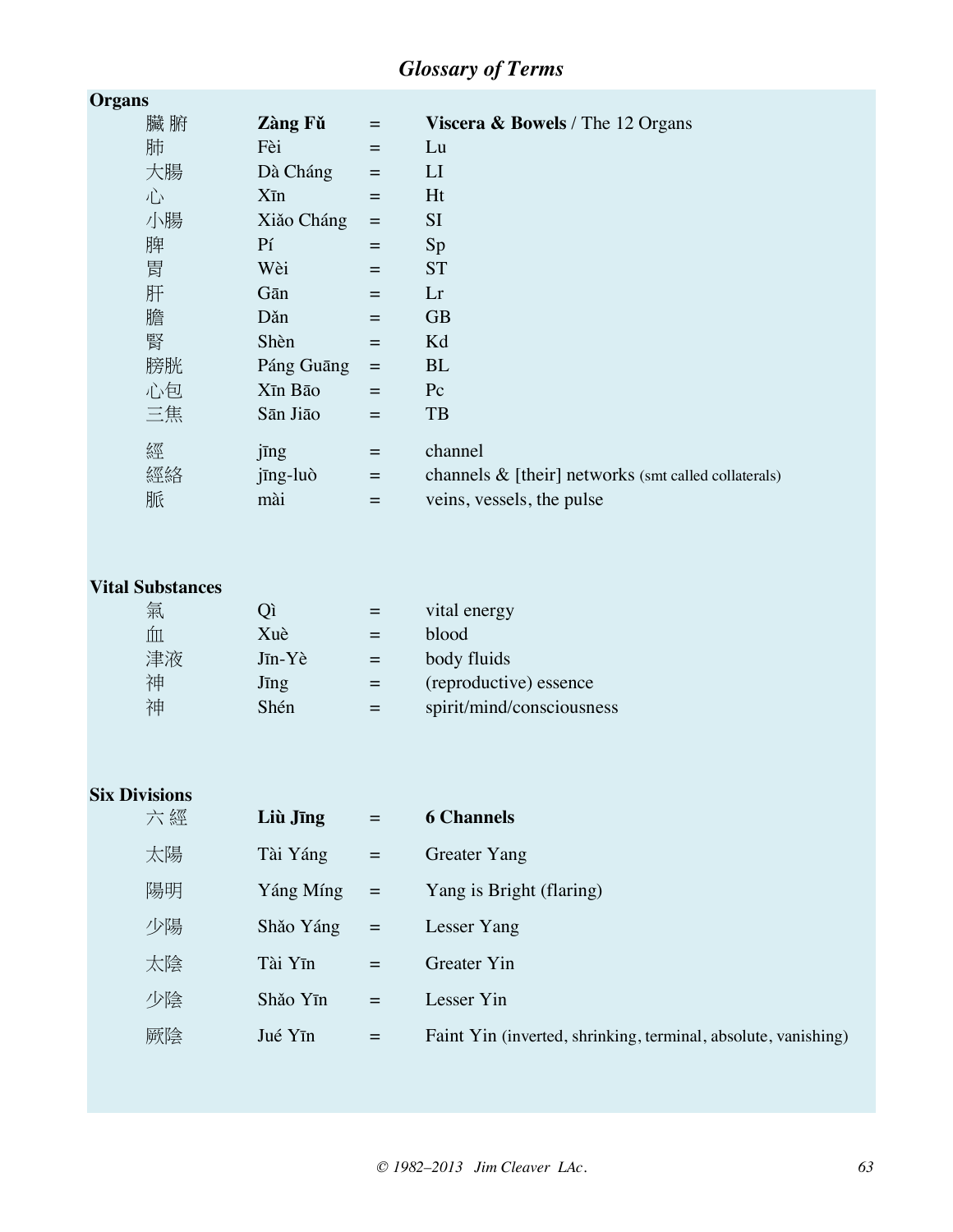## *Glossary of Terms*

| <b>Diagnosis / Pattern Differentiation</b> |                         |                                     |                                                                   |                                                                                      |
|--------------------------------------------|-------------------------|-------------------------------------|-------------------------------------------------------------------|--------------------------------------------------------------------------------------|
| 證/証 // 证 S zhèng                           |                         | $\equiv$                            | prove; demonstrate; evidence, proof                               |                                                                                      |
|                                            |                         |                                     |                                                                   | The full form 證 is composed of 言 and phonetic 登 dēng. 証 is often used in place of 證. |
|                                            |                         |                                     |                                                                   | $\equiv$ yán = words/speech + $\pm$ zhèng = correct.                                 |
|                                            |                         |                                     | distinguish from the homonym zheng, esp. in the simplified forms: |                                                                                      |
| 癥/症S                                       | zhèng                   | $\hspace{1.6cm} = \hspace{1.6cm}$   |                                                                   | disease; illness; symptoms; patho-condition                                          |
| 病/病S                                       | bing                    | $\equiv$                            |                                                                   | (n) disease, illness, sickness, ailment; (v) to fall ill, get sick                   |
| 疾/疾S                                       | $\mathbf{i}$            | $\qquad \qquad =$                   |                                                                   | (n) disease, illness, sickness, ailment; suffering, misery                           |
| compounds:                                 |                         |                                     |                                                                   |                                                                                      |
| 辨証                                         | biàn zhèng              | $\equiv$                            |                                                                   | differentiate/discriminate/distinguish patterns/syndromes                            |
| 病証                                         | bìng zhèng              | $=$                                 | disease pattern identification                                    |                                                                                      |
| 八綱 辨証                                      |                         |                                     |                                                                   | Bā Gāng Biàn Zhèng = 8 Parameter Pattern Differentiation/Identification              |
| 八綱                                         | bā gāng                 | $\quad \  \  =$                     |                                                                   | 8 parameters/guiding principles (4 yin & 4 yang)                                     |
| 陰                                          | yīn                     | $=$                                 | shady side of the hill/slope (some yin aspect)                    |                                                                                      |
| 陽                                          | yáng                    | $=$                                 |                                                                   | sunny side of the hill/slope (some yang aspect)                                      |
| 表                                          | biăo                    | $\qquad \qquad =$                   | exterior (yang)                                                   |                                                                                      |
| 裡                                          | $\overline{\mathbf{u}}$ | $\qquad \qquad =$                   | interior (yin)                                                    |                                                                                      |
| 熱                                          | rè                      | $\qquad \qquad =$                   | hot (yang)                                                        |                                                                                      |
| 寒                                          | hán                     | $=$                                 | cold (yin)                                                        |                                                                                      |
| 實                                          | shí                     | $=$                                 |                                                                   | full, surplus, excess, repletion; hyper-function (yang)                              |
| 虛                                          | хū                      | $=$                                 |                                                                   | empty, insufficient, depletion; hypo-function (yin)                                  |
| 氣血 辨証                                      |                         |                                     |                                                                   | <b>Qì Xuè Biàn Zhèng = Qi &amp; Blood Pattern Differentiation/Identification</b>     |
| 氣虛                                         | Qì Xū                   | $\hspace*{0.4em} = \hspace*{0.4em}$ | Qi Insufficiency                                                  | empty, insufficient, depleted                                                        |
| 氣 滯                                        | Qì Zhì                  | $=$                                 | Qi Stagnation                                                     | constraint (is milder version)                                                       |
| 氣 逆                                        | Qì Nì                   | $=$                                 | Qi Counterflow                                                    | aka Rebellious Qi                                                                    |
| 氣陷                                         | Qì Xiàn                 | $\equiv$                            | Qi Sinking                                                        | qi sinks downward                                                                    |
| 血虛                                         | Xuè Xū                  | $\qquad \qquad =$                   | <b>Blood Insufficiency</b>                                        | empty, insufficient, depleted                                                        |
| 血瘀                                         | Xuè Yū                  | $=$                                 | <b>Blood Stasis</b><br>extravasated blood;                        | congealed, coagulated blood; clots, ecchymosis,<br>blood that is like silt, sludge   |
| 血熱                                         | Xuè Rè                  | $=$                                 | <b>Blood Heat</b>                                                 | i.e. heat in the blood or at the blood level                                         |
| 血妄行                                        | Xuè Wàng Xíng           | $=$                                 | Reckless Blood                                                    | Blood Moves Recklessly/rambunctiously<br>bleeding, hemorrhage                        |
| 臟腑 辨証                                      |                         |                                     |                                                                   | <u> Zàng Fǔ Biàn Zhèng = Organ Pattern Differentiation/Identification</u>            |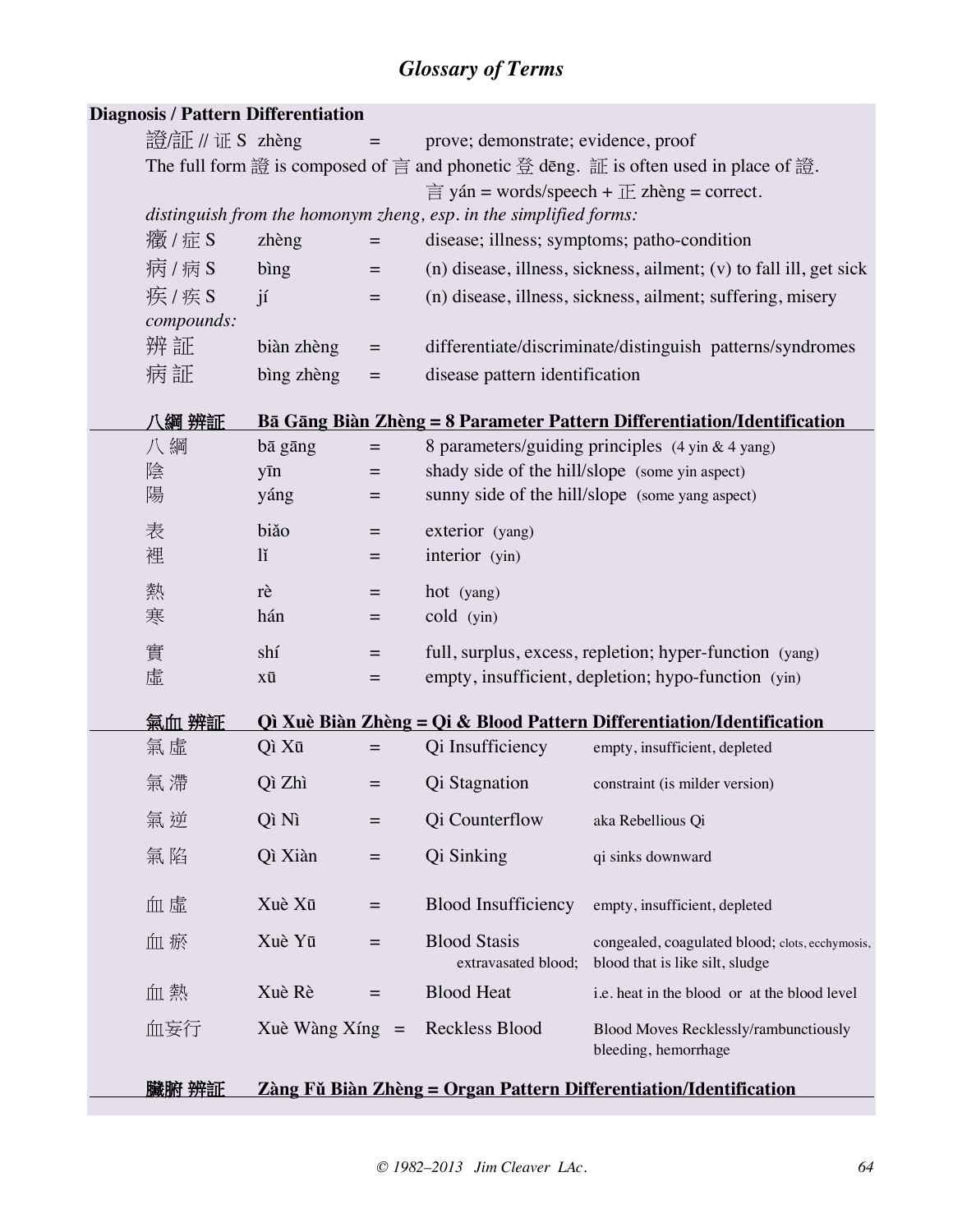|  | <b>81 Zang-Fu Patterns</b> |  |  |  |
|--|----------------------------|--|--|--|
|--|----------------------------|--|--|--|

| <b>Characters</b> | Pīn-Yīn              | <b>Pattern</b>                                           |
|-------------------|----------------------|----------------------------------------------------------|
| 心証                | <b>Xīn Zhèng</b>     | <b>Heart Patterns</b><br>(8)                             |
| 虛証                | Xū Zhèng             | Depletion/Insufficiency/Hypo-functioning Patterns        |
| 心血虛               | Xīn Xuè Xū           | 1. Heart Blood Xu                                        |
| 心陰虛               | Xīn Yīn Xū           | 2. Heart Yin Xu                                          |
| 心氣虛               | Xīn Qì Xū            | 3. Heart Qi Xu                                           |
| 心陽虛               | Xīn Yáng Xū          | 4. Heart Yang Xu                                         |
| 實証/实证             | Shi Zhèng            | Repletion/Excess/Hyper-functioning Patterns              |
| 心血鬱               | Xīn Xuè Yù           | <b>5. Heart Blood Stasis</b>                             |
| 痰 迷 心 竅           | Tán Mí Xīn Qiào      | 6. Phlegm Confuses the Heart Portals / Mind              |
| 痰火擾心              | Tán Huǒ Rǎo Xīn      | 7. Phlegm & Fire Harass/Agitate the Heart                |
| 心火盛               | Xīn Huǒ Shèng        | 8. Exuberant Heart Fire                                  |
| 肺 証               | Fèi Zhèng            | <b>Lung Patterns</b><br>$(8+2=10)$                       |
| 虛証                | Xū Zhèng             | Depletion/Insufficiency/Hypo-functioning Patterns        |
| 肺氣虛               | Fèi Qì Xū            | 1. Lung Qi Xu                                            |
| 肺陽虛               | Fèi Yáng Xū          | 1a. Lung Yang Xu                                         |
| 肺陰虛               | Fèi Yīn Xū           | 2. Lung Yin Xu                                           |
| 實証/实证             | Shí Zhèng            | Repletion/Excess/Hyper-functioning Patterns              |
| 肺 燥               | Fèi Zào              | 3. Lung Dryness                                          |
| 肺 熱               | Fèi Rè               | 4. Lung Heat                                             |
| 風熱犯肺              | Fēng Rè Fàn Fèi      | 5. Wind & Heat Invade the Lungs                          |
| 風寒犯肺              | Fēng Hán Fàn Fèi     | 6. Wind & Cold Invade the Lungs                          |
| 風寒濕犯肺             | Fēng Hán Shī Fàn Fèi | 6a. Wind, Cold & Damp Invade the Lungs                   |
| 痰濕阻肺              | Tán Shī Zǔ Fèi       | 7. Phlegm & Dampness Obstruct the Lungs                  |
| 痰 熱 阻 肺           | Tán Rè Zǔ Fèi        | 8. Phlegm & Heat Obstruct the Lungs                      |
| 脾証                | Pí Zhèng             | <b>Spleen Patterns</b><br>(6)                            |
| 虚証                | <b>Xū Zhèng</b>      | <b>Depletion/Insufficiency/Hypo-functioning Patterns</b> |
| 脾氣虛               | Pí Qì Xū             | 1. Spleen (Qi) Xu                                        |
| 脾陽虛               | Pí Yáng Xū           | 2. Spleen Yang Xu                                        |
| 脾氣陷               | Pí Qì Xiàn           | 3. Spleen Qi Sinking                                     |
| 脾不統血              | Pí Bù Tǒng Xuè       | <b>4. Spleen Not-Controlling Blood</b>                   |
| <u>實証/实证</u>      | <b>Shi Zhèng</b>     | <b>Repletion/Excess/Hyper-functioning Patterns</b>       |
| 寒濕困<br>脾          | Hán Shī Kùn Pí       | 5. Cold & Damp Encumber the Spleen                       |
| 濕熱困脾              | Shī Rè Kùn Pí        | <b>6. Damp-Heat Encumbers the Spleen</b>                 |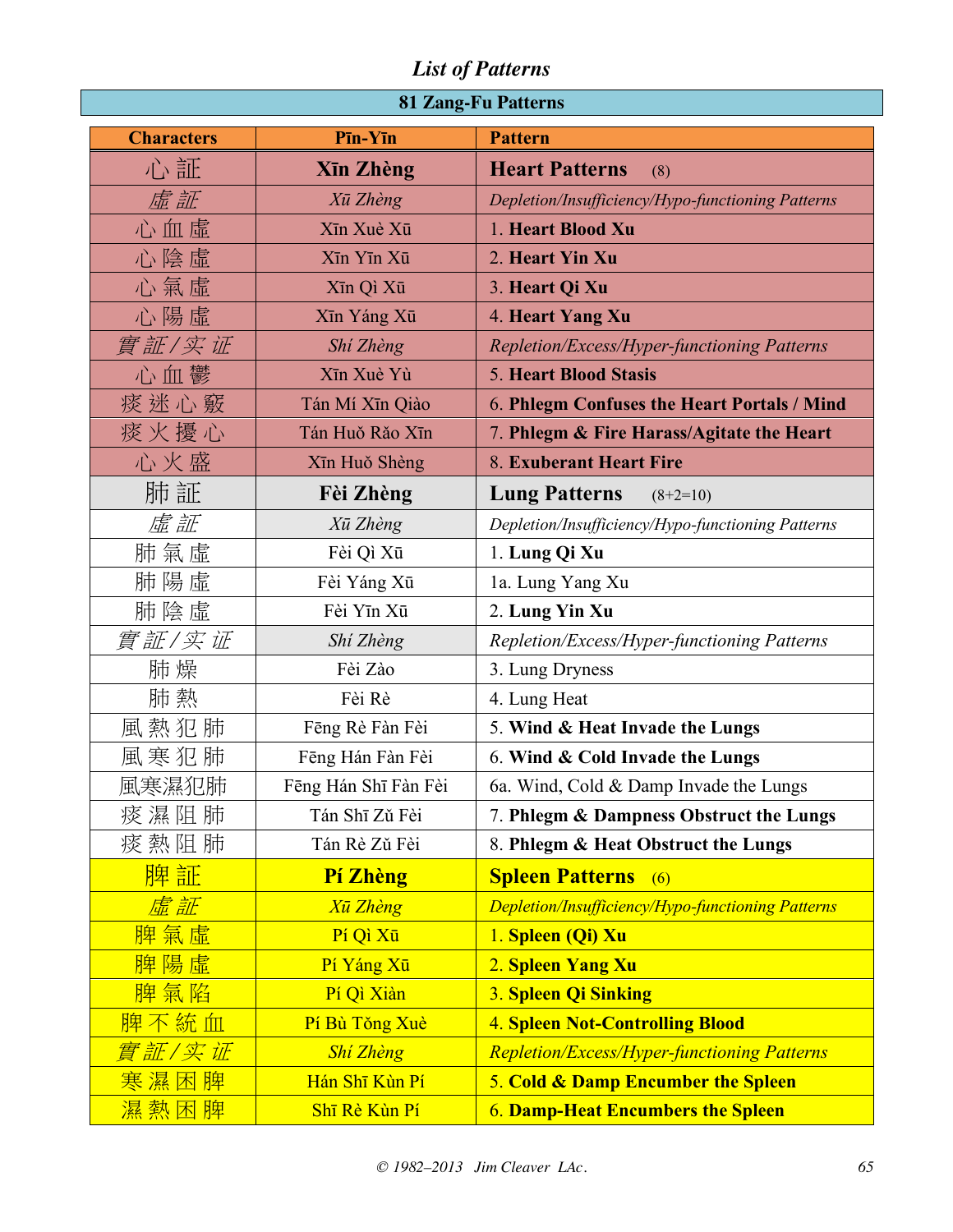| <b>Characters</b> | Pīn-Yīn               | <b>Pattern</b>                                        |
|-------------------|-----------------------|-------------------------------------------------------|
| 肝証                | <b>Gān Zhèng</b>      | <b>Liver Patterns</b><br>$(8+1=9)$                    |
| 實証/实证             | Shí Zhèng             | Repletion/Excess/Hyper-functioning Patterns           |
| 肝氣鬱結              | Gān Qì Yù Jié         | 1. Constrained Liver Qi / Liver Qi Stagnation         |
| 肝血鬱               | Gān Xuè Yù            | 2. Liver Blood Stasis                                 |
| 肝火上炎              | Gān Huǒ Shàng Yán     | 3. Liver Fire (Upward Blazing/Flaming)                |
| 肝膽濕熱              | Gān Dǎn Shī Rè        | 4. Liver & GB Damp-Heat                               |
| 寒滯肝脈              | Hán Zhì Gān Mài       | 5. Cold Stagnating in the Liver Channel/Vessel        |
| 虛証                | Xū Zhèng              | Depletion/Insufficiency/Hypo-functioning Patterns     |
| 肝血虛               | Gān Xuè Xū            | 6. Liver Blood Xu                                     |
| 肝陽上亢              | Gān Yáng Shàng Kàng   | 7. (Arrogant) Liver Yang Rising                       |
| 肝陰虛               | Gān Yīn Xū            | sub-pattern: Liver Yin Xu                             |
| 肝風内動              | Gān Fēng Nèi Dòng     | 8. Liver Wind (Internally Stirring)                   |
| 腎証                | <b>Shèn Zhèng</b>     | <b>Kidney Patterns</b> (4+4=8)                        |
| 虛証                | Xū Zhèng              | Depletion/Insufficiency/Hypo-functioning Patterns     |
| 腎氣虛               | Shèn Qì Xū            | 1. Kidney Qi Xu                                       |
| 腎氣不固              | Shèn Qì Bù Gù         | 1a. Kidney Qi Not Secure (not securing the lower Yin) |
| 腎不納氣              | Shèn Bù Nà Qì         | 1b. Kidney Not Grasping Qi                            |
| 腎陽虛               | Shèn Yáng Xū          | 2. Kidney Yang Xu                                     |
| 腎陽虛水泛             | Shèn Yáng Xū Shuǐ Fàn | 2a. Kidney Yang Xu w/ Water Flooding                  |
| 水泛肺               | Shuǐ Fàn Fèi          | a.1 Water Floods the Lungs                            |
| 水泛心               | Shuǐ Fàn Xīn          | a.2 Water Floods the Heart                            |
| 腎陰虛               | Shèn Yīn Xū           | 3. Kidney Yin Xu                                      |
| 火盛                | Shèn Yīn Xū Huǒ Shèng | 3a. Kidney Yin Xu, Fire Flourishes/Exuberant          |
| 腎精虛               | Shèn Jīng Xū          | 4. Kidney Jing Xu                                     |

**Total = 34–41 Zang Patterns**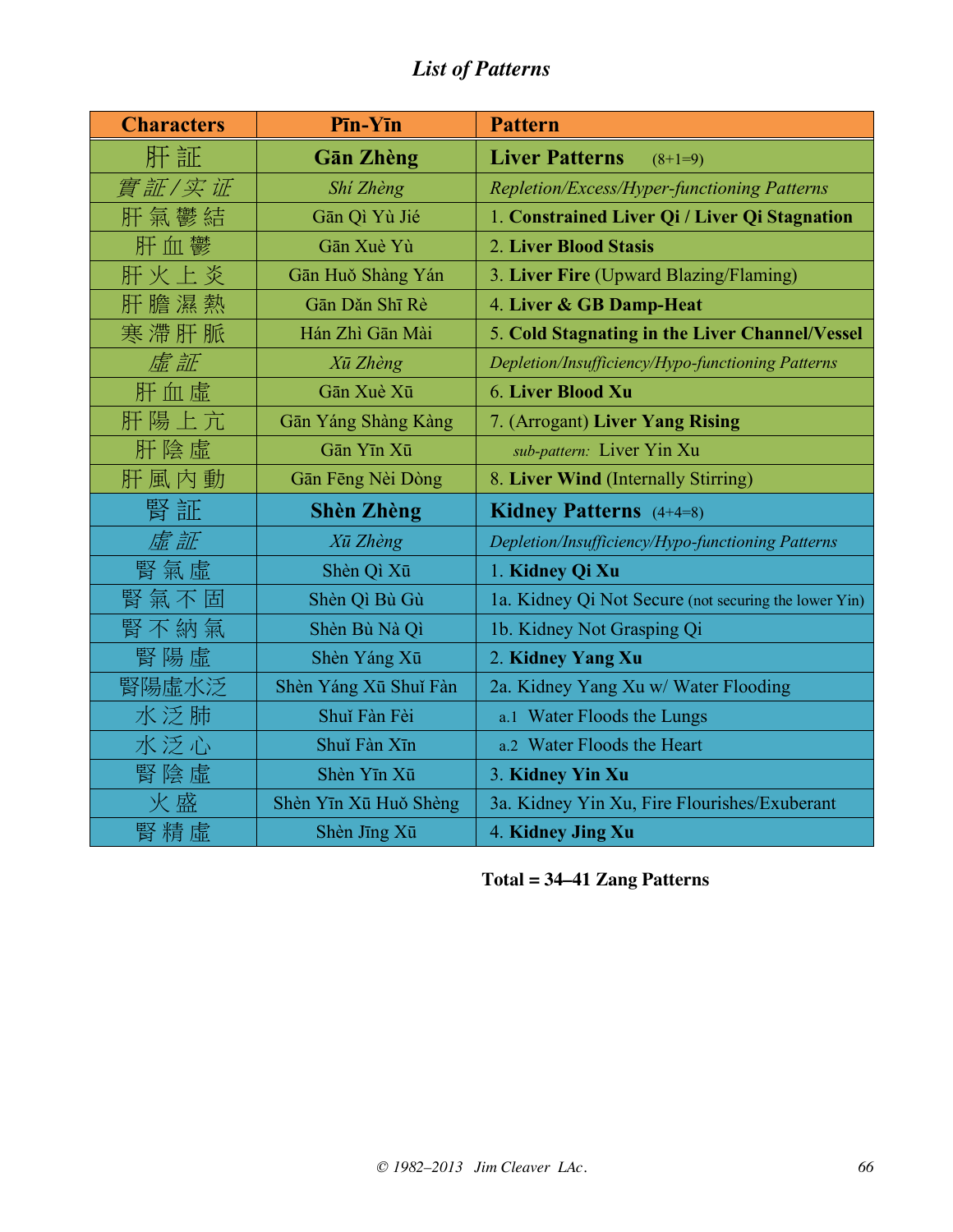## **Dual Zang Organ Patterns**

| <b>Characters</b> | $P\bar{\mathbf{m}}$ - $Y\bar{\mathbf{m}}$ | <b>Pattern</b>                         |
|-------------------|-------------------------------------------|----------------------------------------|
| 脾                 | Pí                                        | Dual Organ Patterns: Spleen            |
| 脾肺氣虛              | Pí Fèi Qì Xū                              | 1. Spleen & Lung Qi Xu                 |
| 脾肝血虛              | Pí Gān Xuè Xū                             | 2. Spleen & Liver Blood Xu             |
| 脾濕肝鬱(郁)           | Pí Shī Gān Yù                             | <b>3. Spleen Damp Liver Constraint</b> |
| 肝                 | Gān                                       | Dual Organ Patterns: Liver             |
| 肝氣犯脾              | Gān Qì Fàn Pí                             | 1. Liver Qi Invades Spleen             |
| 肝氣犯胃              | Gān Qì Fàn Wèi                            | 2. Liver Qi Invades Stomach            |
| 肝火犯肺              | Gān Huǒ Fàn Fèi                           | <b>3. Liver Fire Invades Lungs</b>     |
| 腎                 | <b>Shèn</b>                               | Dual Organ Patterns: Kidney            |
| 腎肝陰虛              | Shèn Gān Yīn Xū                           | 1. Kidney & Liver Yin Xu               |
| 肺腎陰虛              | Fèi Shèn Yīn Xū                           | 2. Lung & Kidney Yin Xu                |
| 心腎不交              | Xīn Shèn Bù Jiāo                          | 3. Heart & Kidney Not Interacting      |
| 脾 腎 陽 虛           | Pí Shèn Yáng Xū                           | 4. Spleen & Kidney Yang Xu             |

Total = **10 Dual** Zang **Patterns**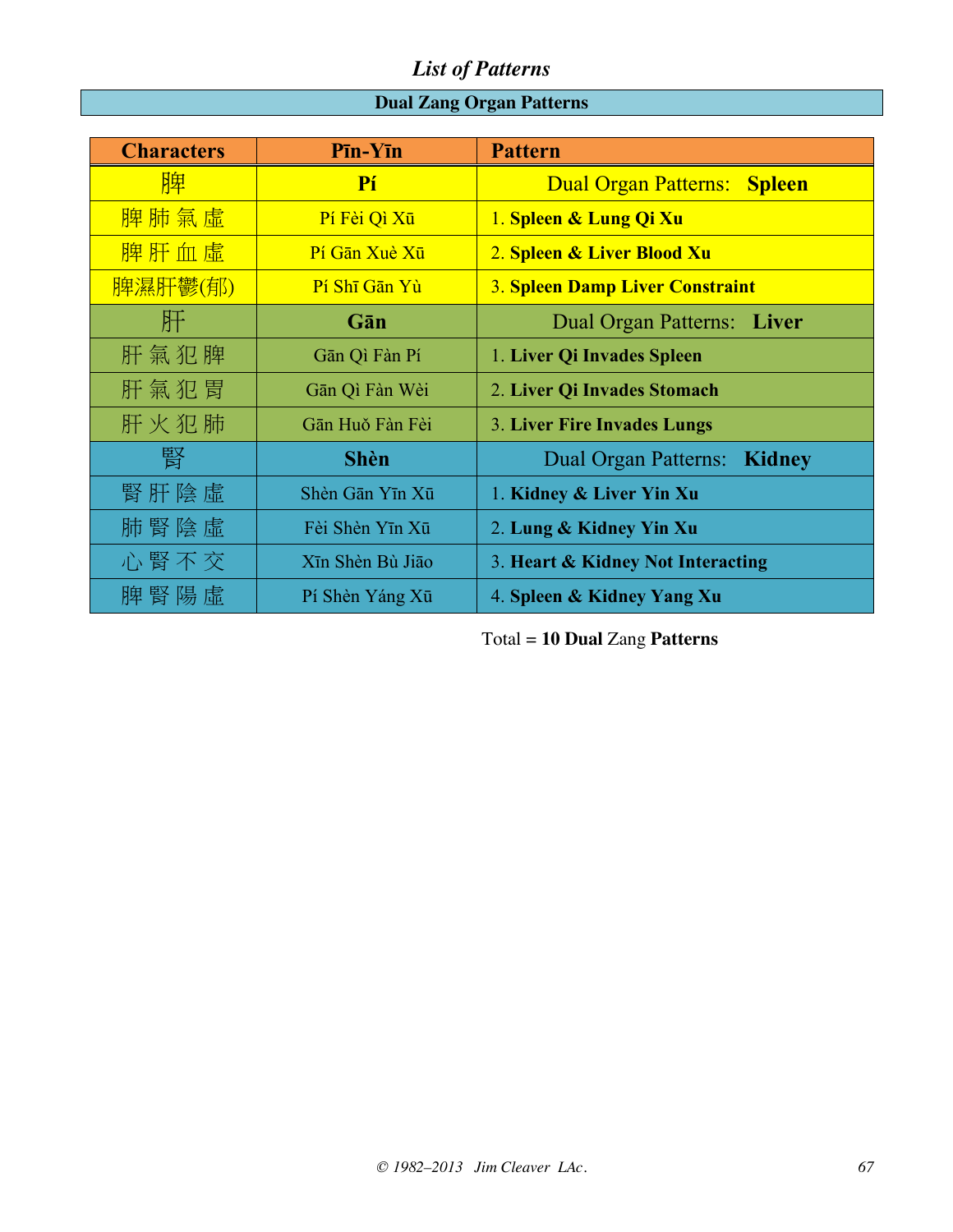### **Fu Organ Patterns**

| <b>Characters</b> | Pīn-Yīn                 | <b>Pattern</b>                                                     |
|-------------------|-------------------------|--------------------------------------------------------------------|
| 胃証                | <b>Wèi Zhèng</b>        | <b>Stomach Patterns</b><br>$(10+1=11)$                             |
| 虚証                | <b>Xū Zhèng</b>         | <b>Depletion/Insufficiency/Hypo-functioning Patterns</b>           |
| 胃氣虛               | Wèi Qì Xū               | 1. Stomach Qi Xu                                                   |
| 胃寒虛               | Wèi Hán Xū              | 2. Stomach Cold & Xu (Yang Xu)                                     |
| 胃陰虛               | Wèi Yīn Xū              | 3. Stomach Yin Xu                                                  |
|                   |                         |                                                                    |
| <u>實証/实证</u>      | Shí Zhèng               | <b>Repletion/Excess/Hyper-functioning Patterns</b>                 |
| 胃火                | Wèi Huŏ                 | <b>4. Stomach Fire</b>                                             |
| 胃痰火               | Wèi Tán Huǒ             | 4a. Phlegm & Fire                                                  |
| 寒犯胃               | Hán Fàn Wèi             | <b>5. Cold Invades Stomach</b>                                     |
| 胃氣逆               | Wèi Qì Nì               | <b>6. Stomach Qi Counterflow</b>                                   |
| 食滯                | Shí Zhì                 | <b>7. Food Retention (in Stomach)</b>                              |
| 胃血瘀               | Wèi Xuè Yū              | 8. Stomach Blood Stasis                                            |
| 胃氣滯               | Wèi Qì Zhì              | 9. Stagnant Stomach Qi                                             |
| 肝鬱犯胃              | Gān Yù Fàn Wèi          | 10. Constrained Liver Invades ST                                   |
|                   |                         |                                                                    |
| 小腸証               | <b>Xiăo Cháng Zhèng</b> | <b>Small Intestine Patterns</b><br>$(3+1=4)$                       |
|                   |                         |                                                                    |
| 虚証                | Xū Zhèng                | Depletion/Insufficiency/Hypo-functioning Patterns                  |
| 小腸虛寒              | Xiăo Cháng Xū Hán       | 1. Sm. Intestine Xu & Cold (Sp/ST Yang Xu)                         |
|                   |                         |                                                                    |
| 實証/实证             | Shí Zhèng               | Repletion/Excess/Hyper-functioning Patterns                        |
| 小腸濕熱              | Xiăo Cháng Shí Rè       | 2. Full Heat in Sm. Intestine                                      |
| 心移熱于小腸            | Xīn Yí Rè Yú Xiǎo Cháng | <b>Heart Passes Heat to SI</b>                                     |
| 小腸氣滯              | Xiăo Cháng Qì Zhì       | 3. Sm. Intestine Qi Stagnation<br>(Cold Obstructing Liver Channel) |
| 小腸氣阻              | Xiăo Cháng Qì Zǔ        | 3a. Sm. Intestine Qi Obstruction                                   |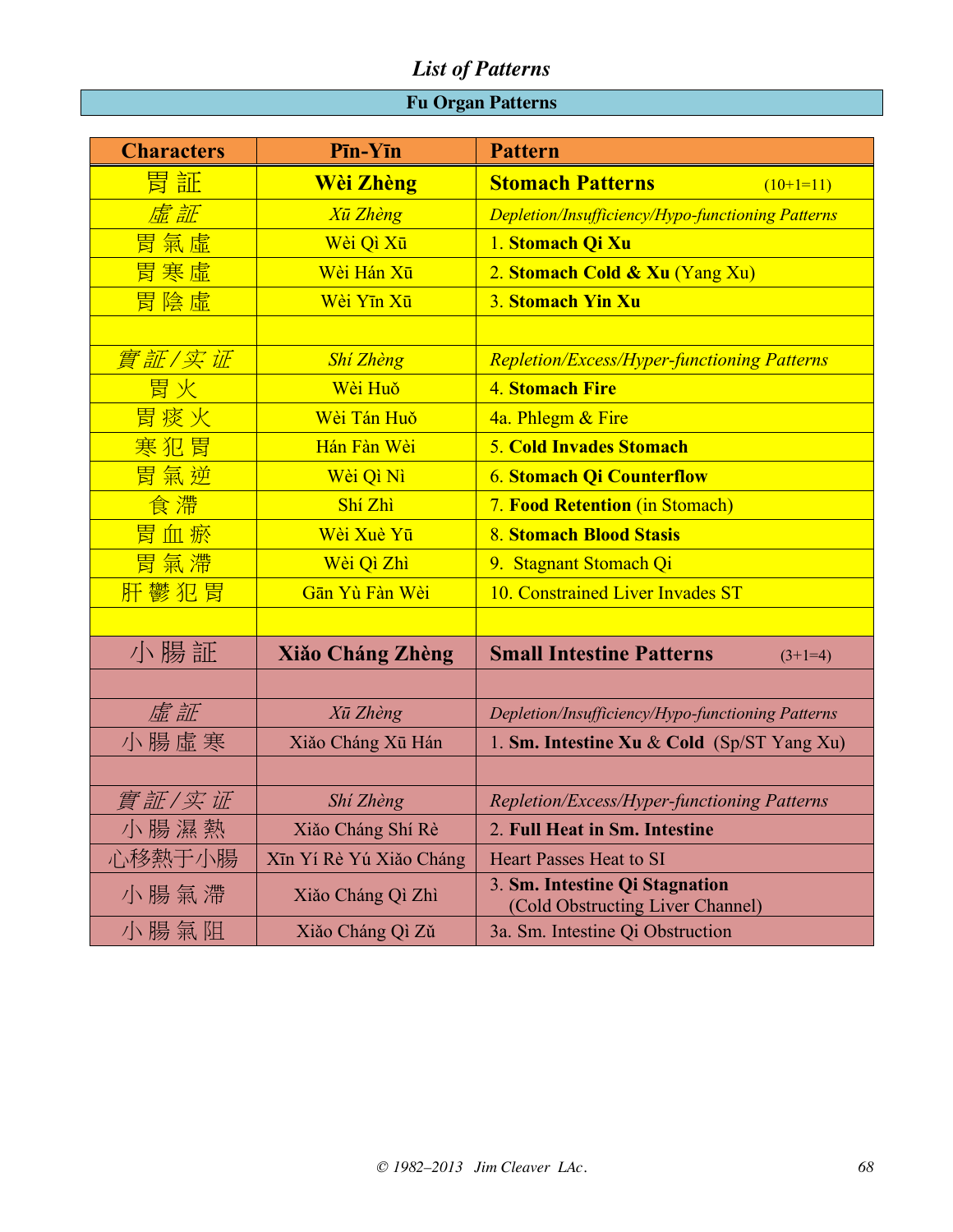| <b>Characters</b> | Pīn-Yīn                 | <b>Pattern</b>                                             |
|-------------------|-------------------------|------------------------------------------------------------|
| 大腸証               | Dà Cháng Zhèng          | <b>Large Intestine Patterns</b><br>$(5+6=11)$              |
| 實証/实证             | Shí Zhèng               | Repletion/Excess/Hyper-functioning Patterns                |
| 大腸濕熱              | Dà Cháng Shí Rè         | 1. Lg. Intestine Damp-Heat                                 |
| 大腸熱               | Dà Cháng Rè             | 2. Lg. Intestine Heat                                      |
| 大腸熱結              | Dà Cháng Rè Jié         | 2a. Lg. Intestine Heat Bind<br>aka Yang Ming Bowel Pattern |
| 大腸癰               | Dà Cháng Yōng           | 2b. Intestinal Abscess                                     |
| 大腸犯寒              | Dà Cháng Fàn Hán        | 3. Lg. Intestine Attacked by Cold                          |
|                   |                         |                                                            |
| 虛証                | Xū Zhèng                | Depletion/Insufficiency/Hypo-functioning Patterns          |
| 大腸燥               | Dà Cháng Zào            | 4. Lg. Intestine Dryness                                   |
| 大腸液虧              | Dà Cháng Yè Kuī         | 4a. Lg. Intestine Fluid Shortage                           |
| 大腸血虛              | Dà Cháng Xuè Xū         | 4b. Lg. Intestine Blood is Insufficient                    |
| 大腸虛寒              | Dà Cháng Xū Hán         | 5. Lg. Intestine Xu & Cold (Sp Qi/Yang Xu)                 |
| 大腸氣虛              | Dà Cháng Qì Xū          | 5a. Lg. Intestine Qi Xu (Sp Qi Xu)                         |
| 大腸陷               | Dà Cháng Xiàn           | 5b. Lg. Intestine Prolapse<br>(Sinking of Sp Qi)           |
|                   |                         |                                                            |
| 膽証                | Dăn Zhèng               | <b>Gall Bladder Patterns</b><br>(2)                        |
| 實証/实证             | Shi Zhèng               | Repletion/Excess/Hyper-functioning Patterns                |
| 肝 膽 濕 熱           | Gān Dăn Shí Rè          | 1. Liver/GB Damp-Heat                                      |
|                   |                         |                                                            |
| 虚証                | Xū Zhèng                | Depletion/Insufficiency/Hypo-functioning<br>Patterns       |
| 膽虛                | Dăn Xū                  | 2. Gall Bladder Empty/Insufficiency                        |
|                   |                         |                                                            |
| 膀 胱 証             | <b>Páng Guāng Zhèng</b> | <b>Urinary Bladder Patterns</b><br>(2)                     |
| 實証/实证             | Shi Zhèng               | Repletion/Excess/Hyper-functioning Patterns                |
| 膀胱濕熱              | Páng Guāng Shī Rè       | 1. Bladder Damp-Heat                                       |
|                   |                         |                                                            |
| 虚証                | Xū Zhèng                | Depletion/Insufficiency/Hypo-functioning Patterns          |
| 肝 膽 虛 寒           | Páng Guāng Xū Hán       | 2. Bladder Xu & Cold                                       |
| 肝膽濕寒              | Páng Guāng Shī Hán      | Bladder Cold & Damp                                        |

## **Total = 22–30 Fu Patterns**